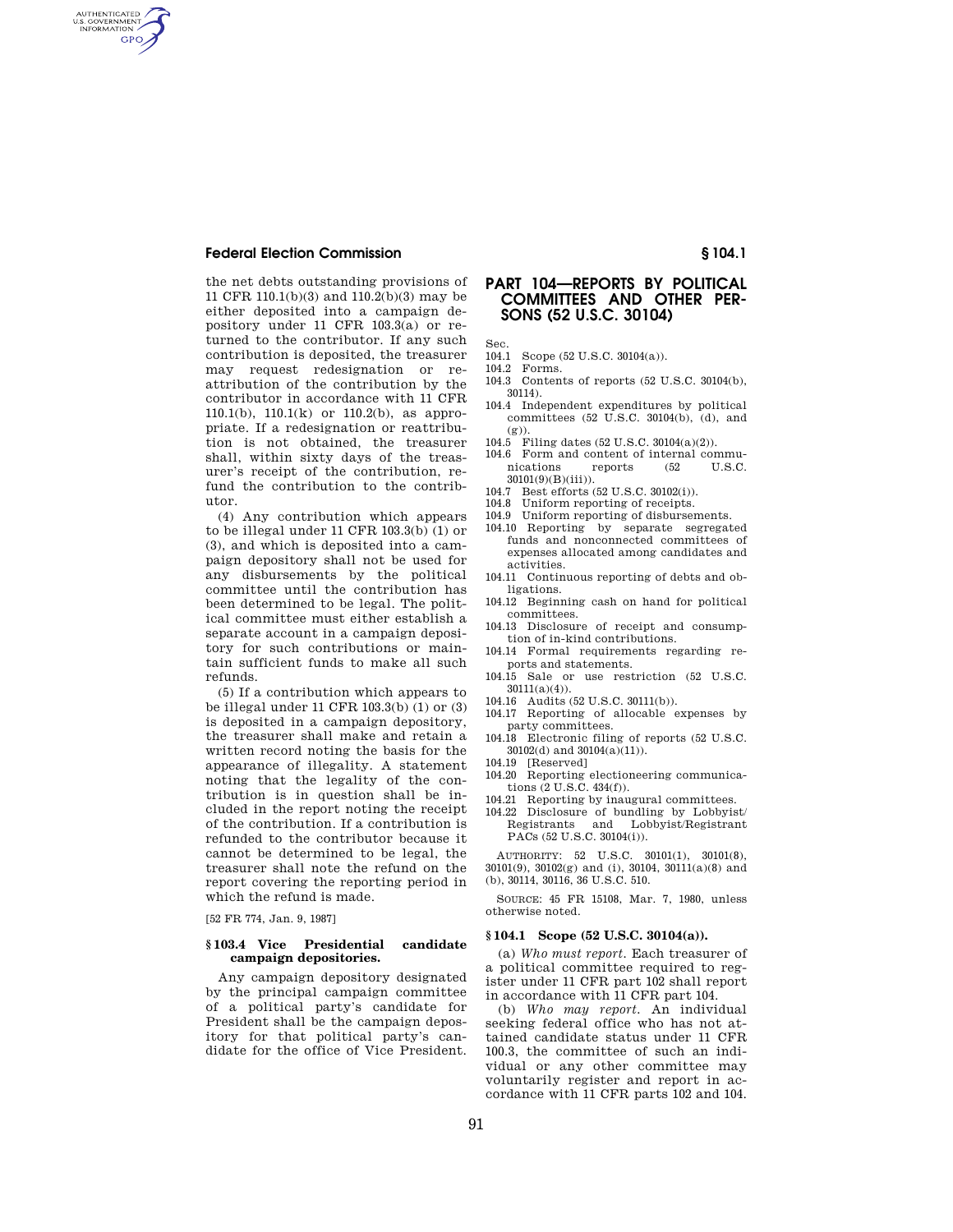An individual shall not become a candidate solely by voluntarily filing a report, nor shall such individual, the individual's committee, nor any other committee be required to file all reports under 11 CFR 104.5, unless the individual becomes a candidate under 11 CFR 100.3 or unless the committee becomes a political committee under 11 CFR 100.5.

### **§ 104.2 Forms.**

(a) Each report filed by a political committee under 11 CFR part 104 shall be filed on the appropriate FEC form as set forth below at 11 CFR 104.2(e).

(b) Forms may be obtained from the Federal Election Commission at the street address identified in the definition of ''Commission'' in §1.2.

(c) A committee may reproduce FEC forms for its own use provided they are not reduced in size.

(d) With prior approval of the Commission a committee may use, for reporting purposes, computer produced schedules of itemized receipts and disbursements provided they are reduced to the size of FEC forms. The committee shall submit a sample of the proposed format with its request for approval.

(e) The following forms shall be used by the indicated type of reporting committee:

(1) *Presidential committees.* The authorized committees of a candidate for President or Vice President shall file on FEC Form 3–P.

(2) *Congressional candidate committees.*  The authorized committees of a candidate for the Senate or the House of Representatives shall file on FEC Form 3.

(3) *Political Committees Other than Authorized Committees.* Political committees other than authorized committees shall file reports on FEC Form 3–X.

[45 FR 15108, Mar. 7, 1980, as amended at 45 FR 21209, Apr. 1, 1980; 50 FR 50778, Dec. 12, 1985; 82 FR 60853, Dec. 26, 2017]

### **§ 104.3 Contents of reports (52 U.S.C. 30104(b), 30114).**

(a) *Reporting of receipts.* Each report filed under §104.1 shall disclose the total amount of receipts for the reporting period and for the calendar year (or for the election cycle, in the case of an

**§ 104.2 11 CFR Ch. I (1–1–21 Edition)** 

authorized committee) and shall disclose the information set forth at paragraphs  $(a)(1)$  through  $(a)(4)$  of this section. The first report filed by a political committee shall also include all amounts received prior to becoming a political committee under §100.5 of this chapter, even if such amounts were not received during the current reporting period.

(1) *Cash on hand.* The amount of cash on hand at the beginning of the reporting period, including: currency; balance on deposit in banks, savings and loan institutions, and other depository institutions; traveler's checks owned by the committee; certificates of deposit, treasury bills and any other committee investments valued at cost.

(2) *Categories of receipts for all political committees other than authorized committees.* All committees other than authorized committees shall report the total amount of receipts received during the reporting period and, except for itemized and unitemized breakdowns, during the calendar year for each of the following categories:

(i) Contributions from persons other than any committees;

(A) Itemized contributions from persons, other than any committees, including contributions from individuals;

(B) Unitemized contributions from persons, other than any committees, including contributions from individuals;

(C) Total contributions from persons other than any committees, including contributions from individuals;

(ii) Contributions from political party committees, including contributions from party committees which are not political committees under the Act;

(iii) Contributions from political committees, including contributions from committees which are not political committees under the Act but excluding contributions from any party committees;

(iv) Total contributions;

(v) Transfers from affiliated committees or organizations and, where the reporting committee is a political party committee, transfers from other party committees of the same party, regardless of whether such committees are affiliated;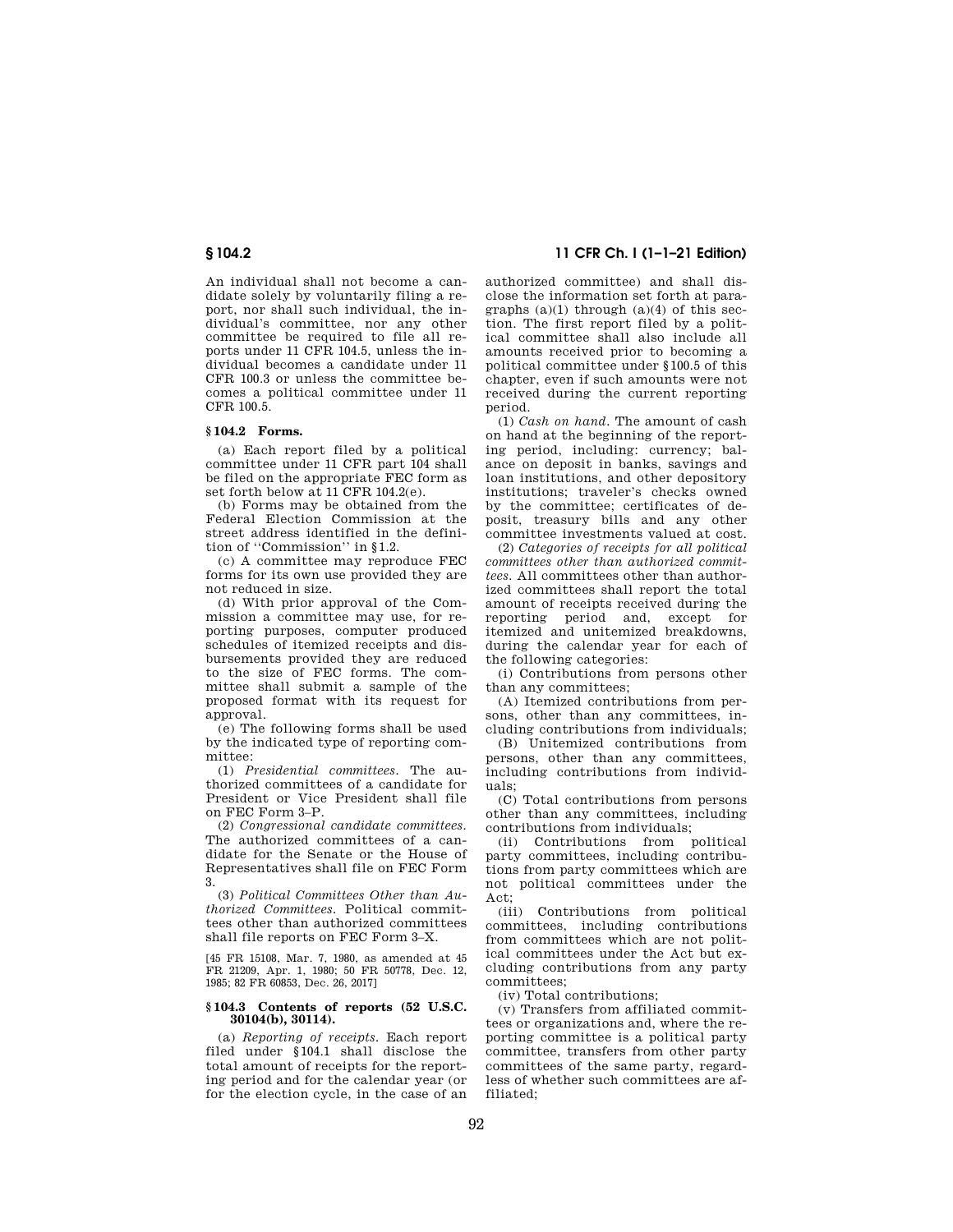(vi) All loans;

(vii) Offsets to operating expenditures;

(A) Itemized offsets to operating expenditures (such as rebates and refunds);

(B) Unitemized offsets to operating expenditures (such as rebates and refunds);

(C) Total offsets to operating expenditures;

(viii) Other receipts:

(A) Itemized other receipts (such as dividends and interest);

(B) Unitemized other receipts (such as dividends and interest);

(C) The total sum of all other receipts.

(ix) The total sum of all receipts.

(3) *Categories of receipts for authorized committees.* An authorized committee of a candidate for Federal office shall report the total amount of receipts received during the reporting period and, except for itemized and unitemized breakdowns, during the election cycle in each of the following categories:

(i) Contributions from persons other than any committees;

(A) Itemized contributions from persons, other than any committees, including contributions from individuals, but excluding contributions from a candidate to his or her authorized committees;

(B) Unitemized contributions from persons, other than any committees, including contributions from individuals, but excluding contributions from a candidate to his or her authorized committees;

(C) Total contributions from persons other than any committees, including contributions from individuals, but excluding contributions from a candidate to his or her authorized committees;

(ii) Contributions from the candidate, excluding loans which are reported under 11 CFR 104.3(a)(3)(vii));

(iii) Contributions from political party committees, including party committees which are not political committees under the Act, except that expenditures made under 11 CFR part 109, subpart D (52 U.S.C. 30116(d)),by a party committee shall not be reported as contributions by the authorized committee on whose behalf they are made;

(iv) Contributions from committees, including contributions from committees which are not political committees under the Act, but excluding contributions from any party committees; (v) Total contributions;

(vi) Transfers from other authorized committee(s) of the same candidate, regardless of amount;

 $(vii)$  Loans;

(A) All loans to the committee, except loans made, guaranteed, or endorsed by a candidate to his or her authorized committee;

(B) For each independent expenditure reported, the committee must also provide a statement which indicates whether such independent expenditure is in support of, or in opposition to a particular candidate, as well as the name of the candidate and the office sought by such candidate (including State and Congressional district, when applicable), and a certification, under penalty of perjury, as to whether such independent expenditure is made in cooperation, consultation or concert with, or at the request or suggestion of, any candidate or authorized committee or agent of such committee; and

(C) For an independent expenditure that is made in support of or opposition to a presidential primary candidate and is publicly distributed or otherwise publicly disseminated in six or more states but does not refer to any particular state, the political committee must report the independent expenditure as a single expenditure—*i.e.,*  without allocating it among states and must indicate the state with the next upcoming presidential primary among those states where the independent expenditure is distributed, as specified in §104.4(f)(2). The political committee must use memo text to indicate the states in which the communication is distributed.

(D) The information required by paragraphs  $(b)(3)(vii)(A)$  through  $(C)$  of this section shall be reported on Schedule E as part of a report covering the reporting period in which the aggregate disbursements for any independent expenditure to any person exceed \$200 per calendar year. Schedule E shall also include the total of all such expenditures of \$200 or less made during the reporting period.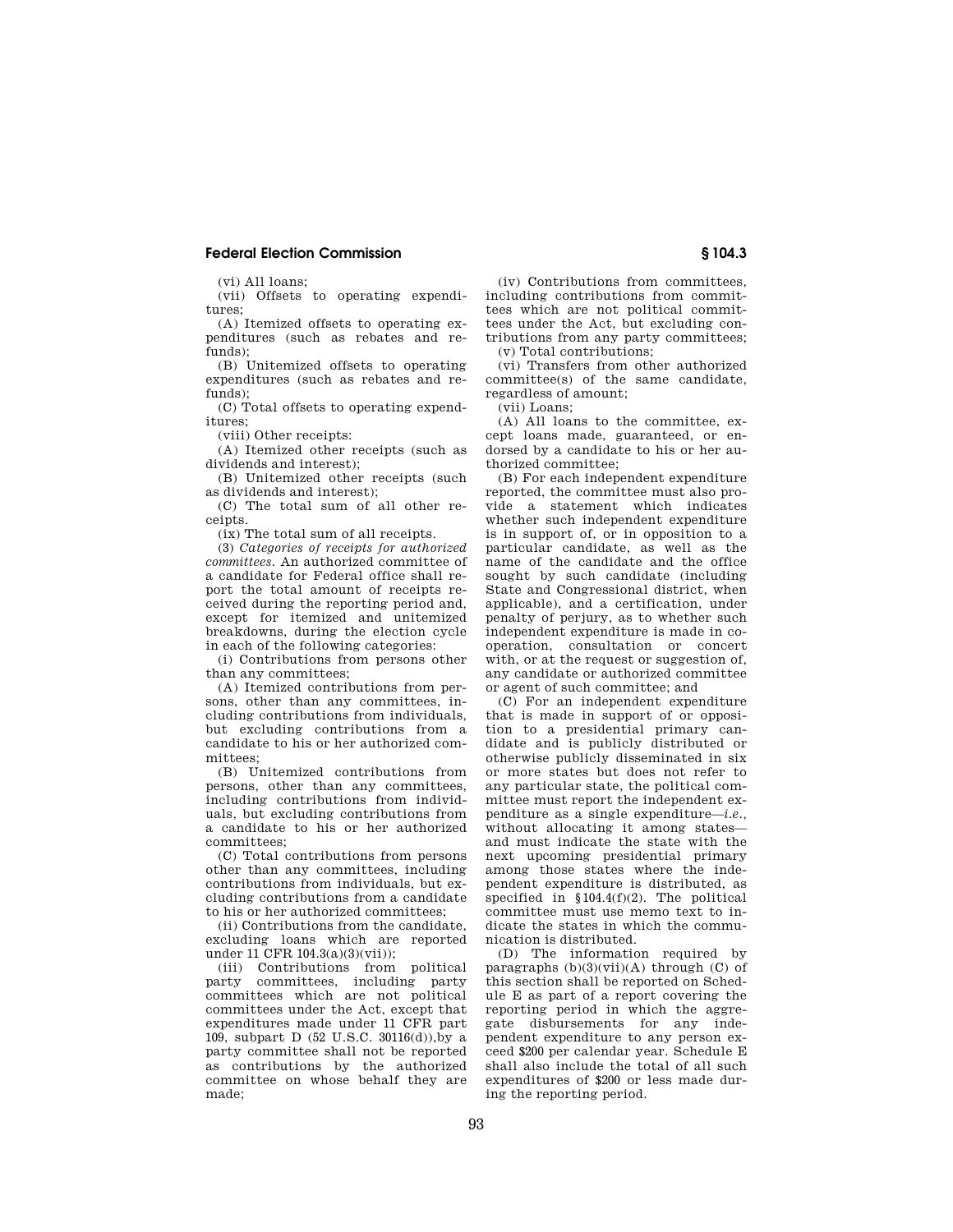# **§ 104.3 11 CFR Ch. I (1–1–21 Edition)**

(viii) For authorized committee(s) of Presidential candidates, federal funds received under chapters 95 and 96 of the Internal Revenue Code of 1954 (Title 26, United States Code);

(ix) Offsets to operating expenditures;

(A) Itemized offsets to operating expenditures (such as refunds and rebates);

(B) Unitemized offsets to operating expenditures (such as refunds and rebates);

(C) Total offsets to operating expenditures;

(x) Other receipts;

(A) Itemized other receipts (such as dividends and interest);

(B) Unitemized other receipts (such as dividends and interest);

(C) Total other receipts;

(xi) Total receipts.

(4) *Itemization of receipts for all political committees including authorized and unauthorized committees.* The identification (as defined at §100.12 of this chapter) of each contributor and the aggregate year-to-date (or aggregate election-cycle-to-date, in the case of an authorized committee) total for such contributor in each of the following categories shall be reported.

(i) Each person, other than any political committee, who makes a contribution to the reporting political committee during the reporting period, whose contribution or contributions aggregate in excess of \$200 per calendar year (or per election cycle in the case of an authorized committee), together with the date of receipt and amount of any such contributions, except that the reporting political committee may elect to report such information for contributors of lesser amount(s) on a separate schedule;

(ii) All committees (including political committees and committees which do not qualify as political committees under the Act) which make contributions to the reporting committee during the reporting period, together with the date of receipt and amount of any such contribution;

(iii) Transfers;

(A) For authorized committees of a candidate for Federal office, each authorized committee which makes a transfer to the reporting committee, together with the date and amount of such transfer;

(B) For committees which are not authorized by a candidate for Federal office, each affiliated committee or organization which makes a transfer to the reporting committee during the reporting period and, where the reporting committee is a political party committee, each transfer of funds to the reporting committee from another party committee regardless of whether such committees are affiliated, together with the date and amount of such transfer;

(iv) Each person who makes a loan to the reporting committee or to the candidate acting as an agent of the committee, during the reporting period, together with the identification of any endorser or guarantor of such loan, the date such loan was made and the amount or value of such loan;

(v) Each person who provides a rebate, refund or other offset to operating expenditures to the reporting political committee in an aggregate amount or value in excess of \$200 within the calendar year (or within the election cycle, in the case of an authorized committee), together with the date and amount of any such receipt; and

(vi) Each person who provides any dividend, interest, or other receipt to the reporting political committee in an aggregate value or amount in excess of \$200 within the calendar year (or within the election cycle, in the case of an authorized committee), together with the date and amount of any such receipt.

(b) *Reporting of disbursements.* Each report filed under §104.1 shall disclose the total amount of all disbursements for the reporting period and for the calendar year (or for the election cycle, in the case of an authorized committees) and shall disclose the information set forth at paragraphs  $(b)(1)$  through  $(b)(4)$ of this section. The first report filed by a political committee shall also include all amounts disbursed prior to becoming a political committee under §100.5 of this chapter, even if such amounts were not disbursed during the current reporting period.

(1) *Categories of disbursements for political committees other than authorized*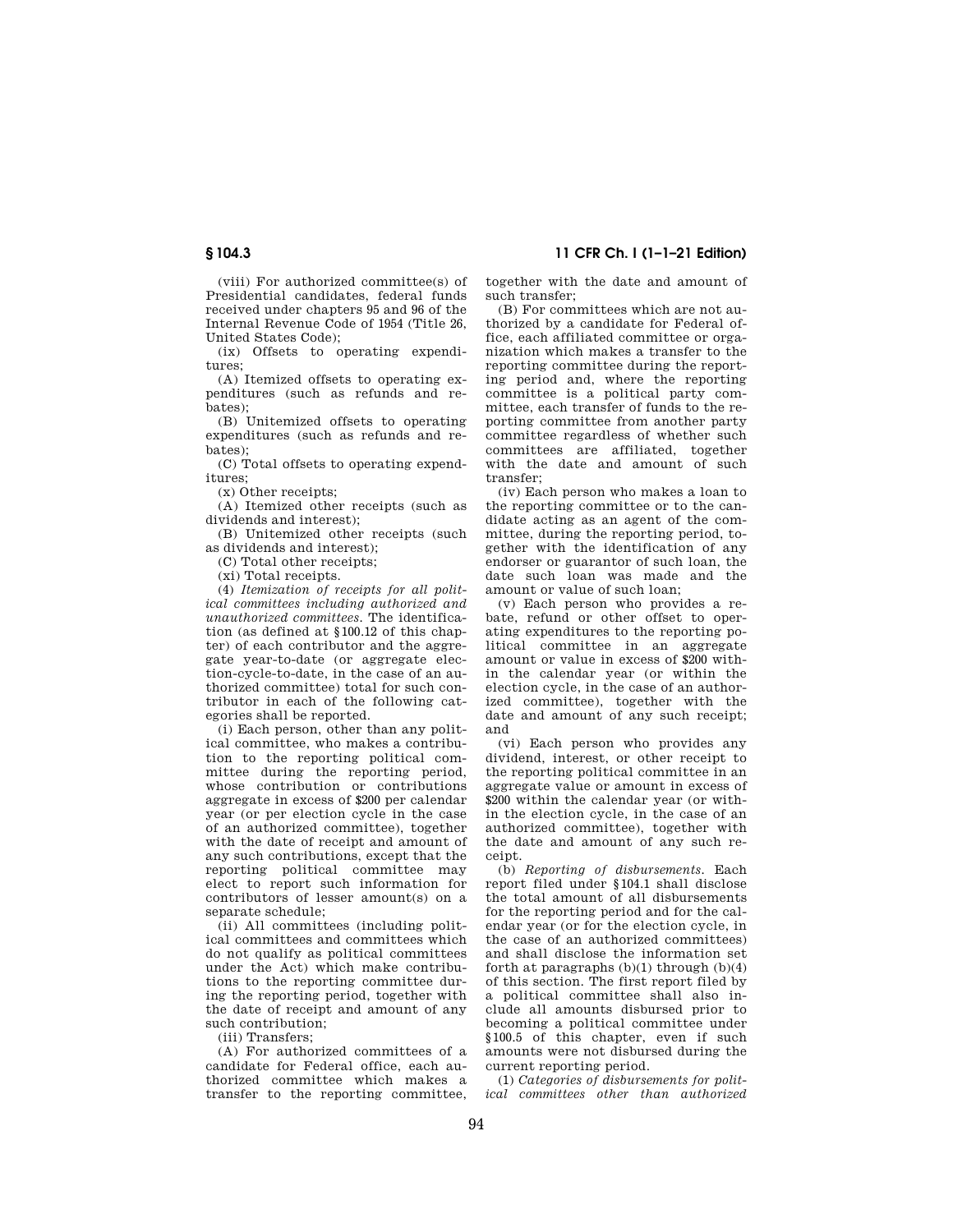*committees.* All political committees other than authorized committees shall report the total amount of disbursements made during the reporting period and, except for itemized and unitemized breakdowns, during the calendar year in each of the following categories:

(i) Operating expenditures;

(A) Itemized operating expenditures; (B) Unitemized operating expendi-

tures;

(C) Total operating expenditures;

(ii) Transfers to affiliated committees or organizations and, where the reporting committee is a political party committee, transfers to other political party committees regardless of whether they are affiliated;

(iii) Repayment of all loans;

(iv) Offsets;

(A) Itemized offsets to contributions (including contribution refunds);

(B) Unitemized offsets to contributions (including contribution refunds);

(C) Total offsets to contributions;

(v) Contributions made to other political committees;

(vi) Loans made by the reporting committee;

(vii) Independent expenditures made by the reporting committee;

(viii) Expenditures made under 11 CFR part 109, subpart D (52 U.S.C. 30116(d)), See 11 CFR 104.3(a)(3)(iii);

(ix) Other disbursements;

(A) Itemized other disbursements;

(B) Unitemized other disbursements;

(C) Total other disbursements;

(x) Total disbursements.

(2) *Categories of disbursements for authorized committees.* An authorized committee of a candidate for Federal office shall report the total amount of disbursements made during the reporting period and, except for itemized and unitemized breakdowns, during the election cycle in each of the following categories:

(i) Operating expenditures;

(A) Itemized operating expenditures; (B) Unitemized operating expenditures;

(C) Total operating expenditures;

(ii) Transfers to other committees authorized by the same candidate;

(iii) Repayment of loans;

(A) Repayment of loans made, guaranteed, or endorsed by the candidate to his or her authorized committee including loans derived from a bank loan to the candidate or from an advance on a candidate's brokerage account, credit card, home equity line of credit, or other lines of credit described in 11 CFR 100.83 and 100.143;

(B) Repayment of all other loans;

(C) Total loan repayments;

(iv) For an authorized committee of a candidate for the office of President, disbursements not subject to the limitations of 11 CFR 110.8 (52 U.S.C. 30116(b));

(v) Offsets;

(A) Itemized offsets to contributions (including contribution refunds);

(B) Unitemized offsets to contributions (including contribution refunds);

(C) Total offsets to contributions;

(vi) Other disbursements;

(A) Itemized other disbursements;

(B) Unitemized other disbursements;

(C) Total other disbursements;

(vii) Total disbursements.

(3) *Itemization of disbursements by political committees other than authorized committees.* Each political committee, other than an authorized committee, shall report the full name and address of each person in each of the following categories, as well as the information required by each category;

(i) Each person to whom an expenditure in an aggregate amount or value in excess of \$200 within the calendar year is made by the reporting committee to meet the committee's operating expenses, together with the date, amount, and purpose of such operating expenditure;

(A) As used in 11 CFR 104.3(b)(3), *purpose* means a brief statement or description of why the disbursement was made.

(B) Examples of statements or descriptions which meet the requirements of 11 CFR 104.3(b)(3) include the following: dinner expenses, media, salary, polling, travel, party fees, phone banks, travel expenses, travel expense reimbursement, and catering costs. However, statements or descriptions such as *advance, election day expenses, other expenses, expenses, expense reimbursement, miscellaneous, outside services, get-out-the-vote* and *voter registration* would not meet the requirements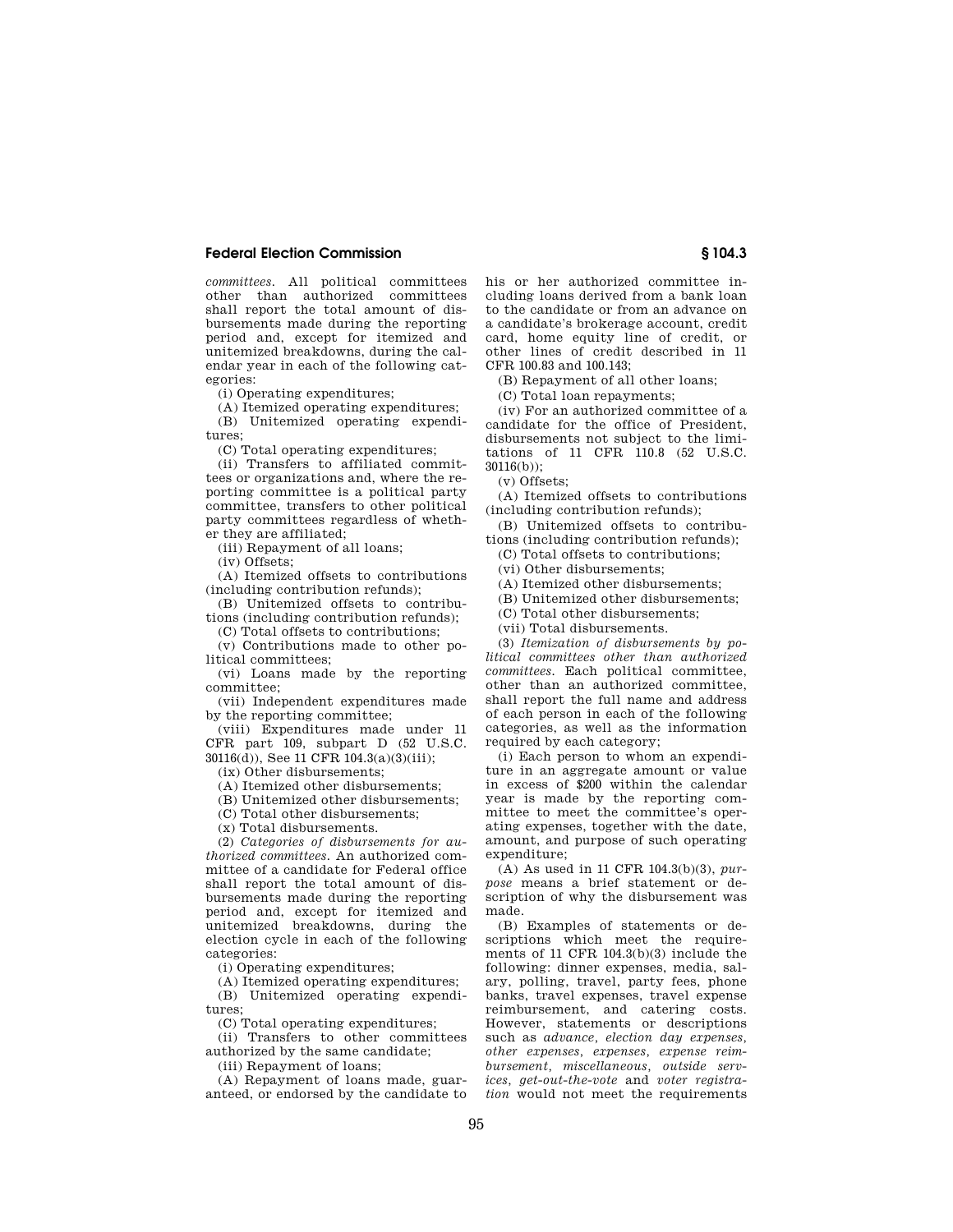# **§ 104.3 11 CFR Ch. I (1–1–21 Edition)**

of 11 CFR 104.3(b)(3) for reporting the purpose of an expenditure.

(ii) Each affiliated committee to which a transfer is made by the reporting committee during the reporting period and, where the reporting committee is a political party committee, each transfer of funds by the reporting committee to another political party committee, regardless of whether such committees are affiliated, together with the date and amount of such transfer;

(iii) Each person who receives a loan repayment from the reporting committee during the reporting period, together with the date and amount of such loan repayment;

(iv) Each person who receives a contribution refund or other offset to contributions from the reporting committee where such contribution refund was reported under 11 CFR  $104.3(b)(1)(iv)$ , together with the date and amount of such refund or offset;

(v) Each political committee which has received a contribution from the reporting committee during the reporting period, together with the date and amount of any such contribution, and, in the case of a contribution to an authorized committee, the candidate's name and office sought (including State and Congressional district, if applicable);

(vi) Each person who has received a loan from the reporting committee during the reporting period, together with the date and amount or value of such loan;

(vii) (A) Each person who receives any disbursement during the reporting period in an aggregate amount or value in excess of \$200 within the calendar year in connection with an independent expenditure by the reporting committee, together with the date, amount, and purpose of any such independent expenditure(s);

(B) For each independent expenditure reported, the committee must also provide a statement which indicates whether such independent expenditure is in support of, or in opposition to a particular candidate, as well as the name of the candidate and office sought by such candidate (including State and Congressional district, when applicable), and a certification, under

penalty of perjury, as to whether such independent expenditure is made in cooperation, consultation or concert with, or at the request or suggestion of, any candidate or any authorized committee or agent of such committee;

(C) The information required by 11 CFR  $104.3(b)(3)(vii)$  (A) and (B) shall be reported on Schedule E as part of a report covering the reporting period in which the aggregate disbursements for any independent expenditure to any person exceed \$200 per calendar year. Schedule E shall also include the total of all such expenditures of \$200 or less made during the reporting period.

(viii) Each person who receives any expenditure from the reporting committee during the reporting period in connection with an expenditure under 11 CFR part 109, subpart  $D$  (52 U.S.C.<br>30116(d)),together with the date,  $30116(d)$ , together amount, and purpose of any such expenditure as well as the name of, and office sought by (including State and Congressional district, when applicable), the candidate on whose behalf the expenditure is made; and

(ix) Each person who has received any disbursement within the reporting period not otherwise disclosed in accordance with 11 CFR 104.3(b)(3) to whom the aggregate amount or value of disbursements made by the reporting committee exceeds \$200 within the calendar year, together with the date, amount and purpose of any such disbursement.

(4) *Itemization of disbursements by authorized committees.* Each authorized committee shall report the full name and address of each person in each of the following categories, as well as the information required by each category.

(i) Each person to whom an expenditure in an aggregate amount or value in excess of \$200 within the election cycle is made by the reporting authorized committee to meet the authorized committee's operating expenses, together with the date, amount and purpose of each expenditure.

(A) As used in this paragraph, *purpose*  means a brief statement or description of why the disbursement was made. Examples of statements or descriptions which meet the requirements of this paragraph include the following: dinner expenses, media, salary, polling, travel,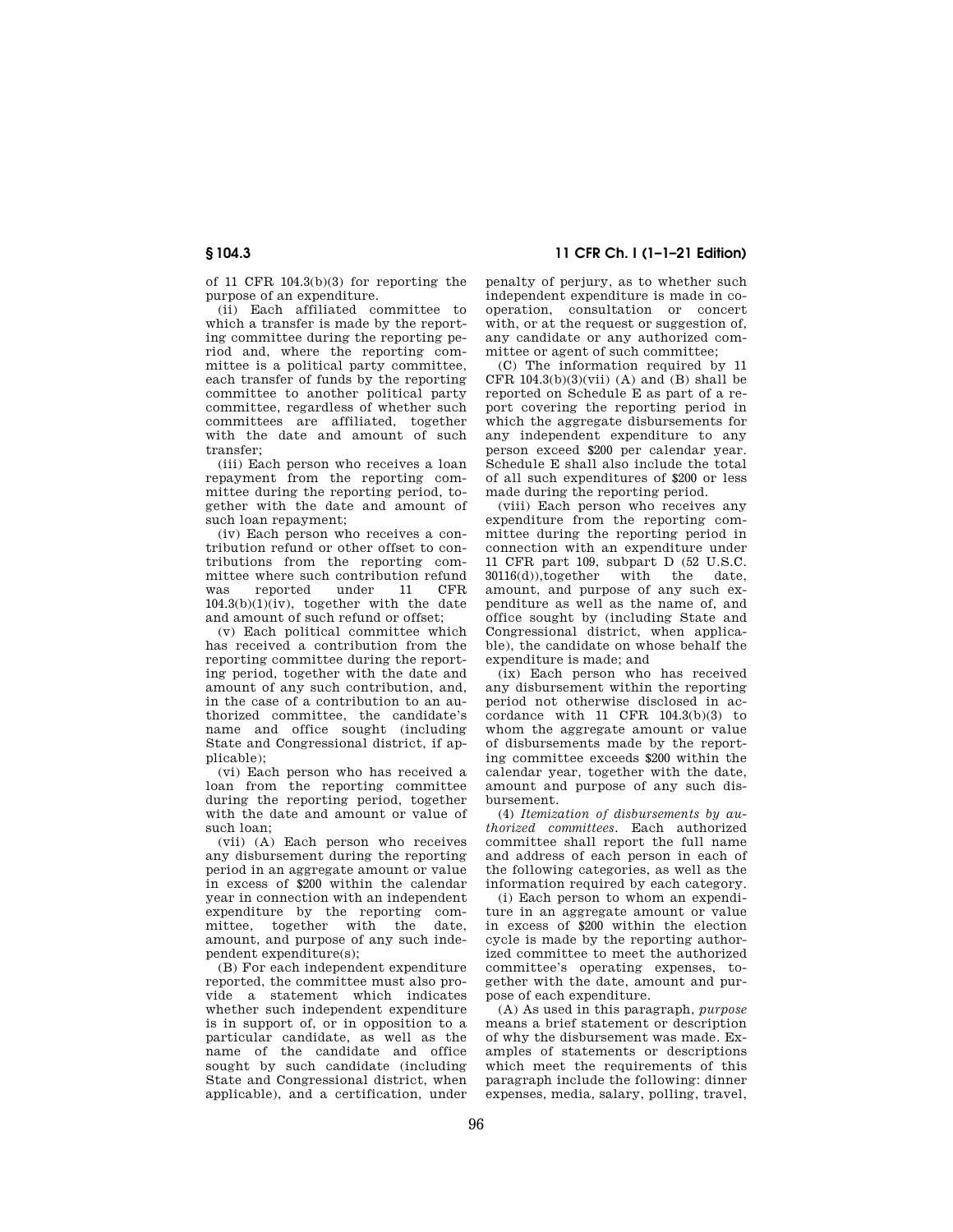party fees, phone banks, travel expenses, travel expense reimbursement, and catering costs. However, statements or descriptions such as *advance, election day expenses, other expenses, expenses, expense reimbursement, miscellaneous, outside services, get-out-the-vote*  and *voter registration* would not meet the requirements of this paragraph for reporting the purpose of an expenditure.

(B) In addition to reporting the purpose described in paragraph  $(b)(4)(i)(A)$ of this section, whenever an authorized committee itemizes a disbursement that is partially or entirely a personal use for which reimbursement is required under 11 CFR  $113.1(g)(1)(ii)(C)$  or (D), it shall provide a brief explanation of the activity for which reimbursement is required.

(ii) Each authorized committee of the same candidate to which a transfer is made by the reporting committee during the reporting period, together with the date and amount of such transfer;

(iii) Each person who receives a loan repayment, including a repayment of a loan of money derived from an advance on a candidate's brokerage account, credit card, home equity line of credit, or other lines of credit described in 11 CFR 100.83 and 100.143, from the reporting committee during the reporting period, together with the date and amount of such loan repayment;

(iv) [Reserved]

(v) Each person who receives a contribution refund or other offset to contributions from the reporting committee where such contribution refund<br>was reported under 11 CFR was reported under 11  $104.3(b)(2)(v)$ , together with the date and amount of such refund or offset.

(vi) Each person who has received any disbursement(s) not otherwise disclosed under paragraph (b)(4) of this section to whom the aggregate amount or value of such disbursements exceeds \$200 within the election cycle, together with the date, amount, and purpose of any such disbursement.

(c) *Summary of contributions and operating expenditures.* Each report filed pursuant to §104.1 shall disclose for both the reporting period and the calendar year (or the election cycle, in the case of the authorized committee):

(1)(i) The total contributions to the reporting committee;

(ii) The total offsets to contributions; (iii) The net contributions (subtract

total offsets from total contributions); (2)(i) The reporting committee's total operating expenditures;

(ii) The total offsets to operating expenditures;

(iii) The net operating expenditures (subtract total offsets from total operating expenditures).

(d) *Reporting debts and obligations.*  Each report filed under 11 CFR 104.1 shall, on Schedule C or D, as appropriate, disclose the amount and nature of outstanding debts and obligations owed by or to the reporting committee. Loans, including a loan of money derived from an advance on a candidate's brokerage account, credit card, home equity line of credit, or other lines of credit described in 11 CFR 100.83, obtained by an individual prior to becoming a candidate for use in connection with that individual's campaign shall be reported as an outstanding loan owed to the lender by the candidate's principal campaign committee, if such loans are outstanding at the time the individual becomes a candidate. Where such debts and obligations are settled for less than their reported amount or value, each report filed under 11 CFR 104.1 shall contain a statement as to the circumstances and conditions under which such debts or obligations were extinguished and the amount paid. *See* 11 CFR 116.7.

(1) In addition, when a political committee obtains a loan from, or establishes a line of credit at, a lending institution as described in 11 CFR 100.82(a) through (d) and 100.142(a) through (d), it shall disclose in the report covering the period when the loan was obtained, the following information on schedule C-1 or C-P-1:

(i) The date and amount of the loan or line of credit;

(ii) The interest rate and repayment schedule of the loan, or of each draw on the line of credit;

(iii) The types and value of traditional collateral or other sources of repayment that secure the loan or the line of credit, and whether that security interest is perfected;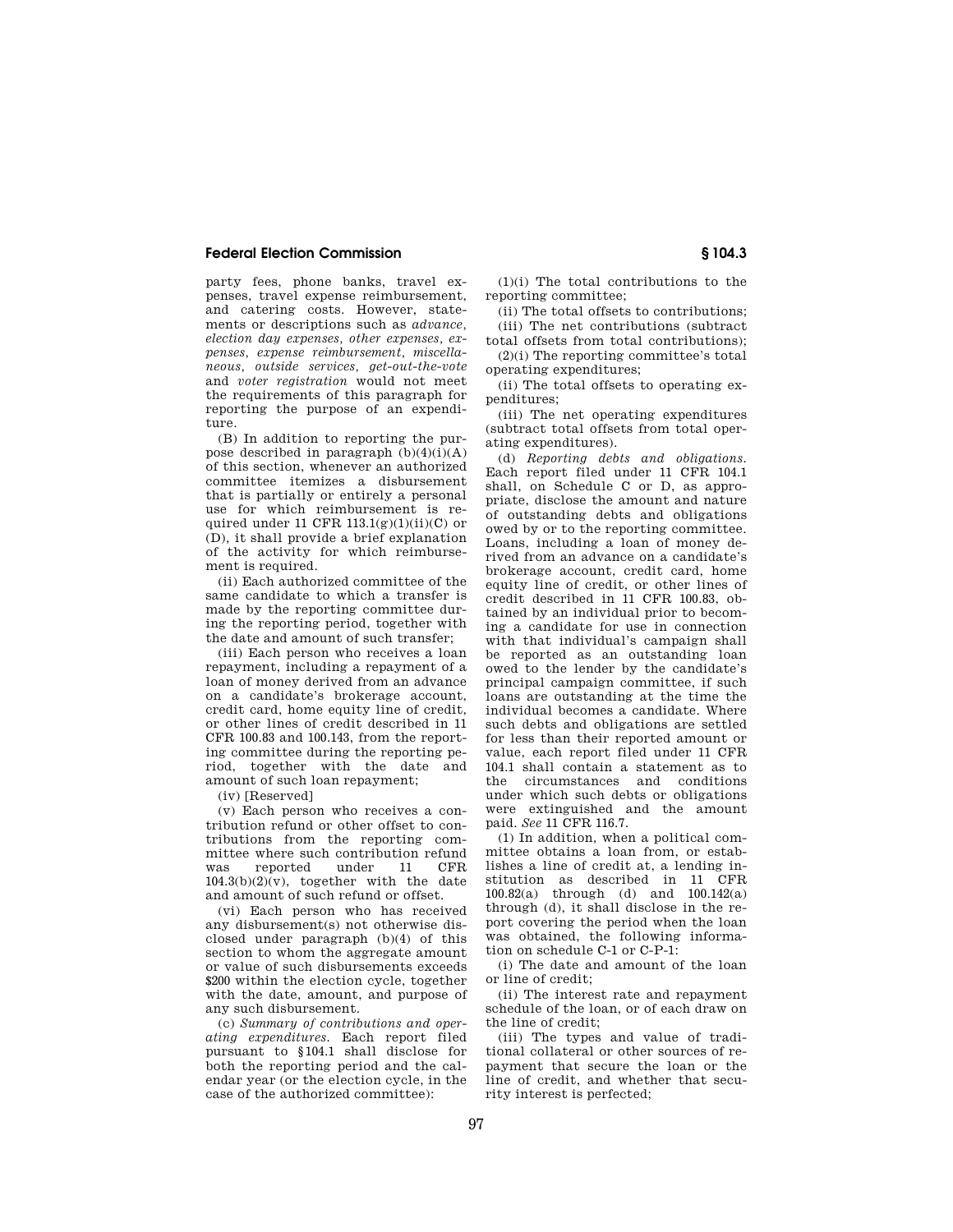(iv) An explanation of the basis upon which the loan was made or the line of credit established, if not made on the basis of either traditional collateral or the other sources of repayment described in 11 CFR 100.82(e)(1) and (2) and 100.142(e)(1) and (2); and

(v) A certification from the lending institution that the borrower's responses to paragraphs  $(d)(1)(i)$ –(iv) of this section are accurate, to the best of the lending institution's knowledge; that the loan was made or the line of credit established on terms and conditions (including interest rate) no more favorable at the time than those imposed for similar extensions of credit to other borrowers of comparable credit worthiness; and that the lending institution is aware of the requirement that a loan or a line of credit must be made on a basis which assures repayment and that the lending institution has complied with Commission regulations at 11 CFR 100.82(a) through (d) and 100.142(a) through (d).

(2) The political committee shall submit a copy of the loan or line of credit agreement which describes the terms and conditions of the loan or line of credit when it files Schedule C-1 or C-P-1. This paragraph (d)(2) shall not apply to any Schedule C-1 or C-P-1 that is filed pursuant to paragraph (d)(4) of this section.

(3) The political committee shall file in the next due report a Schedule C-1 or C-P-1 each time a draw is made on a line of credit, and each time a loan or line of credit is restructured to change the terms of repayment. This paragraph (d)(3) shall not apply to any Schedule C-1 or C-P-1 that is filed pursuant to paragraph (d)(4) of this section.

(4) When a candidate obtains a bank loan or loan of money derived from an advance on the candidate's brokerage account, credit card, home equity line of credit, or other line of credit described in 11 CFR 100.83 and 100.143 for use in connection with the candidate's campaign, the candidate's principal campaign committee shall disclose in the report covering the period when the loan was obtained, the following information on Schedule C-1 or C-P-1:

**§ 104.3 11 CFR Ch. I (1–1–21 Edition)** 

(i) The date, amount, and interest rate of the loan, advance, or line of credit;

(ii) The name and address of the lending institution; and

(iii) The types and value of collateral or other sources of repayment that secure the loan, advance, or line of credit, if any.

(e) *Use of pseudonyms.* (1) To determine whether the names and addresses of its contributors are being used in violation of 11 CFR 104.15 to solicit contributions or for commercial purposes, a political committee may submit up to ten (10) pseudonyms on each report filed.

(2) For purposes of this section, a pseudonym is a wholly fictitious name which does not represent the name of an actual contributor to a committee.

(3) If a committee uses pseudonyms it shall subtract the total dollar amount of the fictitious contributions from the total amount listed as a memo entry on line 11(a) of the Detailed Summary page, *Unitemized contributions from individual persons other than political committees.* Thus, the committee will, for this purpose only, be overstating the amount of itemized contributions received and understating the amount of unitemized contributions received.

(4) No authorized committee of a candidate shall attribute more than \$1,000 in contributions to the same pseudonym for each election and no other political committee shall attribute more than \$5,000 in contributions to the same pseudonym in any calendar year.

(5) A committee using pseudonyms shall send a list of such pseudonyms under separate cover directly to the Reports Analysis Division, Federal Election Commission, at the street address identified in the definition of ''Commission'' in §1.2 of this chapter, on or before the date on which any report containing such pseudonyms is filed with the Commission. The Commission shall maintain the list, but shall exclude it from the public record. A committee shall not send any list of pseudonyms to any Secretary of State or equivalent state officer.

(6) A political committee shall not use pseudonyms for the purpose of circumventing the reporting requirements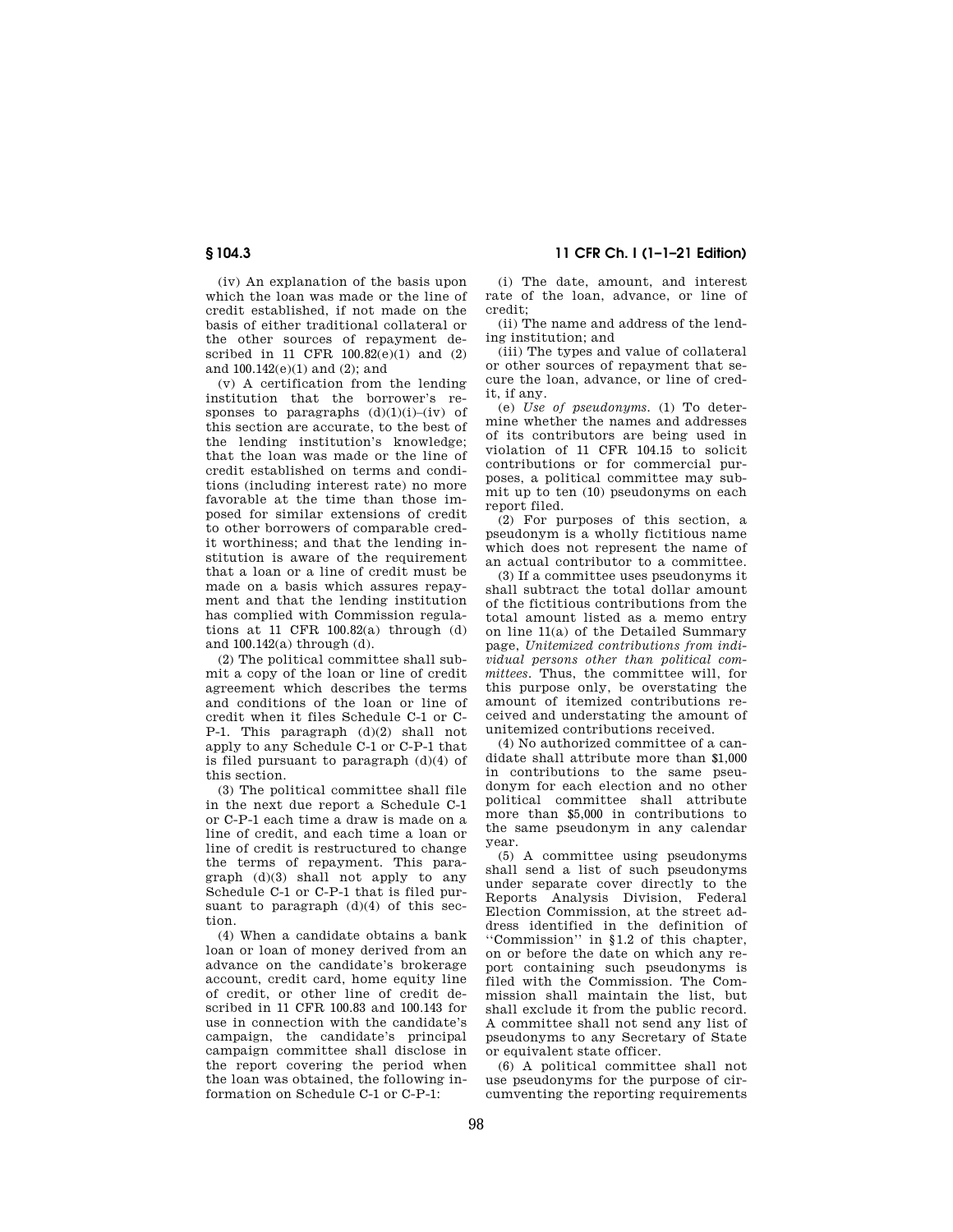or the limitations and prohibitions of the Act.

(f) *Consolidated reports.* Each principal campaign committee shall consolidate in each report those reports required to be filed with it. Such consolidated reports shall include: (1) Reports submitted to it by any authorized committees and (2) the principal campaign committee's own report. Such consolidation shall be made on FEC Form 3–Z and shall be submitted with the reports of the principal campaign committee and with the reports, or applicable portions thereof, of the committees shown on the consolidation.

(g) *Building funds.* (1) A political party committee must report gifts, subscriptions, loans, advances, deposits of money, or anything of value that are used by the political party committee's Federal accounts to defray the costs of construction or purchase of the committee's office building. See 11 CFR 300.35. Such a receipt is a contribution subject to the limitations and prohibitions of the Act and reportable as a contribution, regardless of whether the contributor has designated the funds or things of value for such purpose and regardless of whether such funds are deposited in a separate Federal account dedicated to that purpose.

(2) Gifts, subscriptions, loans, advances, deposits of money, or anything of value that are donated to a non-Federal account of a State or local party committee and are used by that party committee for the purchase or construction of its office building are not contributions subject to the reporting requirements of the Act. The reporting of such funds or things of value is subject to State law.

(3) Gifts, subscriptions, loans, advances, deposits of money, or anything of value that are used by a national committee of a political party to defray the costs of construction or purchase of the national committee's office building are contributions subject to the requirements of paragraph  $(g)(1)$ of this section.

(h) *Legal and accounting services.* A committee which receives legal or accounting services pursuant to 11 CFR 100.85 and 100.86 shall report as a memo entry, on Schedule A, the amounts paid for these services by the regular employer of the person(s) providing such services; the date(s) such services were performed; and the name of each person performing such services.

(i) *Cumulative reports.* The reports required to be filed under §104.5 shall be cumulative for the calendar year (or for the election cycle, in the case of an authorized committee) to which they relate, but if there has been no change in a category reported in a previous report during that year (or during that election cycle, in the case of an authorized committee), only the amount thereof need be carried forward.

(j) *Earmarked contributions.* Earmarked contributions shall be reported in accordance with 11 CFR 110.6. *See also* 11 CFR 102.8(c).

(k) *Reporting Election Cycle Activity Occurring Prior to January 1, 2001.* The aggregate of each category of receipt listed in paragraph (a)(3) of this section, except those in paragraphs  $(a)(3)(i)(A)$  and  $(B)$  of this section, and for each category of disbursement listed in paragraph (b)(2) of this section shall include amounts received or disbursed on or after the day after the last general election for the seat or office for which the candidate is running through December 31, 2000.

[45 FR 15108, Mar. 7, 1980]

EDITORIAL NOTE: For FEDERAL REGISTER citations affecting §104.3, see the List of CFR Sections Affected, which appears in the Finding Aids section of the printed volume and at *www.govinfo.gov.* 

### **§ 104.4 Independent expenditures by political** committees (52 **30104(b), (d), and (g)).**

(a) *Regularly scheduled reporting.*  Every political committee that makes independent expenditures must report all such independent expenditures on Schedule E in accordance with 11 CFR  $104.3(b)(3)(vii)$ . Every person that is not a political committee must report independent expenditures in accordance with paragraphs (e) and (f) of this section and 11 CFR 109.10.

(b) *Reports of independent expenditures made at any time up to and including the 20th day before an election*—(1) *Independent expenditures aggregating less than \$10,000 in a calendar year.* For each election in which a political committee makes independent expenditures, the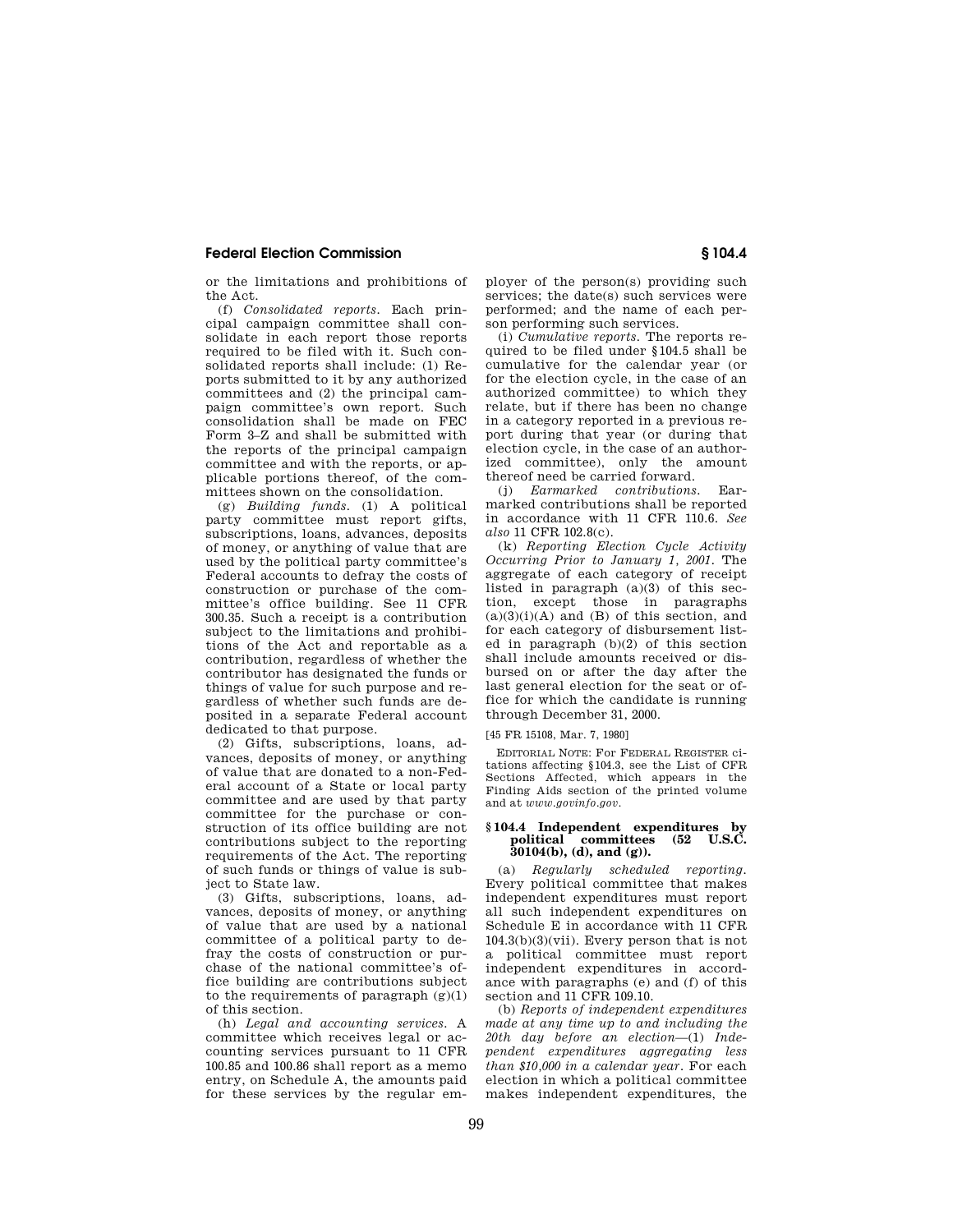political committee shall aggregate its independent expenditures made in each calendar year to determine its reporting obligation. When a committee makes independent expenditures aggregating less than \$10,000 for an election in any calendar year, up to and including the 20th day before an election, the committee must report those independent expenditures on Schedule E of the applicable FEC Form, at the time of its regular reports in accordance with 11 CFR 104.3, 104.5, and 104.9.

(2) *Independent expenditures aggregating \$10,000 or more in a calendar year.*  For each election in which a political committee makes independent expenditures, the political committee shall aggregate its independent expenditures made in each calendar year to determine its reporting obligation. When a committee makes independent expenditures aggregating \$10,000 or more for an election in any calendar year, up to and including the 20th day before an election, it must report those independent expenditures on Schedule E of the applicable FEC Form. Political committees must ensure that the Commission receives these reports by 11:59 p.m. Eastern Standard/Daylight Time on the second day following the date on which a communication that constitutes an independent expenditure is publicly distributed or otherwise publicly disseminated. Each time subsequent independent expenditures relating to the same election aggregate an additional \$10,000 or more, the political committee must ensure that the Commission receives a new 48-hour report of the subsequent independent expenditures by 11:59 p.m. Eastern Standard/ Daylight Time on the second day following the date on which the communication is publicly distributed or otherwise publicly disseminated. (*See*  paragraph (f) of this section for aggregation.) Each 48-hour report must contain the information required by 11 CFR  $104.3(b)(3)(vii)$  indicating whether the independent expenditure is made in support of, or in opposition to, the candidate involved. In addition to other permissible means of filing, a political committee may file the 48-hour reports under this section by any of the means permissible under 11 CFR 100.19(d)(3).

# **§ 104.4 11 CFR Ch. I (1–1–21 Edition)**

(c) *Reports of independent expenditures made less than 20 days, but more than 24 hours before the day of an election.* Political committees must ensure that the Commission receives reports of inde-<br>
representing<br>  $\frac{1}{2}$  representing<br>  $\frac{1}{2}$  representing expenditures aggregating \$1,000 or more with respect to a given election, after the 20th day, but more than 24 hours before 12:01 a.m. of the day of the election, by 11:59 p.m. Eastern Standard/Daylight Time on the day following the date on which a communication is publicly distributed or otherwise publicly disseminated. Each time subsequent independent expenditures relating to the same election aggregate an additional \$1,000 or more, the political committee must ensure that the Commission receives a new 24 hour report of the subsequent independent expenditures by 11:59 p.m. Eastern Standard/Daylight Time on the day following the date on which a communication that constitutes an independent expenditure is publicly distributed or otherwise publicly disseminated. (See paragraph (f) of this section for aggregation.) Each 24-hour report shall contain the information required by 11 CFR 104.3(b)(3)(vii) indicating whether the independent expenditure is made in support of, or in opposition to, the candidate involved. Political committees may file reports under this section by any of the means permissible under 11 CFR 100.19(d)(3).

(d) *Verification.* Political committees must verify reports of independent expenditures filed under paragraph (b) or (c) of this section by one of the methods stated in paragraph  $(d)(1)$  or  $(2)$  of this section. Any report verified under either of these methods shall be treated for all purposes (including penalties for perjury) in the same manner as a document verified by signature.

(1) For reports filed on paper (e.g., by hand-delivery, U.S. Mail or facsimile machine), the treasurer of the political committee that made the independent expenditure must certify, under penalty of perjury, the independence of the expenditure by handwritten signature immediately following the certification required by 11 CFR  $104.3(b)(3)(vii)$ .

(2) For reports filed by electronic mail, the treasurer of the political committee that made the independent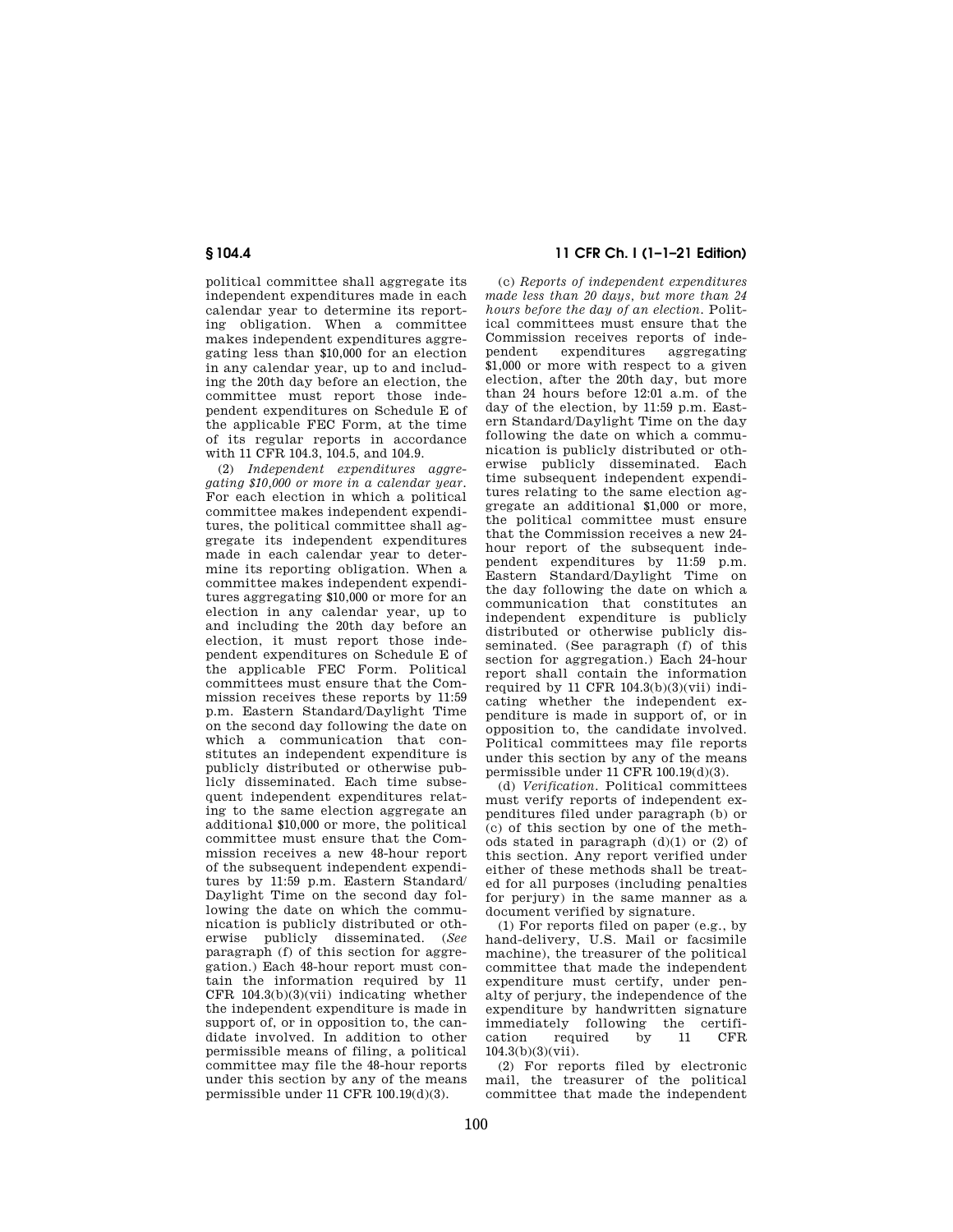expenditure shall certify, under penalty of perjury, the independence of the expenditure by typing the treasurer's name immediately following the cer-<br>tification required by 11 CFR required by 104.3(b)(3)(vii).

(e) *Where to file.* Reports of independent expenditures under this section and 11 CFR 109.10(b) shall be filed as follows:

(1) For independent expenditures in support of, or in opposition to, a candidate for President or Vice President: with the Commission and the Secretary of State for the State in which the expenditure is made.

(2) For independent expenditures in support of, or in opposition to, a candidate for the U.S. Senate or the House of Representatives: With the Commission and the Secretary of State for the State in which the candidate is seeking election.

(3) Notwithstanding the requirements of paragraphs  $(e)(1)$  and  $(2)$  of this section, political committees and other persons shall not be required to file reports of independent expenditures with the Secretary of State if that State has obtained a waiver under 11 CFR 108.1(b).

(f) *Aggregating independent expenditures for reporting purposes.* (1) For purposes of determining whether 24-hour and 48-hour reports must be filed in accordance with paragraphs (b) and (c) of this section and  $11$  CFR  $109.10(c)$  and (d), aggregations of independent expenditures must be calculated as of the first date on which a communication that constitutes an independent expenditure is publicly distributed or otherwise publicly disseminated, and as of the date that any such communication with respect to the same election is subsequently publicly distributed or otherwise publicly disseminated. Every person must include in the aggregate total all disbursements during the calendar year for independent expenditures, and all enforceable contracts, either oral or written, obligating funds for disbursements during the calendar year for independent expenditures, where those independent expenditures are made with respect to the same election for Federal office.

(2) For purposes of determining whether 24-hour or 48-hour reports must be filed in accordance with paragraphs (b) and (c) of this section and 11  $CFR$  109.10(c) and (d), if the independent expenditure is made in support of or opposition to a candidate in a presidential primary election and is publicly distributed or otherwise publicly disseminated in six or more states but does not refer to any particular state, the date of the election is the date of the next upcoming presidential primary election among the presidential primary elections to be held in the states in which the independent expenditure is publicly distributed or disseminated.

[68 FR 417, Jan. 3, 2003, as amended at 81 FR 34863, June 1, 2016; 83 FR 66595, Dec. 27, 2018; 84 FR 18699, May 2, 2019]

### **§ 104.5 Filing dates (52 U.S.C. 30104(a)(2)).**

(a) *Principal campaign committee of House of Representatives or Senate candidate.* Each treasurer of a principal campaign committee of a candidate for the House of Representatives or for the Senate must file quarterly reports on the dates specified in paragraph  $(a)(1)$ of this section in both election years and non-election years, and must file additional reports on the dates specified in paragraph  $(a)(2)$  of this section in election years.

(1) *Quarterly reports.* (i) Quarterly reports must be filed no later than the 15th day following the close of the immediately preceding calendar quarter (on April 15, July 15, and October 15), except that the report for the final calendar quarter of the year must be filed no later than January 31 of the following calendar year.

(ii) The report must be complete as of the last day of each calendar quarter.

(iii) The requirement for a quarterly report shall be waived if, under paragraph (a)(2) of this section, a pre-election report is required to be filed during the period beginning on the 5th day after the close of the calendar quarter and ending on the 15th day after the close of the calendar quarter.

(2) *Additional reports in the election year.* (i) *Pre-election reports.* (A) Preelection reports for the primary and general election must be filed no later than 12 days before any primary or general election in which the candidate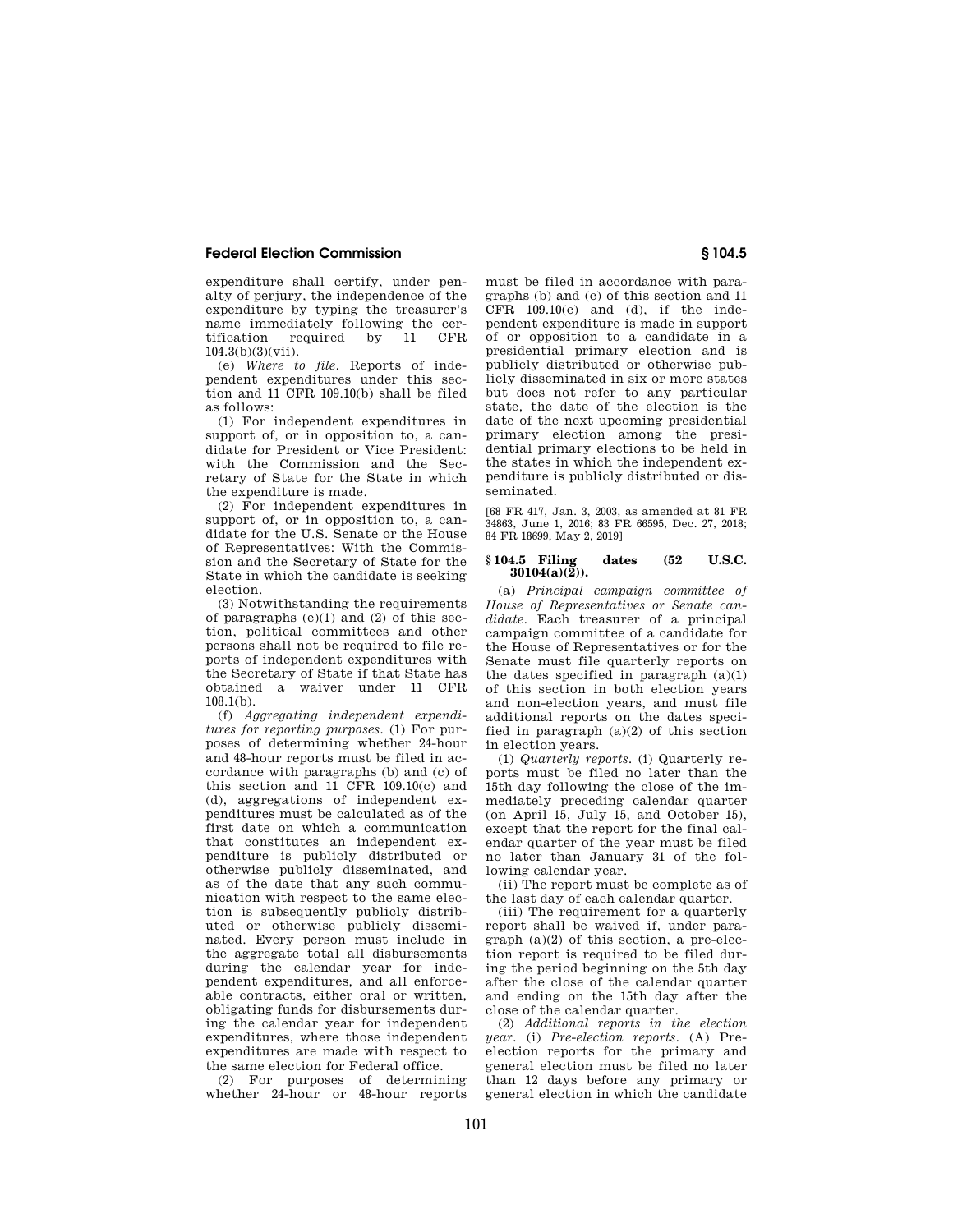**§ 104.5 11 CFR Ch. I (1–1–21 Edition)** 

seeks election. If sent by registered or certified mail, Priority Mail or Express Mail with a delivery confirmation, or with an overnight delivery service and scheduled to be delivered the next business day after the date of deposit and recorded in the overnight delivery service's on-line tracking system, the postmark on the report must be dated no later than the 15th day before any election.

(B) The pre-election report must disclose all receipts and disbursements as of the 20th day before a primary or general election.

(ii) *Post-general election report.* (A) The post-general election report must be filed no later than 30 days after any general election in which the candidate seeks election.

(B) The post-general election report must be complete as of the 20th day after the general election.

(b) *Principal campaign committee of Presidential candidate.* Each treasurer of a principal campaign committee of a candidate for President shall file reports on the dates specified at 11 CFR  $104.5(b)$  (1) and (2).

(1) *Election year reports.* (i) If on January 1 of the election year, the committee has received or anticipates receiving contributions aggregating \$100,000 or more, or has made or anticipates making expenditures aggregating \$100,000 or more, it shall file monthly reports.

(A) Each report shall be filed no later than the 20th day after the last day of each month.

(B) The report shall be complete as of the last day of each month.

(C) In lieu of the monthly reports due in November and December, a pre-election report shall be filed as prescribed at paragraph  $(a)(2)(i)$  of this section, a post-general election report shall be filed as prescribed at paragraph  $(a)(2)(ii)$  of this section, and a year-end report shall be filed no later than January 31 of the following calendar year.

(ii) If on January 1 of the election year, the committee does not anticipate receiving and has not received contributions aggregating \$100,000 and does not anticipate making and has not made expenditures aggregating \$100,000, the committee shall file a preelection report or reports, a post general election report, and quarterly reports, as prescribed in paragraphs  $(a)(1)$  and  $(2)$  of this section.

(iii) If during the election year, a committee filing under 11 CFR  $104.5(b)(1)(ii)$  receives contributions aggregating \$100,000 or makes expenditures aggregating \$100,000, the treasurer shall begin filing monthly reports at the next reporting period.

(2) *Non-election year reports.* During a non-election year, the treasurer shall file either monthly reports as prescribed by paragraph  $(b)(1)(i)$  of this section or quarterly reports as prescribed by paragraph  $(a)(1)$  of this section. A principal campaign committee of a Presidential candidate may elect to change the frequency of its reporting from monthly to quarterly or vice versa during a non-election year only after notifying the Commission in writing of its intention at the time it files a required report under its pre-existing filing frequency. The committee will then be required to file the next required report under its new filing frequency. The committee may change its filing frequency no more than once per calendar year.

(c) *Political committees that are not authorized committees of candidates.* Except as provided in paragraph (c)(4) of this section, each political committee that is not the authorized committee of a candidate must file either: Election year and non-election year reports in accordance with paragraphs (c)(1) and (2) of this section; or monthly reports in accordance with paragraph  $(c)(3)$  of this section. A political committee reporting under paragraph (c) of this section may elect to change the frequency of its reporting from monthly to quarterly and semi-annually or *vice versa.* A political committee reporting under this paragraph (c) may change the frequency of its reporting only after notifying the Commission in writing of its intention at the time it files a required report under its current filing frequency. Such political committee will then be required to file the next required report under its new filing frequency. A political committee may change its filing frequency no more than once per calendar year.

(1) *Election year reports*—(i) *Quarterly reports.* (A) Quarterly reports shall be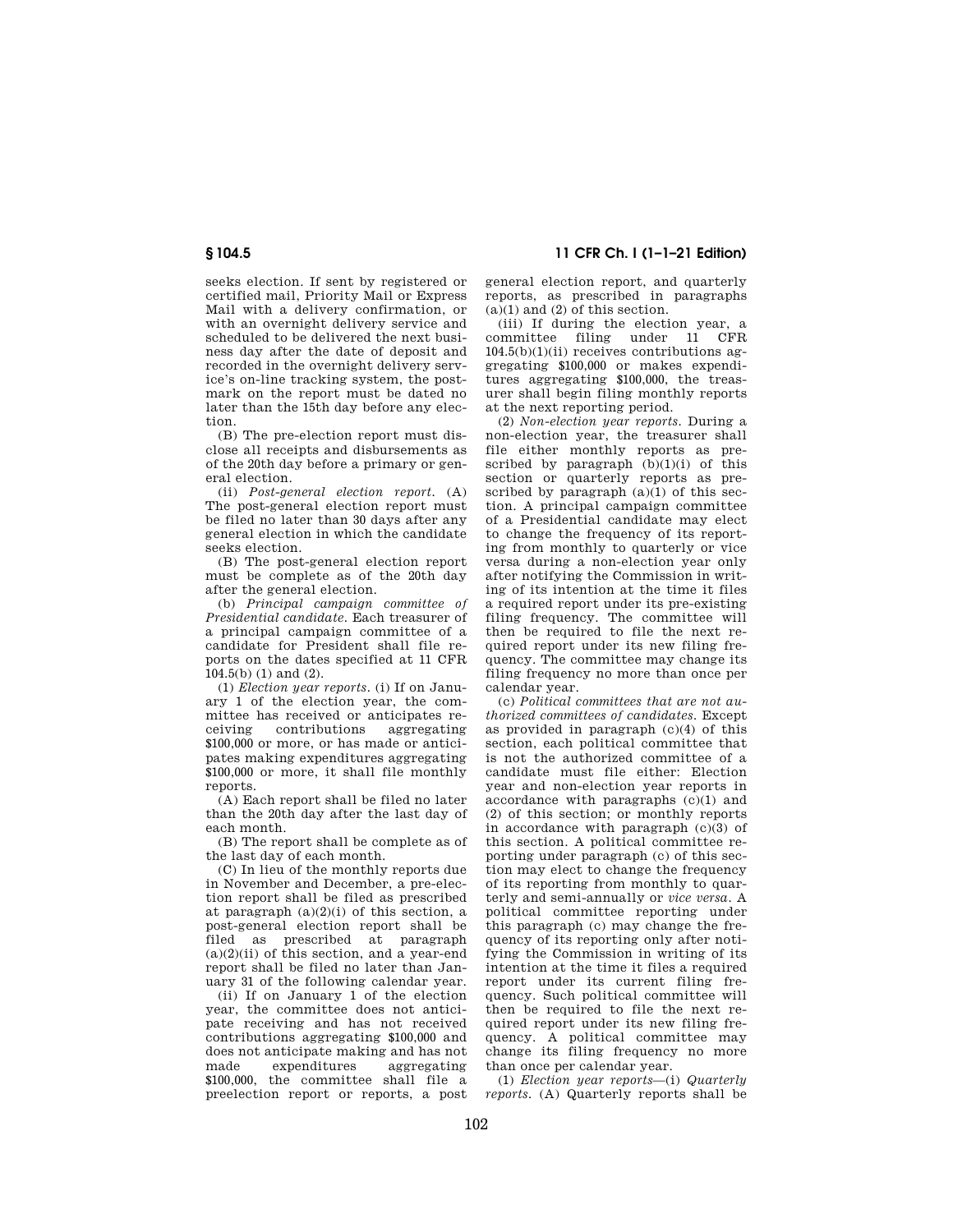filed no later than the 15th day following the close of the immediately preceding calendar quarter, (on April 15, July 15, and October 15), except that the report for the final calendar quarter of the year shall be filed on January 31 of the following calendar year.

(B) The reports shall be complete as of the last day of the calendar quarter for which the report is filed.

(C) The requirement for a quarterly report shall be waived if under 11 CFR  $104.5(c)(1)(ii)$  a pre-election report is required to be filed during the period beginning on the fifth day after the close of the calendar quarter and ending on the fifteenth day after the close of the calendar quarter.

(ii) *Pre-election reports.* (A) Pre-election reports for the primary and general election shall be filed by a political committee which makes contributions or expenditures in connection with any such election if such disbursements have not been previously disclosed. Pre-election reports shall be filed no later than 12 days before any primary or general election. If sent by registered or certified mail, Priority Mail or Express Mail with a delivery confirmation, or with an overnight delivery service and scheduled to be delivered the next business day after the date of deposit and recorded in the overnight delivery service's on-line tracking system, the postmark on the report shall be dated no later than the 15th day before any election.

(B) The report shall disclose all receipts and disbursements as of the 20th day before a primary or general election.

(iii) *Post-general election reports.* (A) A post-general election report shall be filed no later than 30 days after any general election.

(B) The report shall be complete as of the 20th day after the general election.

(2) *Non-election year reports*—(i) *Semiannual reports.* (A) The first report shall cover January 1 through June 30, and shall be filed no later than July 31.

(B) The second report shall cover July 1 through December 31, and shall be filed no later than January 31 of the following year.

(3) *Monthly reports.* (i) Except as provided at 11 CFR  $104.5(c)(3)(ii)$ , monthly reports shall be filed no later than 20 days after the last day of the month.

(ii) In lieu of the monthly reports due in November and December, in any year in which a regularly scheduled general election is held, a pre-election report shall be filed as prescribed at 11 CFR 104.5(a)(2)(i), a post general election report shall be filed as prescribed at 11 CFR 104.5(a)(2)(ii), and a year-end report shall be filed no later than January 31 of the following calendar year.

(4) *National party committee reporting.*  Notwithstanding anything to the contrary in this paragraph, a national committee of a political party, including a national Congressional campaign committee, must report monthly in accordance with paragraph (c)(3) of this section in both election and non-election years.

(d) *Committees supporting Vice Presidential candidates.* The treasurer of a committee supporting a candidate for the office of Vice President (other than a nominee of a political party) shall file reports on the same basis that the principal campaign committee of a Presidential candidate must file reports under 11 CFR 104.5(b).

(e) *Date of filing.* A designation, report or statement, other than those addressed in paragraphs  $(f)$ ,  $(g)$ , and  $(i)$  of this section, sent by registered or certified mail, Priority Mail or Express Mail with a delivery confirmation, or with an overnight delivery service and scheduled to be delivered the next business day after the date of deposit and recorded in the overnight delivery service's on-line tracking system, shall be considered filed on the date of the postmark except that a twelve day preelection report sent by such mail or overnight delivery service must have a postmark dated no later than the 15th day before any election. Designations, reports or statements, other than those addressed in paragraphs (f), (g), and (j) of this section, sent by first class mail, or by any means other than those listed in this paragraph (e), must be received by the close of business on the prescribed filing date to be timely filed. Designations, reports or statements electronically filed must be received and validated at or before 11:59 p.m., eastern standard/daylight time on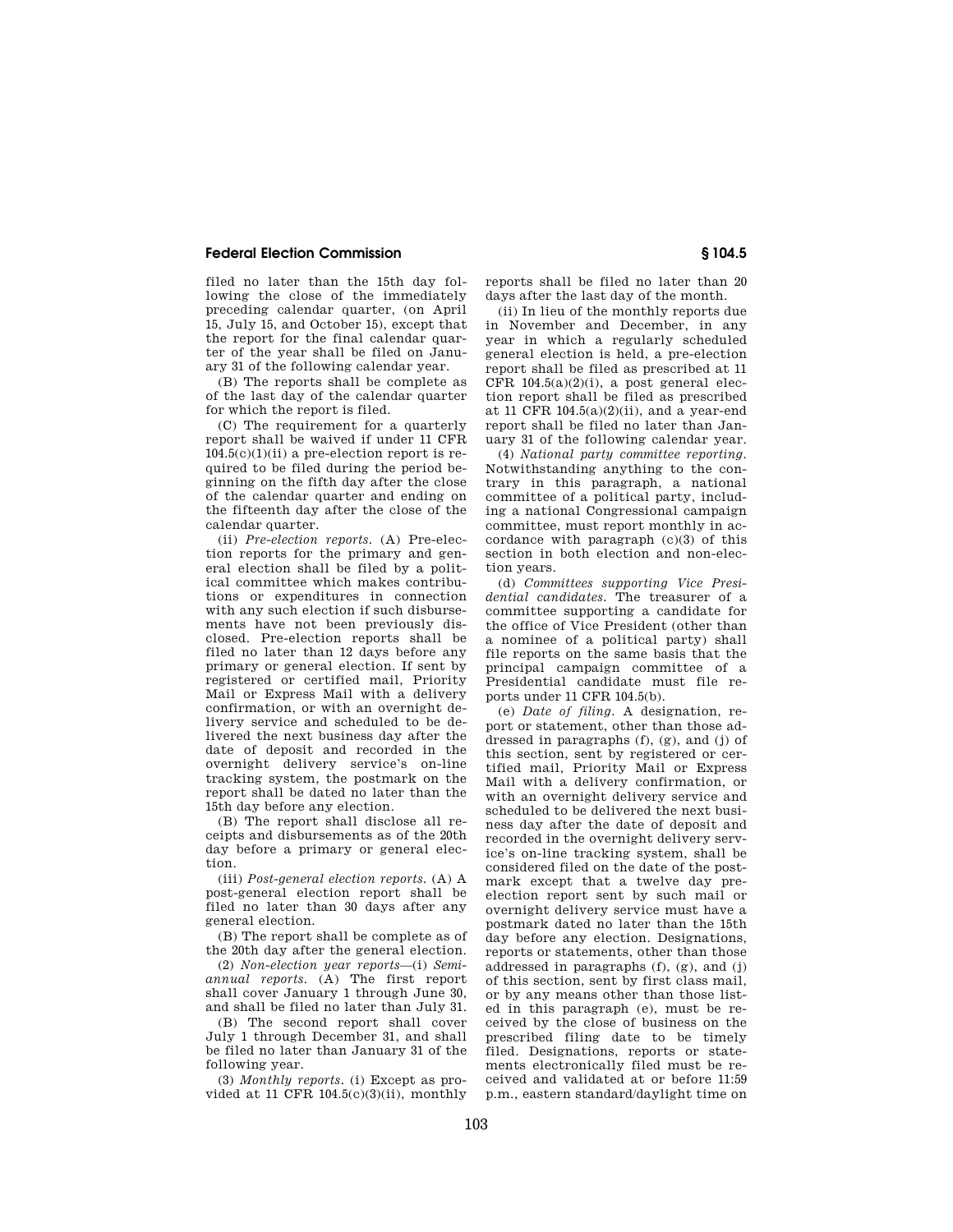the prescribed filing date to be timely filed.

(f) *48-hour notification of contributions.*  If any contribution of \$1,000 or more is received by any authorized committee of a candidate after the 20th day, but more than 48 hours, before 12:01 a.m. of the day of the election, the principal campaign committee of that candidate shall notify the Commission and the Secretary of State, as appropriate, within 48 hours of receipt of the contribution. The notification shall be in writing and shall include the name of the candidate and office sought by the candidate, the identification of the contributor, and the date of receipt and amount of the contribution. The notification shall be filed in accordance with 11 CFR 100.19. The notification shall be in addition to the reporting of these contributions on the post-election report.

(g) *Reports of independent expenditures*—(1) *48-hour reports of independent expenditures.* Every person that must file a 48-hour report under 11 CFR 104.4(b) must ensure the Commission receives the report by 11:59 p.m. Eastern Standard/Daylight Time on the second day following the date on which a communication that constitutes an independent expenditure is publicly distributed or otherwise publicly disseminated. Each time subsequent independent expenditures by that person relating to the same election as that to which the previous report relates aggregate \$10,000 or more, that person must ensure that the Commission receives a new 48-hour report of the subsequent independent expenditures by 11:59 p.m. Eastern Standard/Daylight Time on the second day following the date on which the \$10,000 threshold is reached or exceeded. (*See* 11 CFR 104.4(f) for aggregation.)

(2) *24-hour reports of independent expenditures.* Every person that must file a 24-hour report under 11 CFR 104.4(c) must ensure that the Commission receives the report by 11:59 p.m. Eastern Standard/Daylight Time on the day following the date on which a communication that constitutes an independent expenditure is publicly distributed or otherwise publicly disseminated. Each time subsequent independent expenditures by that person

**§ 104.5 11 CFR Ch. I (1–1–21 Edition)** 

relating to the same election as that to which the previous report relates aggregate \$1,000 or more, that person must ensure that the Commission receives a 24-hour report of the subsequent independent expenditures by 11:59 p.m. Eastern Standard/Daylight Time on the day following the date on which the \$1,000 threshold is reached or exceeded. (*See* 11 CFR 104.4(f) for aggregation.)

(3) Each 24-hour or 48-hour report of independent expenditures filed under this section shall contain the information required by 11 CFR  $104.3(b)(3)(vii)$ indicating whether the independent expenditure is made in support of, or in opposition to, the candidate involved.

(4) For purposes of this part and 11 CFR part 109, a communication that is mailed to its intended audience is publicly disseminated when it is relinquished to the U.S. Postal Service.

(h) *Special election reports.* (1) Within 5 days of the setting of a special election, the Commission shall set filing dates for reports to be filed by principal campaign committees of candidates seeking election, or nomination for election, in special elections and for political committees, other than authorized committees, which make contributions to or expenditures on behalf of a candidate or candidates in special elections. The Commission shall publish such reporting dates in the FEDERAL REGISTER and shall notify the principal campaign committees of all candidates in such election of the reporting dates. The Commission shall not require such committees to file more than one pre-election report for each election and one post-election report for the election which fills the vacancy.

(2) Reports required to be filed under 11 CFR 104.5(a) or (c) may be waived by the Commission for committees filing special election reports if a report under 11 CFR 104.5(a) or (c) is due within 10 days of the date a special election report is due. The Commission shall notify all appropriate committees of reports so waived.

(i) Committees should retain proof of mailing or other means of transmittal of the reports to the Commission.

(j) *24-hour statements of electioneering communications.* Every person who has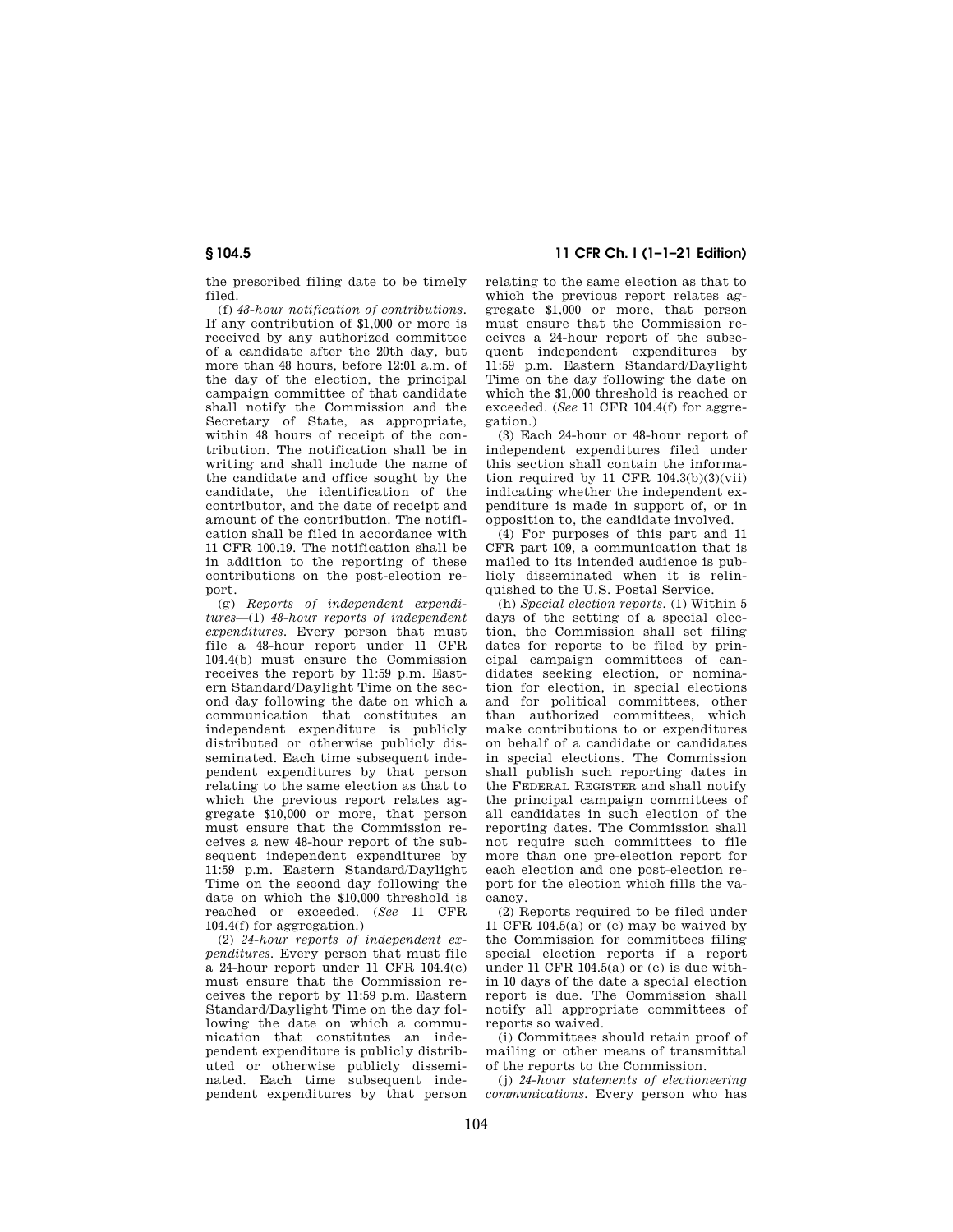made a disbursement or who has executed a contract to make a disbursement for the direct costs of producing or airing electioneering communications as defined in 11 CFR 100.29 aggregating in excess of \$10,000 during any calendar year shall file a statement with the Commission by 11:59 p.m. Eastern Standard/Daylight Time on the day following the disclosure date. The statement shall be filed under penalty of perjury and in accordance with 11 CFR 104.20.

[45 FR 15108, Mar. 7, 1980, as amended at 61 FR 3549, Feb. 1, 1996; 65 FR 31794, May 19, 2000; 65 FR 38423, June 21, 2000; 67 FR 12839, Mar. 20, 2002; 68 FR 418, Jan. 3, 2003; 68 FR 47414, Aug. 8, 2003; 69 FR 68238, Nov. 24, 2004; 70 FR 13091, Mar. 18, 2005; 79 FR 16663, Mar. 26, 2014; 84 FR 18699, May 2, 2019]

### **§ 104.6 Form and content of internal communications reports (52 U.S.C. 30101(9)(B)(iii)).**

(a) *Form.* Every membership organization or corporation which makes disbursements for communications pursuant to 11 CFR 100.134(a) and 114.3 shall report to the Commission on FEC Form 7 such costs which are directly attributable to any communication expressly advocating the election or defeat of a clearly identified candidate (other than a communication primarily devoted to subjects other than the election or defeat of a clearly identified candidate), if such costs exceed \$2,000 for any election.

(1) For the purposes of 11 CFR 104.6(a), *election* means two separate processes in a calendar year, to each of which the \$2,000 threshold described above applies separately. The first process is comprised of all primary elections for federal office, wherever and whenever held; the second process is comprised of all general elections for federal office, wherever and whenever held.

(2) The term election shall also include each special election held to fill a vacancy in a Federal office (11 CFR 100.2(f)) or each runoff election (11 CFR  $100.2(d)$ ).

(b) *Filing dates.* Organizations required to report under 11 CFR 104.6(a) shall file such reports during a calendar year in which a regularly scheduled general election is held. Such reports shall be filed quarterly in accordance with 11 CFR  $104.5(a)(1)$  and, with respect to any general election, in accordance with 11 CFR  $104.5(a)(2)(i)$ . The organization shall be required to file reports beginning with the first reporting period during which the aggregate cost for such communications exceeds \$2,000 per election as defined in 11 CFR  $104.6(a)(1)$ , and for each quarter thereafter in which the organization makes additional disbursements in connection with the same election.

(c) Each report filed under 11 CFR 104.6 shall include, for each communication:

(1) The type of communication (such as direct mail, telephone or telegram); (2) The date(s) of the communication;

(3) The name of the candidate, the office sought (and the district and state of the office, if applicable), and whether the communication was for the primary or general election;

(4) Whether the communication was in support of or in opposition to, a particular candidate; and

(5) The cost of the communication.

[45 FR 15108, Mar. 7, 1980, as amended at 67 FR 78680, Dec. 26, 2002; 79 FR 16663, Mar. 26, 2014]

### **§ 104.7 Best efforts (52 U.S.C. 30102(i)).**

(a) When the treasurer of a political committee shows that best efforts have been used to obtain, maintain and submit the information required by the Act for the political committee, any report of such committee shall be considered in compliance with the Act.

(b) With regard to reporting the identification as defined at 11 CFR 100.12 of each person whose contribution(s) to the political committee and its affiliated political committees aggregate in excess of \$200 in a calendar year (or in an election cycle in the case of an authorized committee) (pursuant to 11 CFR 104.3(a)(4)), the treasurer and the political committee will only be deemed to have exercised best efforts to obtain, maintain and report the required information if:

(1)(i) All written solicitations for contributions include a clear request for the contributor's full name, mailing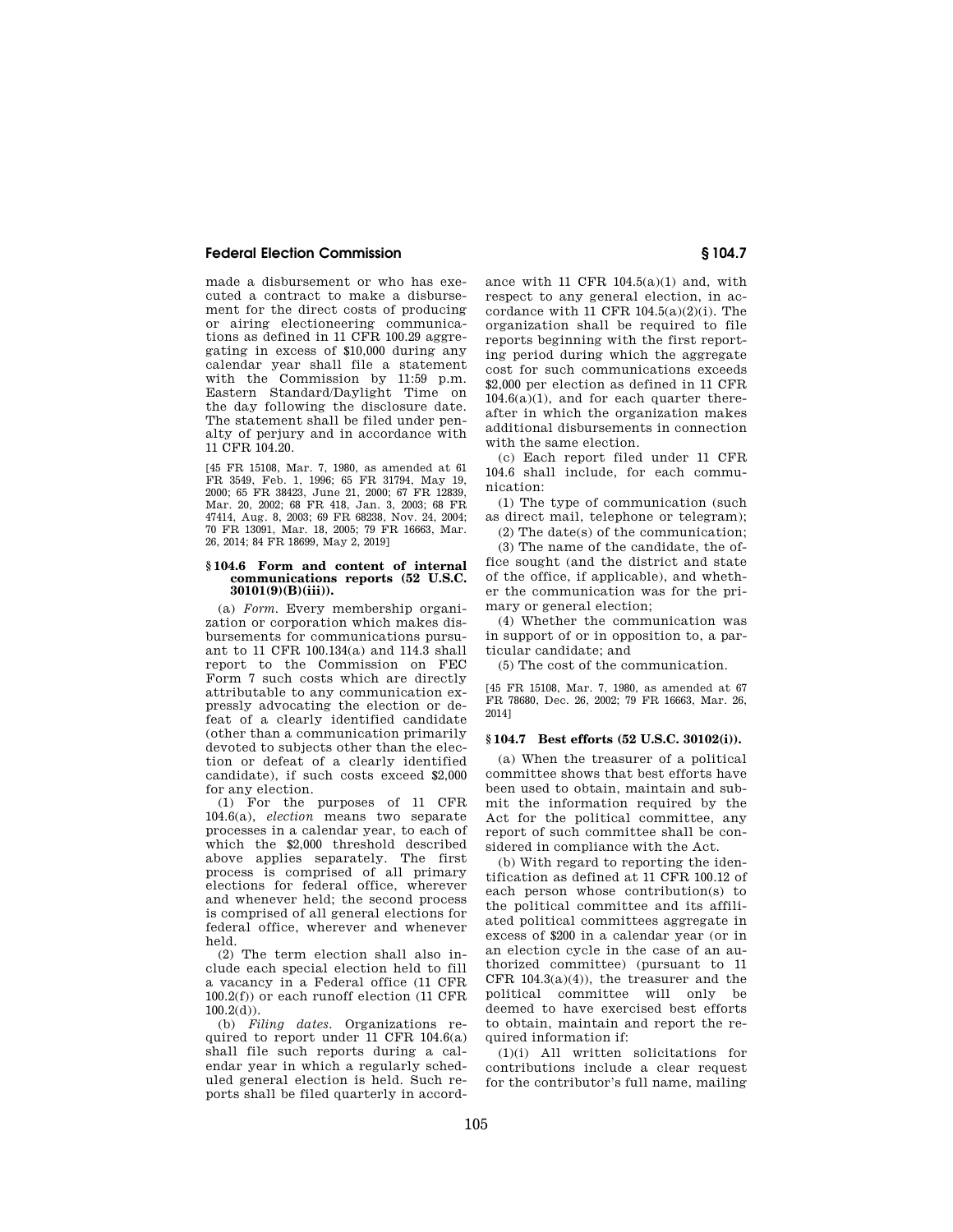address, occupation and name of employer, and include an accurate statement of Federal law regarding the collection and reporting of individual contributor identifications.

(A) The following are examples of acceptable statements for unauthorized committees, but are not the only allowable statements: ''Federal law requires us to use our best efforts to collect and report the name, mailing address, occupation and name of employer of individuals whose contributions exceed \$200 in a calendar year;'' and ''To comply with Federal law, we must use best efforts to obtain, maintain, and submit the name, mailing address, occupation and name of employer of individuals whose contributions exceed \$200 per calendar year.''

(B) The following are examples of acceptable statements for authorized committees, but are not the only allowable statements: ''Federal law requires us to use our best efforts to collect and report the name, mailing address, occupation and name of employer of individuals whose contributions exceed \$200 in an election cycle;'' and ''To comply with Federal law, we must use best efforts to obtain, maintain, and submit the name, mailing address, occupation and name of employer of individuals whose contributions exceed \$200 per election cycle.''

(ii) The request and statement shall appear in a clear and conspicuous manner on any response material included in a solicitation. The request and statement are not clear and conspicuous if they are in small type in comparison to the solicitation and response materials, or if the printing is difficult to read or if the placement is easily overlooked.

(2) For each contribution received aggregating in excess of \$200 per calendar year (or per election cycle, in the case of an authorized committee) which lacks required contributor information, such as the contributor's full name, mailing address, occupation or name of employer, the treasurer makes at least one effort after the receipt of the contribution to obtain the missing information. Such effort shall consist of either a written request sent to the contributor or an oral request to the contributor documented in writing.

# **§ 104.7 11 CFR Ch. I (1–1–21 Edition)**

The written or oral request must be made no later than thirty (30) days after receipt of the contribution. The written or oral request shall not include material on any other subject or any additional solicitation, except that it may include language solely thanking the contributor for the contribution. The request must clearly ask for the missing information, and must include the statement set forth in paragraph (b)(1) of this section. Written requests must include this statement in a clear and conspicuous manner. If the request is written, it shall be accompanied by a pre-addressed return post card or envelope for the response material;

(3) The treasurer reports all contributor information not provided by the contributor, but in the political committee's possession, or in its connected organization's possession, regarding contributor identifications, including information in contributor records, fundraising records and previously filed reports, in the same two-year election cycle in accordance with 11 CFR 104.3; and

 $(4)(i)$  If any of the contributor information is received after the contribution has been disclosed on a regularly scheduled report, the political committee shall either:

(A) File with its next regularly scheduled report, an amended memo Schedule A listing all contributions for which contributor identifications have been received during the reporting period covered by the next regularly scheduled report together with the dates and amounts of the contribution(s) and an indication of the previous report(s) to which the memo Schedule A relates; or

(B) File on or before its next regularly scheduled reporting date, amendments to the report(s) originally disclosing the contribution(s), which include the contributor identifications together with the dates and amounts of the contribution(s).

(ii) Amendments must be filed for all reports that cover the two-year election cycle in which the contribution<br>was received and that disclose received and that disclose itemizable contributions from the same contributor. However, political committees are not required to file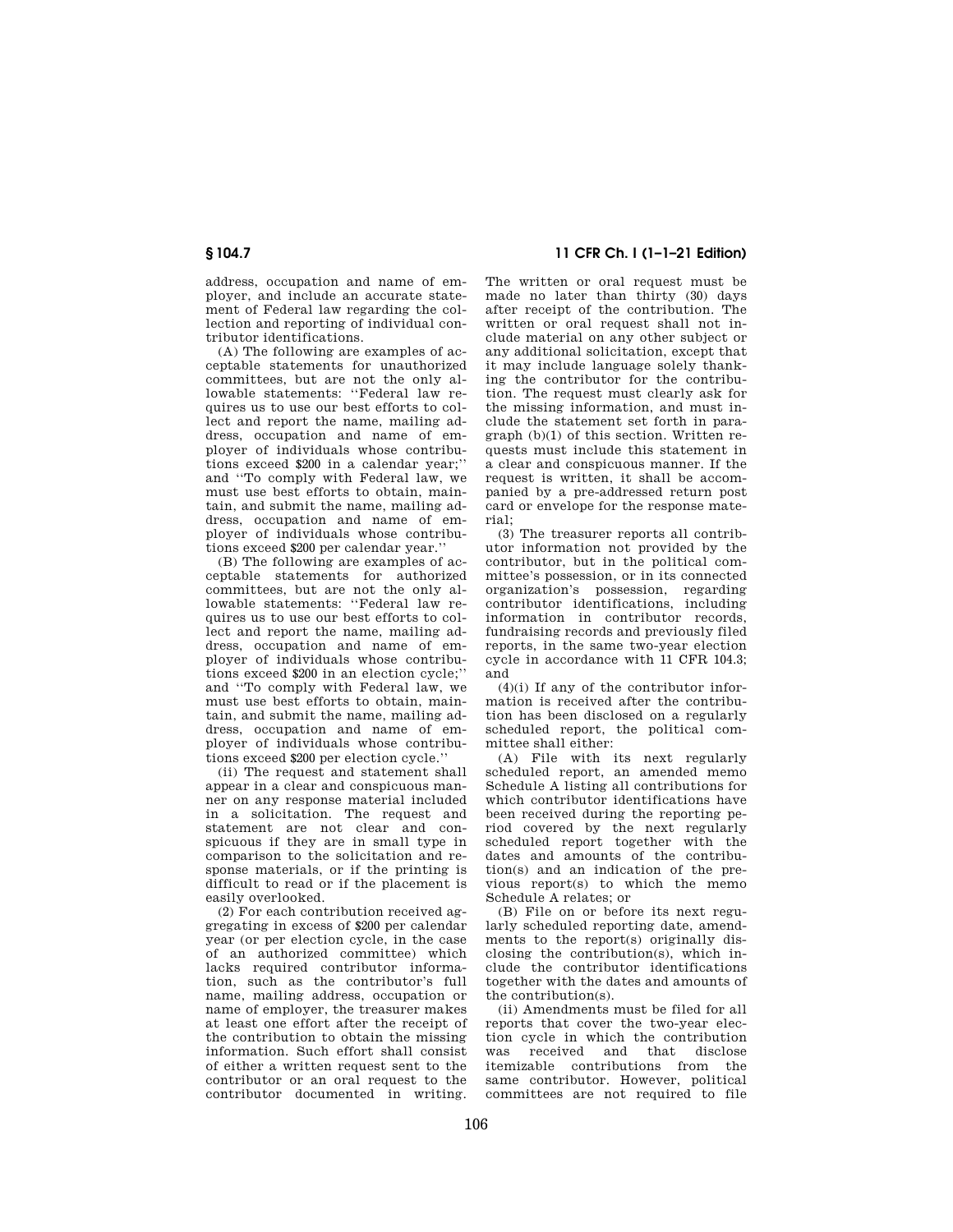amendments to reports covering previous election cycles.

[45 FR 15108, Mar. 7, 1980, as amended at 58 FR 57729, Oct. 27, 1993; 62 FR 23336, Apr. 30, 1997; 65 FR 42624, July 11, 2000]

### **§ 104.8 Uniform reporting of receipts.**

(a) A reporting political committee shall disclose the identification of each individual who contributes an amount in excess of \$200 to the political committee's federal account(s). This identification shall include the individual's name, mailing address, occupation, the name of his or her employer, if any, and the date of receipt and amount of any such contribution. If an individual contributor's name is known to have changed since an earlier contribution reported during the calendar year (or during the election cycle, in the case of an authorized committee), the exact name or address previously used shall be noted with the first reported contribution from that contributor subsequent to the name change.

(b) In each case where a contribution received from an individual in a reporting period is added to previously unitemized contributions from the same individual and the aggregate exceeds \$200 in a calendar year (or in an election cycle, in the case of an authorized committee) the reporting political committee shall disclose the identification of such individual along with the date of receipt and amount of any such contribution. Except for contributions by payroll deduction, each additional contribution from the individual shall be separately itemized. In the case of a political committee other than an authorized committee which receives contributions through a payroll deduction plan, such committee is not required to separately itemize each additional contribution received from the contributor during the reporting period. In lieu of separate itemization, such committee may report: the aggregate amount of contributions received from the contributor through the payroll deduction plan during the reporting period; the identification of the individual; and a statement of the amount deducted per pay period.

(c) Absent evidence to the contrary, any contribution made by check, money order, or other written instrument shall be reported as a contribution by the last person signing the instrument prior to delivery to the candidate or committee.

(d)(1) If an itemized contribution is made by more than one person in a single written instrument, the treasurer shall report the amount to be attributed to each contributor.

 $(2)(i)$  If a contribution is redesignated by a contributor, in accordance with 11 CFR 110.1(b) or 110.2(b), the treasurer of the authorized political committee receiving the contribution shall report the redesignation in a memo entry on Schedule A of the report covering the reporting period in which the redesignation is received. The memo entry for each redesignated contribution shall be reported in the following manner—

(A) The first part of the memo entry shall disclose all of the information for the contribution as it was originally reported on Schedule A;

(B) The second part of the memo entry shall disclose all of the information for the contribution as it was redesignated by the contributor, including the election for which the contribution was redesignated and the date on which the redesignation was received.

(ii) If a contribution from a political committee is redesignated by the contributing political committee in accordance with 11 CFR 110.1(b) or 110.2(b), the treasurer of such political committee shall report the redesignation in a memo entry on Schedule B of the report covering the reporting period in which the redesignation is made. The memo entry for each redesignated contribution shall be reported in the following manner—

(A) The first part of the memo entry shall disclose all of the information for the contribution as it was originally reported on Schedule B;

(B) The second part of the memo entry shall disclose all of the information for the contribution as it was redesignated by the contributing political committee, including the election for which the contribution was redesignated and the date on which the redesignation was made.

(3) If an itemized contribution is reattributed by the contributor(s) in accordance with 11 CFR 110.1(k), the treasurer shall report the reattribution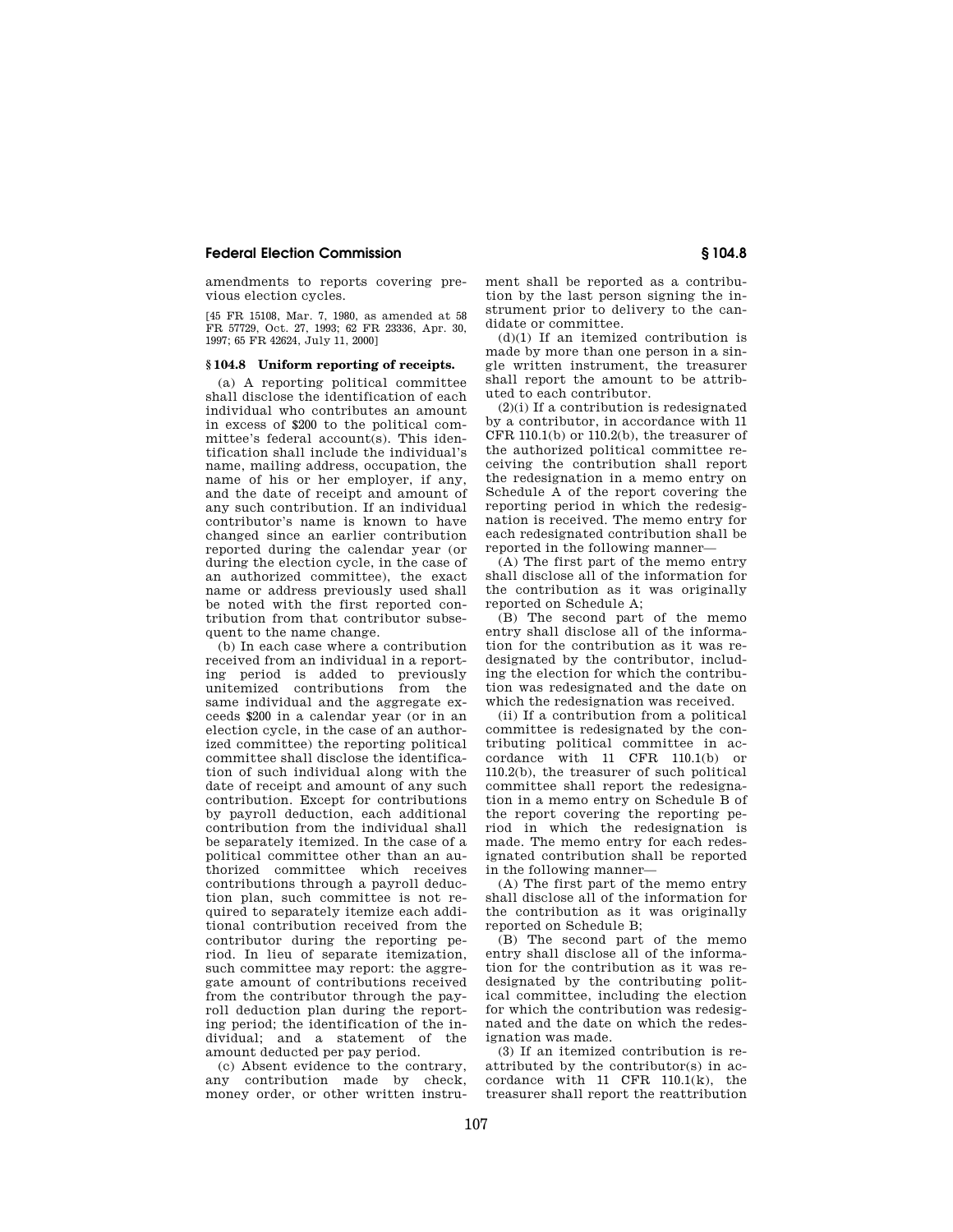in a memo entry on Schedule A of the report covering the reporting period in which the reattribution is received. The memo entry for each reattributed contribution shall be reported in the following manner—

(i) The first part of the memo entry shall disclose all of the information for the contribution as it was originally reported on Schedule A;

(ii) The second part of the memo entry shall disclose all of the information for the contribution as it was reattributed by the contributors, including the date on which the reattribution was received.

(4) If a contribution is refunded to the contributor, the treasurer of the political committee making the refund shall report the refund on Schedule B of the report covering the reporting period in which the refund is made, in accordance with 11 CFR 103.3(b)(5) and 104.3(b). If a contribution is refunded to a political committee, the treasurer of the political committee receiving the refund shall report the refund on Schedule A of the report covering the reporting period in which the refund is received, in accordance with 11 CFR 104.3(a).

(e) For reports covering activity on or before December 31, 2002, national party committees shall disclose in a memo Schedule A information about each individual, committee, corporation, labor organization, or other entity that donates an aggregate amount in excess of \$200 in a calendar year to the committee's non-Federal account(s). This information shall include the donating individual's or entity's name, mailing address, occupation or type of business, and the date of receipt and amount of any such donation. If a donor's name is known to have changed since an earlier donation reported during the calendar year, the exact name or address previously used shall be noted with the first reported donation from that donor subsequent to the name change. The memo entry shall also include, where applicable, the information required by paragraphs (b) through (d) of this section.

(f) For reports covering activity on or before December 31, 2002, national party committees shall also disclose in a memo Schedule A information about

**§ 104.9 11 CFR Ch. I (1–1–21 Edition)** 

each individual, committee, corporation, labor organization, or other entity that donates an aggregate amount in excess of \$200 in a calendar year to the committee's building fund account(s). This information shall include the donating individual's or entity's name, mailing address, occupation or type of business, and the date of receipt and amount of any such donation. If a donor's name is known to have changed since an earlier donation reported during the calendar year, the exact name or address previously used shall be noted with the first reported donation from that donor subsequent to the name change. The memo entry shall also include, where applicable, the information required by paragraphs (b) through (d) of this section.

(g) The principal campaign committee of the candidate shall report the receipt of any bank loan obtained by the candidate or loan of money derived from an advance on a candidate's brokerage account, credit card, home equity line of credit, or other lines of credit described in 11 CFR 100.83 and 100.143, as an itemized entry of Schedule A as follows:

(1) The amount of the loan that is used in connection with the candidate's campaign shall be reported as an itemized entry on Schedule A.

(2) *See* 11 CFR 100.83(c) for special reporting rules regarding certain loans used for a candidate's routine living expenses.

[45 FR 15108, Mar. 7, 1980, as amended at 52 FR 774, Jan. 9, 1987; 55 FR 26067, June 26, 1990; 65 FR 42624, July 11, 2000; 67 FR 38360, June 4, 2002; 67 FR 49112, July 29, 2002; 75 FR 31, Jan. 4, 2010]

### **§ 104.9 Uniform reporting of disbursements.**

(a) Political committees shall report the full name and mailing address of each person to whom an expenditure in an aggregate amount or value in excess of \$200 within the calendar year (or within the election cycle, in the case of an authorized committee) is made from the reporting political committee's federal account(s), together with the date, amount and purpose of such expenditure, in accordance with paragraph (b) of this section. As used in this section, *purpose* means a brief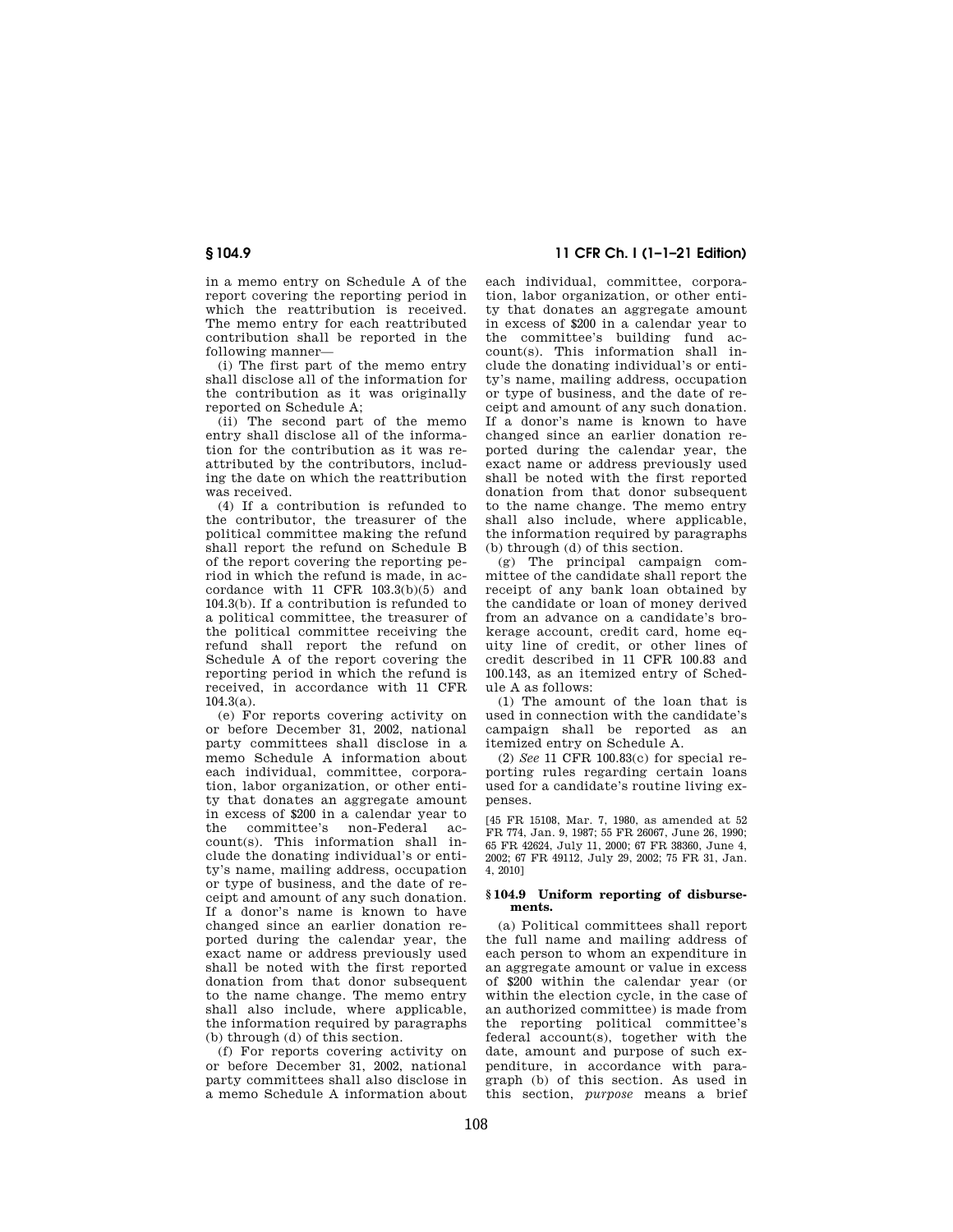statement or description as to the reasons for the expenditure. *See* 11 CFR  $104.3(b)(3)(i)(A)$ .

(b) In each case when an expenditure made to a recipient in a reporting period is added to previously unitemized expenditures to the same recipient and the total exceeds \$200 for the calendar year (or for the election cycle, in the case of an authorized committee), the reporting political committee shall disclose the recipient's full name and mailing address on the prescribed reporting forms, together with the date, amount and purpose of such expenditure. As used in this section, *purpose*  means a brief statement or description as to the reason for the disbursement as defined at 11 CFR 104.3(b)(3)(i)(A).

(c) For reports covering activity on or before March 31, 2003, national party committees shall report in a memo Schedule B the full name and mailing address of each person to whom a disbursement in an aggregate amount or value in excess of \$200 within the calendar year is made from the committee's non-Federal account(s), together with the date, amount, and purpose of such disbursement, in accordance with paragraph (b) of this section. As used in this section, *purpose* means a brief statement or description as to the reasons for the disbursement. *See* 11 CFR  $104.3(b)(3)(i)(A)$ .

(d) For reports covering activity on or before March 31, 2003, national party committees shall report in a memo Schedule B the full name and mailing address of each person to whom a disbursement in an aggregate amount or value in excess of \$200 within the calendar year is made from the committee's building fund account(s), together with the date, amount, and purpose of such disbursement, in accordance with paragraph (b) of this section. As used in this section, *purpose* means a brief statement or description as to the reasons for the disbursement. *See* 11 CFR  $104.3(b)(3)(i)(A)$ .

(e) For reports covering activity on or before December 31, 2002, national party committees shall report in a memo Schedule B each transfer from their non-Federal account(s) to the non-Federal accounts of a State or local party committee.

(f) The principal campaign committee of the candidate shall report its repayment to the candidate or lending institution of any bank loan obtained by the candidate or loan of money derived from an advance on a candidate's brokerage account, credit card, home equity line of credit, or other lines of credit described in 11 CFR 100.83 and 100.143 as an itemized entry on Schedule B.

[45 FR 15108, Mar. 7, 1980, as amended at 55 FR 26067, June 26, 1990; 65 FR 42624, July 11, 2000; 67 FR 38361, June 4, 2002; 67 FR 49113, July 29, 2002; 79 FR 16663, Mar. 26, 2014]

### **§ 104.10 Reporting by separate segregated funds and nonconnected committees of expenses allocated among candidates and activities.**

(a) *Expenses allocated among candidates.* A political committee that is a separate segregated fund or a nonconnected committee making an expenditure on behalf of more than one clearly identified candidate for Federal office shall allocate the expenditure among the candidates pursuant to 11 CFR part 106. Payments involving both expenditures on behalf of one or more clearly identified Federal candidates and disbursements on behalf of one or more clearly identified non-Federal candidates shall also be allocated pursuant to 11 CFR part 106. For allocated expenditures, the committee shall report the amount of each in-kind contribution, independent expenditure, or coordinated expenditure attributed to each Federal candidate. If a payment also includes amounts attributable to one or more non-Federal candidates, and is made by a political committee with separate Federal and non-Federal accounts, then the payment shall be made according to the procedures set forth in 11 CFR 106.6(e), but shall be reported pursuant to paragraphs (a)(1) through (a)(4) of this section, as follows:

(1) *Reporting of allocation of expenses attributable to specific Federal and non-Federal candidates.* In each report disclosing a payment that includes both expenditures on behalf of one or more Federal candidates and disbursements on behalf of one or more non-Federal candidates, the committee shall assign a unique identifying title or code to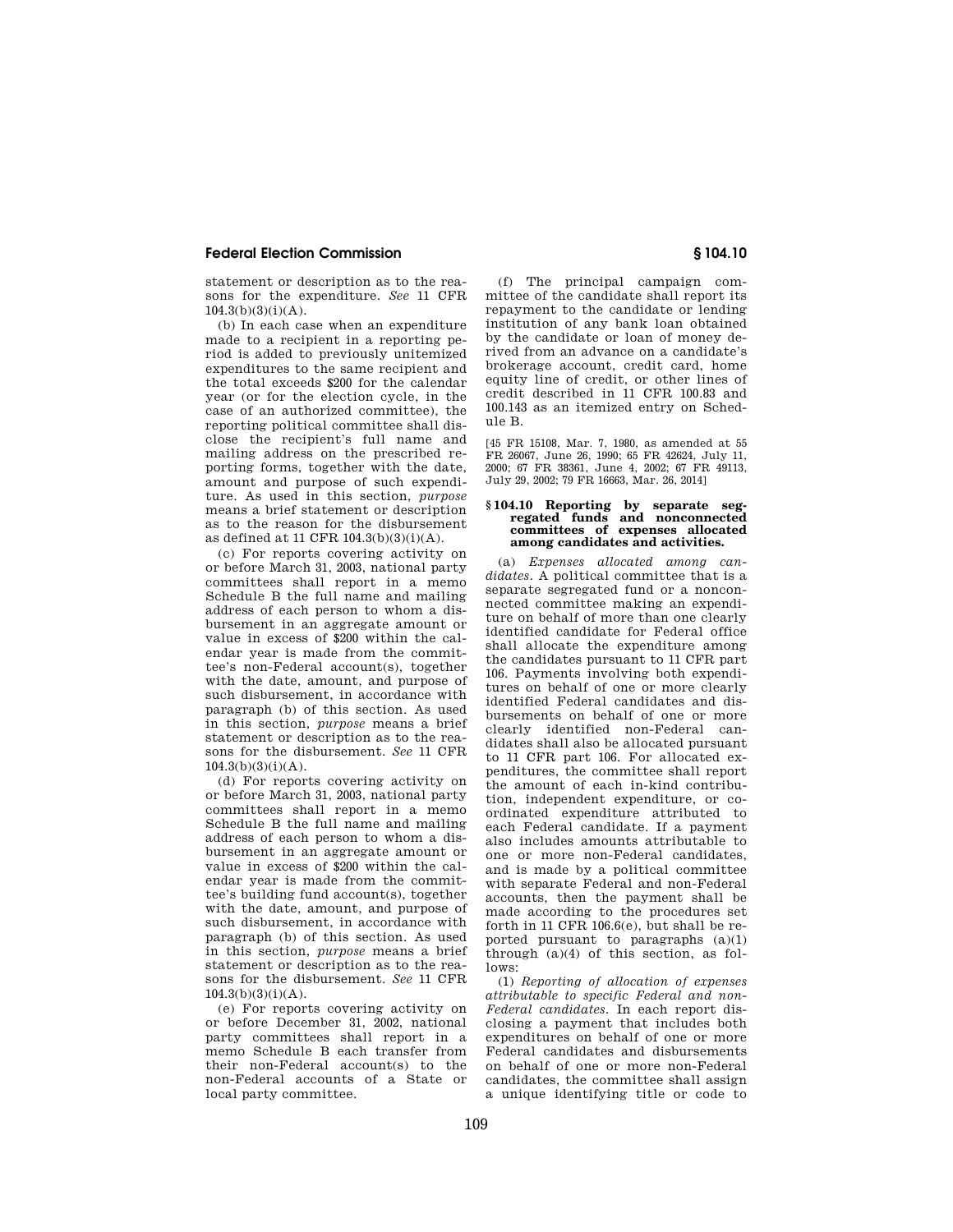each program or activity conducted on behalf of such candidates, shall state the allocation ratio calculated for the program or activity, and shall explain the manner in which the ratio was derived. The committee shall also summarize the total amounts attributed to each candidate, to date, for each joint program or activity.

(2) *Reporting of transfers between accounts for the purpose of paying expenses attributable to specific Federal and non-Federal candidates.* A political committee that pays allocable expenses in accordance with 11 CFR 106.6(e) shall report each transfer of funds from its non-Federal account to its Federal account or to its separate allocation account for the purpose of paying such expenses. In the report covering the period in which each transfer occurred, the committee shall explain in a memo entry the allocable expenses to which the transfer relates and the date on which the transfer was made. If the transfer includes funds for the allocable costs of more than one program or activity, the committee shall itemize the transfer, showing the amounts designated for each program or activity conducted on behalf of one or more clearly identified Federal candidates and one or more clearly identified non-Federal candidates.

(3) *Reporting of allocated disbursements attributable to specific Federal and non-Federal candidates.* A political committee that pays allocable expenses in accordance with 11 CFR 106.6(e) shall also report each disbursement from its Federal account or its separate allocation account in payment for a program or activity conducted on behalf of one or more clearly identified Federal candidates and one or more clearly identified non-Federal candidates. In the report covering the period in which the disbursement occurred, the committee shall state the full name and address of each person to whom the disbursement was made, and the date, amount, and purpose of each such disbursement. If the disbursement includes payment for the allocable costs of more than one program or activity, the committee shall itemize the disbursement, showing the amounts designated for payment of each program or activity conducted on behalf of one or more clearly

**§ 104.10 11 CFR Ch. I (1–1–21 Edition)** 

identified Federal candidates and one or more clearly identified non-Federal candidates. The committee shall also report the amount of each in-kind contribution, independent expenditure, or coordinated expenditure attributed to each Federal candidate, and the total amount attributed to the non-Federal candidate(s). In addition, the committee shall report the total amount expended by the committee that year, to date, for each joint program or activity.

(4) *Recordkeeping.* The treasurer shall retain all documents supporting the committee's allocation on behalf of specific Federal and non-Federal candidates, in accordance with 11 CFR 104.14.

(b) *Expenses allocated among activities.*  A political committee that is a separate segregated fund or a nonconnected committee and that has established separate Federal and non-Federal accounts under 11 CFR  $102.5(a)(1)(i)$  shall allocate between those accounts its administrative expenses and its costs for fundraising, generic voter drives, and certain public communications according to 11 CFR 106.6, and shall report those allocations according to paragraphs (b)(1) through (5) of this section, as follows:

(1) *Reporting of allocation of administrative expenses and costs of generic voter drives and public communications that refer to any political party.* In each report disclosing a disbursement for administrative expenses, generic voter drives, or public communications that refer to any political party, but do not refer to any clearly identified candidates, as described in 11 CFR  $106.6(b)(1)(i)$ , (b)(1)(iii) and (b)(1)(iv), as applicable, the committee shall state the allocation ratio to be applied to each category of activity according to 11 CFR 106.6(c).

(2) *Reporting of allocation of the direct costs of fundraising.* In each report disclosing a disbursement for the direct costs of a fundraising program, as described in 11 CFR 106.6(b), the committee shall assign a unique identifying title or code to each such program or activity, shall state the allocation ratio calculated for the program or activity according to 11 CFR 106.6(d), and shall explain the manner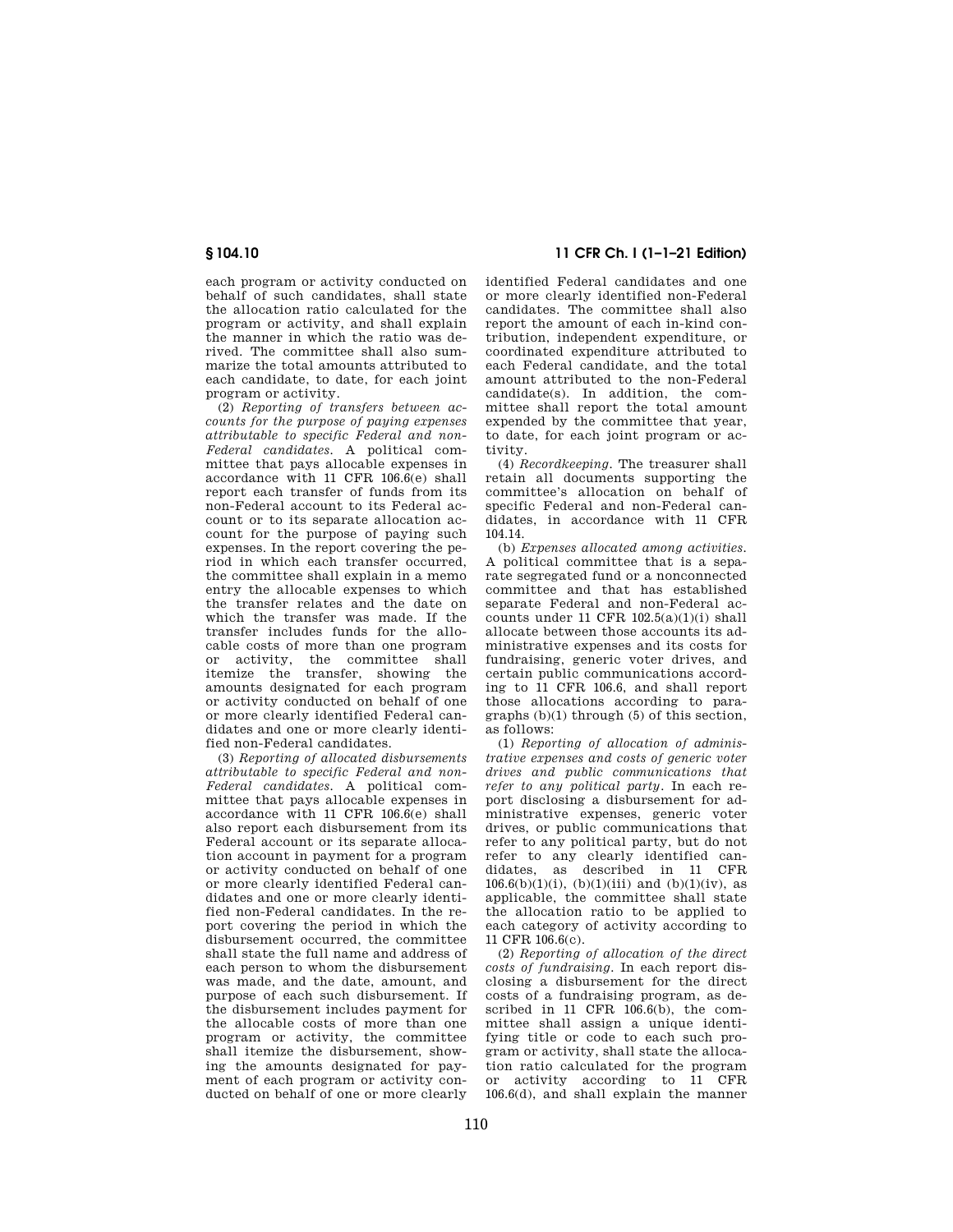in which the ratio was derived. The committee shall also summarize the total amounts spent by the Federal and non-Federal accounts that year, to date, for each such program or activity.

(3) *Reporting of transfers between accounts for the purpose of paying allocable expenses.* A political committee that pays allocable expenses in accordance with 11 CFR 106.6(e) shall report each transfer of funds from its non-Federal account to its Federal account or to its separate allocation account for the purpose of paying such expenses. In the report covering the period in which each transfer occurred, the committee shall explain in a memo entry the allocable expenses to which the transfer relates and the date on which the transfer was made. If the transfer includes funds for the allocable costs of more than one activity, the committee shall itemize the transfer, showing the amounts designated for administrative expenses and generic voter drives, and for each fundraising program, as described in 11 CFR 106.6(b).

(4) *Reporting of allocated disbursements.* A political committee that pays allocable expenses in accordance with 11 CFR 106.6(e) shall also report each disbursement from its Federal account or its separate allocation account in payment for a joint Federal and non-Federal expense or activity. In the report covering the period in which the disbursement occurred, the committee shall state the full name and address of each person to whom the disbursement was made, and the date, amount, and purpose of each such disbursement. If the disbursement includes payment for the allocable costs of more than one activity, the committee shall itemize the disbursement, showing the amounts designated for payment of administrative expenses and generic voter drives, and for each fundraising program, as described in 11 CFR 106.6(b). The committee shall also report the total amount expended by the committee that year, to date, for each category of activity.

(5) *Recordkeeping.* The treasurer shall retain all documents supporting the committee's allocated disbursements for three years, in accordance with 11 CFR 104.14.

[67 FR 49113, July 29, 2002, as amended at 69 FR 68067, Nov. 23, 2004]

### **§ 104.11 Continuous reporting of debts and obligations.**

(a) Debts and obligations owed by or to a political committee which remain outstanding shall be continuously reported until extinguished. See 11 CFR 104.3(d). These debts and obligations shall be reported on separate schedules together with a statement explaining the circumstances and conditions under which each debt and obligation was incurred or extinguished. Where such debts and obligations are settled for less than their reported amount or value, the reporting committee shall include a statement as to the circumstances and conditions under which the debt or obligation was extinguished and the amount paid.

(b) A debt or obligation, including a loan, written contract, written promise or written agreement to make an expenditure, the amount of which is \$500 or less, shall be reported as of the time payment is made or not later than 60 days after such obligation is incurred, whichever comes first. A debt or obligation, including a loan, written contract, written promise or written agreement to make an expenditure, the amount of which is over \$500 shall be reported as of the date on which the debt or obligation is incurred, except that any obligation incurred for rent, salary or other regularly reoccurring administrative expense shall not be reported as a debt before the payment due date. *See* 11 CFR 116.6. If the exact amount of a debt or obligation is not known, the report shall state that the amount reported is an estimate. Once the exact amount is determined, the political committee shall either amend the report(s) containing the estimate or indicate the correct amount on the report for the reporting period in which such amount is determined.

[45 FR 15108, Mar. 7, 1980, as amended at 55 FR 26386, June 27, 1990]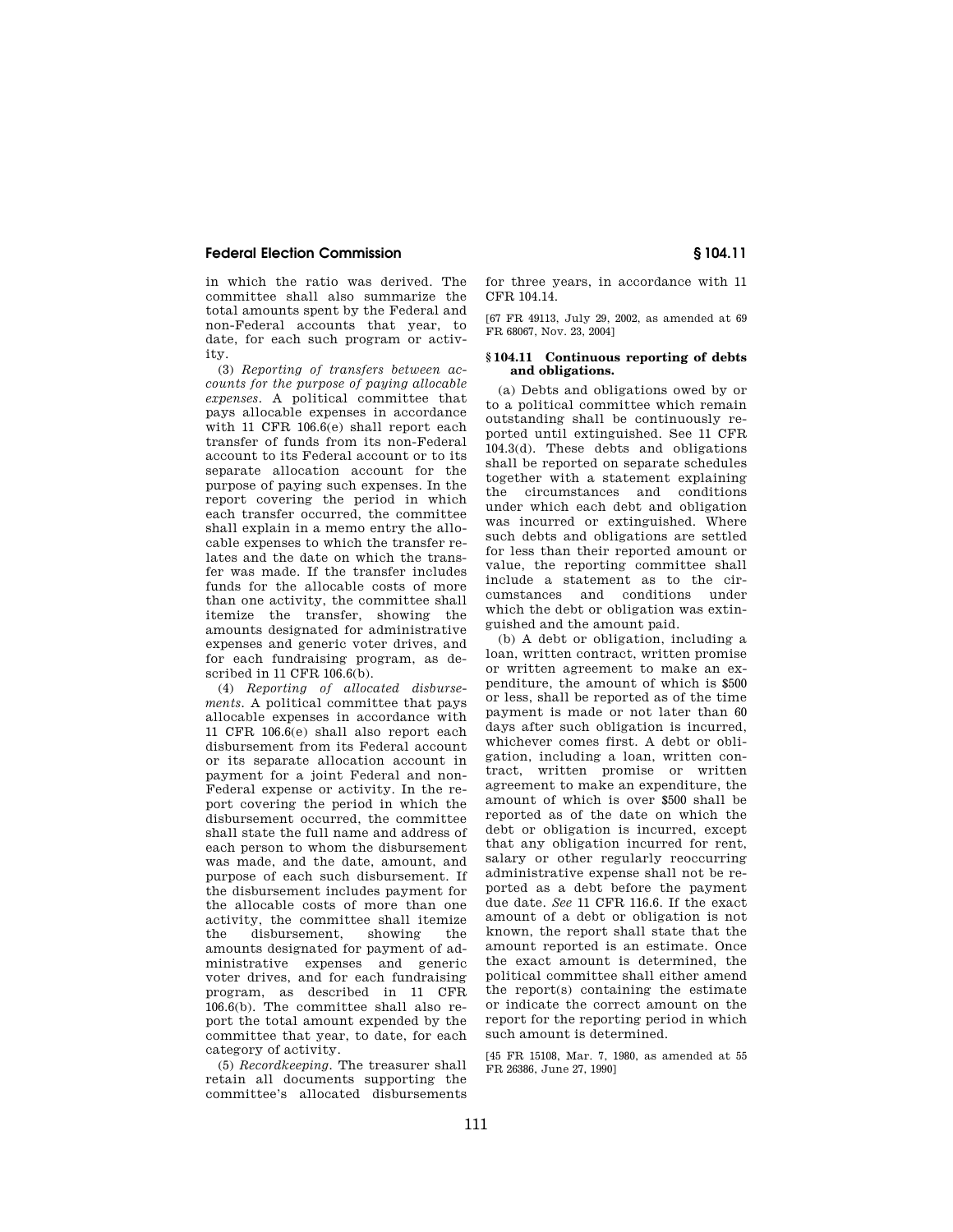## **§ 104.12 Beginning cash on hand for political committees.**

Political committees which have cash on hand at the time of registration shall disclose on their first report the source(s) of such funds, including the information required by 11 CFR  $104.3(a)(1)$ . The cash on hand balance is assumed to be composed of those contributions most recently received by the committee. The committee shall exclude from funds to be used for Federal elections any contributions not permissible under the Act. See 11 CFR parts 110, 114, and 115.

### **§ 104.13 Disclosure of receipt and consumption of in-kind contributions.**

 $(a)(1)$  The amount of an in-kind contribution shall be equal to the usual and normal value on the date received. Each in-kind contribution shall be reported as a contribution in accordance with 11 CFR 104.3(a).

(2) Except for items noted in 11 CFR 104.13(b), each in-kind contribution shall also be reported as an expenditure at the same usual and normal value and reported on the appropriate expenditure schedule, in accordance with 11 CFR 104.3(b).

(b) Contributions of stocks, bonds, art objects, and other similar items to be liquidated shall be reported as follows:

(1) If the item has not been liquidated at the close of a reporting period, the committee shall record as a memo entry (not as cash) the item's fair market value on the date received, including the name and mailing address (and, where in excess of \$200, the occupation and name of employer) of the contributor.

(2) When the item is sold, the committee shall record the proceeds. It shall also report the (i) name and mailing address (and, where in excess of \$200, the occupation and name of employer) of the purchaser, if purchased directly from the candidate or committee (as the purchaser shall be considered to have made a contribution to the committee), and (ii) the identification of the original contributor.

### **§ 104.14 Formal requirements regarding reports and statements.**

(a) Each individual having the responsibility to file a designation, report or statement required under this subchapter shall sign the original designation, report or statement except that:

(1) Reports or statements of independent expenditures filed by facsimile machine or electronic mail under 11 CFR 104.4(b) or 11 CFR 109.10 must be verified in accordance with those sections; and

(2) Reports, designations, or statements filed electronically under 11 CFR 104.18 must follow the signature requirements of 11 CFR 104.18(g).

(b) Each political committee or other person required to file any report or statement under this subchapter shall maintain all records as follows:

(1) Maintain records, including bank records, with respect to the matters required to be reported, including vouchers, worksheets, receipts, bills and accounts, which shall provide in sufficient detail the necessary information and data from which the filed reports and statements may be verified, explained, clarified, and checked for accuracy and completeness;

(2) Preserve a copy of each report or statement required to be filed under 11 CFR parts 102 and 104, and all records relevant to such reports or statements;

(3) Keep all reports required to be preserved under this section available for audit, inspection, or examination by the Commission or its authorized representative(s) for a period of not less that 3 years after the report or statement is filed (*See* 11 CFR 102.9(c) for requirements relating to preservation of records and accounts); and

(4) Candidates, who obtain bank loans or loans derived from an advance from the candidate's brokerage account, credit card, home equity line of credit, or other lines of credit available to the candidate, must preserve the following records for three years after the date of the election for which they were a candidate:

(i) Records to demonstrate the ownership of the accounts or assets securing the loans;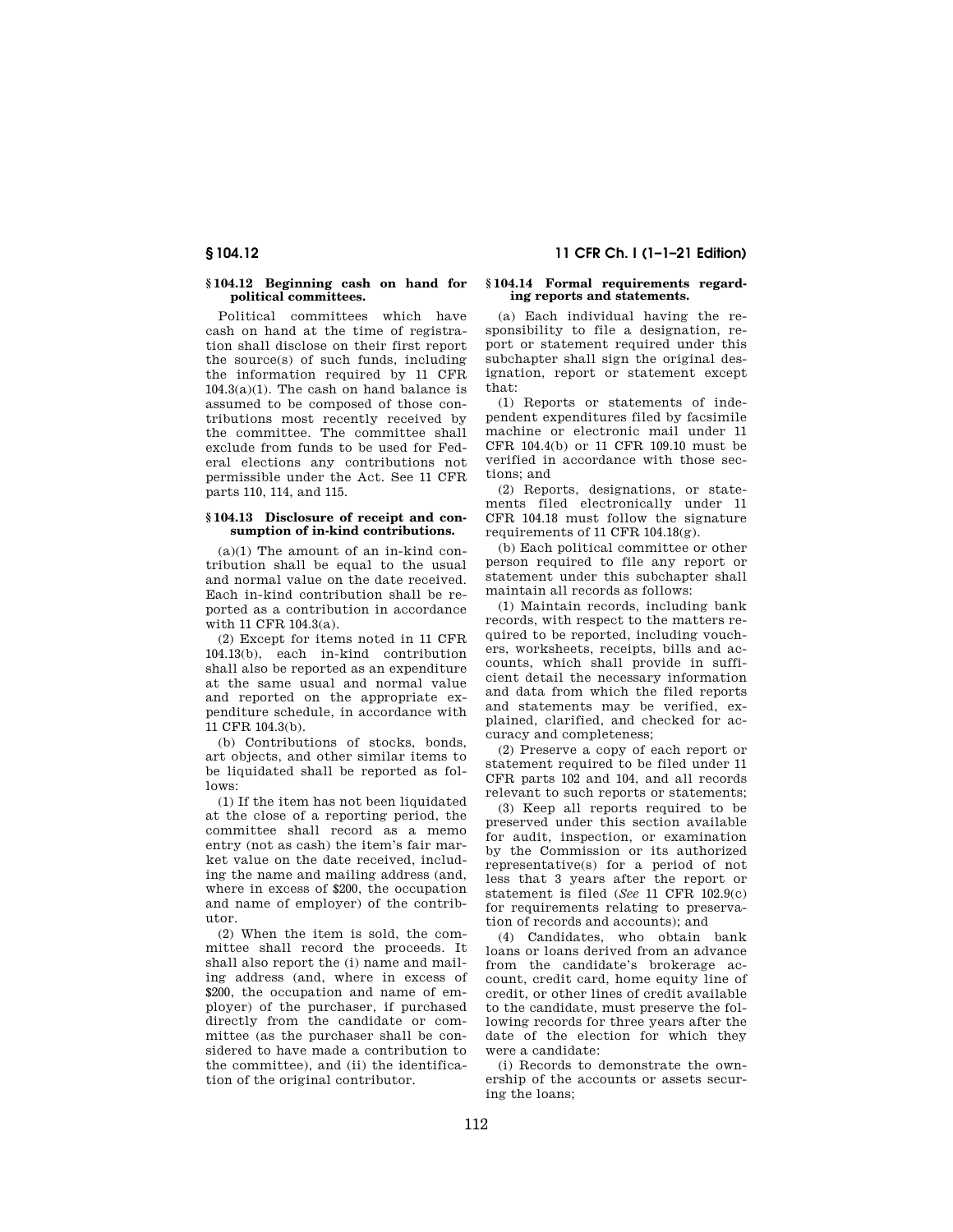(ii) Copies of the executed loan agreements and all security and guarantee statements;

(iii) Statements of account for all accounts used to secure any loan for the period the loan is outstanding such as brokerage accounts or credit card accounts, and statements on any line of credit account that was used for the purpose of influencing the candidate's election for Federal office;

(iv) For brokerage loans or other loans secured by financial assets, documentation to establish the source of the funds in the account at the time of the loan; and

(v) Documentation for all payments made on the loan by any person.

(c) Acknowledgements by the Commission of the receipt of Statements of Organization, reports or other statements filed under 11 CFR parts 101, 102, and 104 are intended solely to inform the person filing the report of its receipt and neither the acknowledgement nor the acceptance of a report or statement shall constitute express or implied approval, or in any manner indicate that the contents of any report or statement fulfill the filing or other requirements of the Act or of these regulations.

(d) Each treasurer of a political committee, and any other person required to file any report or statement under these regulations and under the Act, shall be personally responsible for the timely and complete filing of the report or statement and for the accuracy of any information or statement contained in it.

[45 FR 15108, Mar. 7, 1980, as amended at 61 FR 3549, Feb. 1, 1996; 67 FR 12840, Mar. 20, 2002; 67 FR 38361, June 4, 2002; 79 FR 16663, Mar. 26, 2014; 84 FR 18700, May 2, 2019]

### **§ 104.15 Sale or use restriction (52 U.S.C. 30111(a)(4)).**

(a) Any information copied, or otherwise obtained, from any report or statement, or any copy, reproduction, or publication thereof, filed under the Act, shall not be sold or used by any person for the purpose of soliciting contributions or for any commercial purpose, except that the name and address of any political committee may be used to solicit contributions from such committee.

(b) For purposes of 11 CFR 104.15, *soliciting contributions* includes soliciting any type of contribution or donation, such as political or charitable contributions.

(c) The use of information, which is copied or otherwise obtained from reports filed under 11 CFR part 104, in newspapers, magazines, books or other similar communications is permissible as long as the principal purpose of such communications is not to communicate any contributor information listed on such reports for the purpose of soliciting contributions or for other commercial purposes.

[45 FR 15108, Mar. 7, 1980, as amended at 61 FR 3549, Feb. 1, 1996]

## **§ 104.16 Audits (52 U.S.C. 30111(b)).**

(a) The Commission may conduct audits of any political committee required to register under 11 CFR part 102 and to report under 11 CFR part 104. Prior to conducting any such audit or investigation, the Commission shall conduct an internal review of reports filed by selected committees to determine whether reports filed by a particular committee meet thresholds established by the Commission for substantial compliance with the Act. Such thresholds may vary according to the type of political committee being reviewed.

(b) The Commission may, upon affirmative vote of four members, conduct an audit and field investigation of any committee which meets the thresholds established pursuant to 11 CFR 104.16(a). All such audits and investigations shall commence within 30 days of such vote except that any audit or investigation of an authorized committee of a candidate shall be commenced within 6 months of the election for which such committee was authorized.

(c) The Commission may, upon affirmative vote of four members, conduct an audit and field investigation of any committee pursuant to 11 CFR 111.10.

(d) All audits and field investigations concerning the verification for and the receipt and use of payments under chapters 95 and 96 of title 26 shall be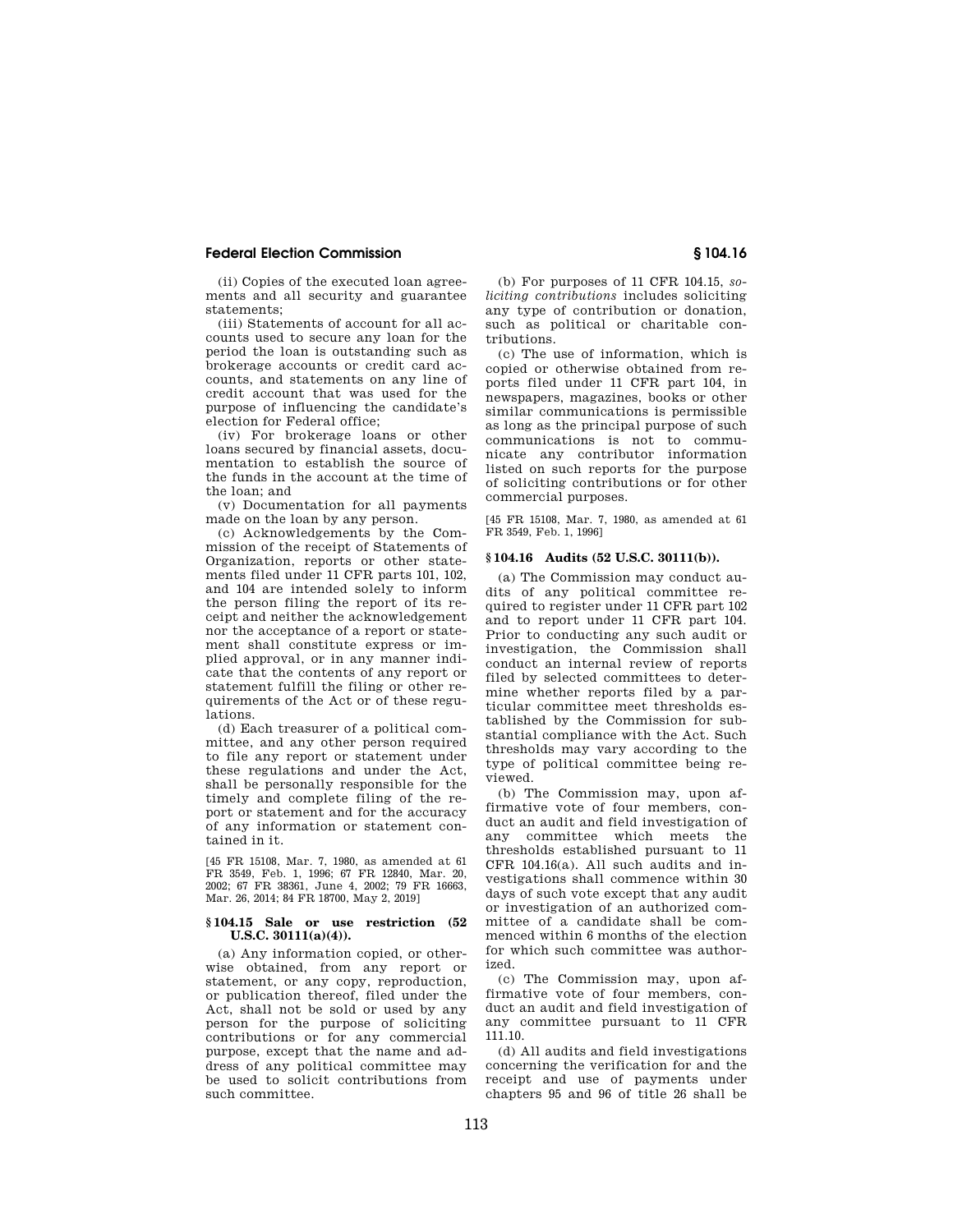given priority over any audit or investigation of committees not receiving such payments.

## **§ 104.17 Reporting of allocable expenses by party committees.**

(a) *Expenses allocated among candidates.* A national party committee making an expenditure on behalf of more than one clearly identified candidate for Federal office must report the allocation between or among the named candidates. A national party committee making expenditures and disbursements on behalf of one or more clearly identified Federal candidates and on behalf of one or more clearly identified non-Federal candidates must report the allocation among all named candidates. These payments shall be allocated among candidates pursuant to 11 CFR part 106, but only Federal funds may be used for such payments. A State, district, or local party committee making expenditures and disbursements for Federal election activity as defined at 11 CFR 100.24 on behalf of one or more clearly identified Federal and one or more clearly identified non-Federal candidates must make the payments from its Federal account and must report the allocation among all named candidates. A State, district, or local party committee making expenditures and disbursements on behalf of one or more clearly identified Federal and one or more clearly identified non-Federal candidates where the activity is not a Federal election activity may allocate the payments between its Federal and non-Federal account and must report the allocation among all named candidates. For allocated expenditures, the committee must report the amount of each in-kind contribution, independent expenditure, or coordinated expenditure attributed to each candidate. If a payment also includes amounts attributable to one or more non-Federal candidates, and is made by a State, district, or local party committee with separate Federal and non-Federal accounts, and is not for a Federal election activity, then the payment shall be made according to the procedures set forth in 11 CFR 106.7(f), but shall be reported pursuant to paragraphs  $(a)(1)$  through  $(a)(4)$  of this section, as follows:

# **§ 104.17 11 CFR Ch. I (1–1–21 Edition)**

(1) *Reporting of allocation of expenses attributable to specific Federal and non-Federal candidates.* In each report disclosing a payment that includes both expenditures on behalf of one or more Federal candidates and disbursements on behalf of one or more non-Federal candidates, the committee must assign a unique identifying title or code to each program or activity conducted on behalf of such candidates, state the allocation ratio calculated for the program or activity, and explain the manner in which the ratio applied to each candidate was derived. The committee must also summarize the total amounts attributed to each candidate, to date, for each program or activity.

(2) *Reporting of transfers between accounts for the purpose of paying expenses attributable to specific Federal and non-Federal candidates.* A State, district, or local party committee that pays allocable expenses in accordance with 11 CFR 106.7(f) shall report each transfer of funds from its non-Federal account to its Federal account or to its separate allocation account for the purpose of paying such expenses. In the report covering the period in which each transfer occurred, the State, district, or local party committee shall explain in a memo entry the allocable expenses to which the transfer relates and the date on which the transfer was made. If the transfer includes funds for the allocable costs of more than one program or activity, the State, district, or local party committee must itemize the transfer, showing the amounts designated for each program or activity conducted on behalf of one or more clearly identified Federal candidates and one or more clearly identified non-Federal candidates.

(3) *Reporting of allocated disbursements attributable to specific Federal and non-Federal candidates.* A State, district, or local committee that pays allocable expenses in accordance with 11 CFR 106.7(f) shall also report each disbursement from its Federal account or its separate allocation account in payment for a program or activity conducted on behalf of one or more clearly identified Federal candidates and one or more clearly identified non-Federal candidates. In the report covering the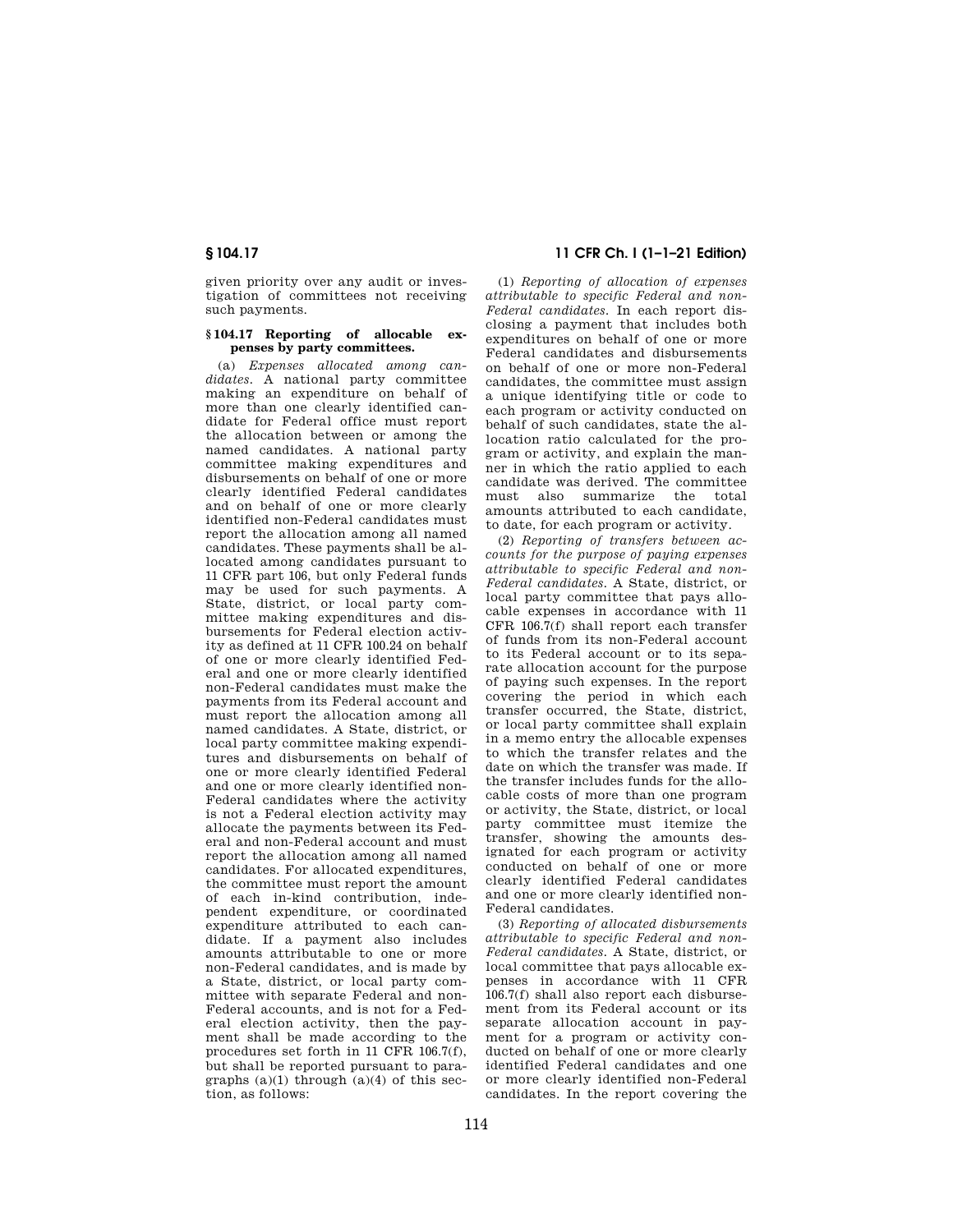period in which the disbursement occurred, the State, district, or local party committee shall state the full name and address of each person to whom the disbursement was made, and the date, amount, and purpose of each such disbursement. If the disbursement includes payment for the allocable costs of more than one program or activity, the committee shall itemize the disbursement, showing the amounts designated for payment of each program or activity conducted on behalf of one or more clearly identified Federal candidates and one or more clearly identified non-Federal candidates. The State, district, or local party committee must also report the amount of each in-kind contribution, independent expenditure, or coordinated expenditure attributed to each Federal candidate, and the total amount attributed to the non-Federal candidate(s). In addition, the State, district, or local party committee must report the total amount expended by the committee that year, to date, for each joint program or activity.

(4) *Recordkeeping.* The treasurer of a State, district, or local party committee must retain all documents supporting the committee's allocations on behalf of specific Federal and non-Federal candidates, in accordance with 11 CFR 104.14.

(b) *Allocation of activities that are not Federal election activities.* A State, district, or local committee of a political party that has established separate Federal and non-Federal accounts, including related allocation accounts, under 11 CFR 102.5 must report all payments that are allocable between these accounts pursuant to the allocation rules in 11 CFR 106.7. Disbursements for activities that are allocable between Federal and Levin accounts, including related allocation accounts, must be reported pursuant to 11 CFR 300.36.

(1) *Reporting of allocations of expenses for activities that are not Federal election activities.* (i) In the first report in a calendar year disclosing a disbursement allocable pursuant to 11 CFR 106.7, a State, district, or local committee shall state and explain the allocation percentages to be applied to each category of allocable activity (e.g., 36% Federal/64% non-Federal in Presi-

dential and Senate election years) pursuant to 11 CFR 106.7(d).

(ii) In each subsequent report in the calendar year itemizing an allocated disbursement, the State, district, or local party committee shall state the category of activity for which each allocated disbursement was made, and shall summarize the total amounts expended from Federal and non-Federal accounts, or from allocation accounts, that year to date for each such category.

(iii) In each report disclosing disbursements for allocable activities as described in 11 CFR 106.7, the State, district, or local party committee shall assign a unique identifying title or code to each such program or activity, and shall state the applicable Federal/ non-Federal percentage for any direct costs of fundraising. Unique identifying titles or codes are not required for salaries and wages pursuant to 11 CFR 106.7(c)(1), or for other administrative costs allocated pursuant to 11 CFR 106.7(c)(2).

(2) *Reporting of transfers between the accounts of State, district, and local party committees and into allocation accounts for allocable expenses.* A State, district, or local committee of a political party that pays allocable expenses in accordance with 11 CFR 106.7 shall report each transfer of funds from its non-Federal account to its Federal account, or each transfer from its Federal account and its non-Federal account into an allocation account, for the purpose of payment of such expenses. In the report covering the period in which each transfer occurred, the State, district, or local party committee must explain in a memo entry the allocable expenses to which the transfer relates and the date on which the transfer was made. If the transfer includes funds for the allocable costs of more than one activity, the State, district, or local party committee must itemize the transfer, showing the amounts designated for each category of expense as described in 11 CFR 106.7.

(3) *Reporting of allocated disbursements for certain allocable activity that is not Federal election activity.* (i) A State, district, or local committee of a political party that pays allocable expenses in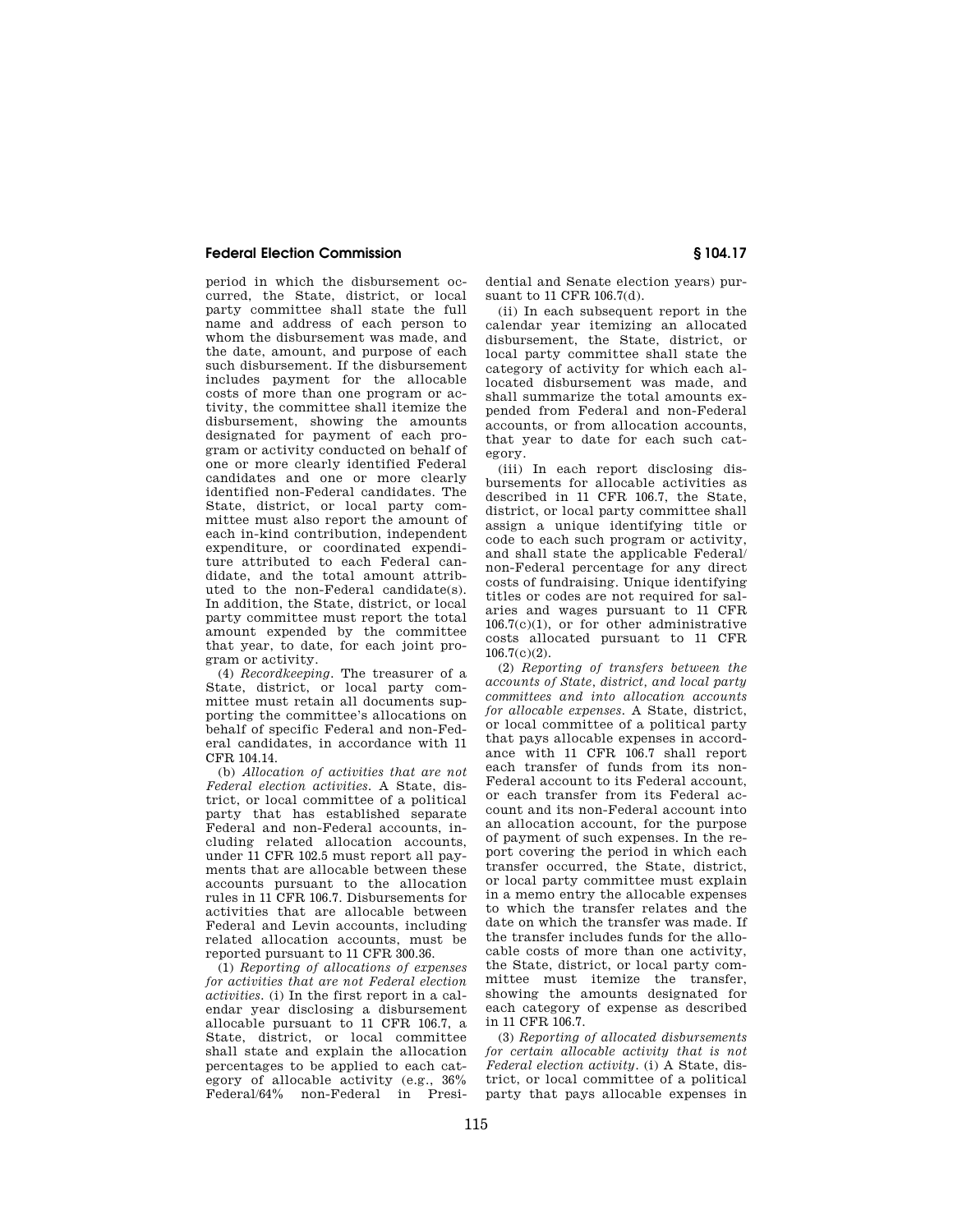accordance with 11 CFR 106.7 shall report each disbursement from its Federal account for allocable expenses, or each payment from an allocation account for such activity. In the report covering the period in which the disbursement occurred, the State, district, or local committee shall state the full name and address of each individual or vendor to which the disbursement was made, the date, amount, and purpose of each such disbursement, and the amounts allocated to Federal and non-Federal portions of the allocable activity. If the disbursement includes payment for the allocable costs of more than one activity, the State, district, or local party committee must itemize the disbursement, showing the amounts designated for payments of particular categories of activity as described in 11 CFR 106.7. The State, district, or local party committee must also report the total amount paid that calendar year to date for each category of allocable activity.

(ii) A State, district, or local committee of a political party that pays allocable expenses from a Federal account and a Levin account in accordance with 11 CFR 300.33 shall report disbursements from those accounts according to the requirements of 11 CFR 300.36.

(4) *Recordkeeping.* The treasurer of a State, district, or local party committee must retain all documents supporting the committee's allocations of expenditures and disbursements for the costs and activities cited at paragraph (b) of this section, in accordance with 11 CFR 104.14.

[67 FR 49114, July 29, 2002]

### **§ 104.18 Electronic filing of reports (52 U.S.C.** 30102(d) and 30104(a)(11)).

(a) *Mandatory.* (1) Political committees and other persons required by the Act to file reports with the Commission, as provided in 11 CFR parts 101, 102, 104, 105, 107, and 109, must do so in an electronic format that meets the requirements of this section if—

(i) The political committee or other person has received contributions or has reason to expect to receive contributions aggregating in excess of \$50,000 in any calendar year; or

**§ 104.18 11 CFR Ch. I (1–1–21 Edition)** 

(ii) The political committee or other person has made expenditures or has reason to expect to make expenditures aggregating in excess of \$50,000 in any calendar year.

(2) Once any political committee or other person described in paragraph  $(a)(1)$  of this section exceeds or has reason to expect to exceed the appropriate threshold, the political committee or person must file electronically all subsequent reports covering financial activity for the remainder of the calendar year. All electronically filed reports must pass the Commission's validation program in accordance with paragraph (e) of this section. Reports filed on paper do not satisfy a political committee's or other person's filing obligations.

(3) *Have reason to expect to exceed.* (i) A political committee or other person shall have reason to expect to exceed the threshold stated in paragraph  $(a)(1)$ of this section for two calendar years following the calendar year in which the political committee or other person exceeds the threshold unless—

(A) The committee is an authorized committee, and has \$50,000 or less in net debts outstanding on January 1 of the year following the general election, and anticipates terminating prior to January 1 of the next election year; and

(B) The candidate has not qualified as a candidate for the next election and does not intend to become a candidate for federal office in the next election.

(ii) New political committees or other persons with no history of campaign finance activity shall have reason to expect to exceed the threshold stated in paragraph  $(a)(1)$  of this section within the calendar year if—

(A) It receives contributions or makes expenditures that exceed one quarter of the threshold amount in the first calendar quarter of the calendar year; or

(B) It receives contributions or makes expenditures that exceed onehalf of the threshold amount in the first half of the calendar year.

(b) *Voluntary.* A political committee or other person who files reports with the Commission and who is not required to file electronically under paragraph (a) of this section, may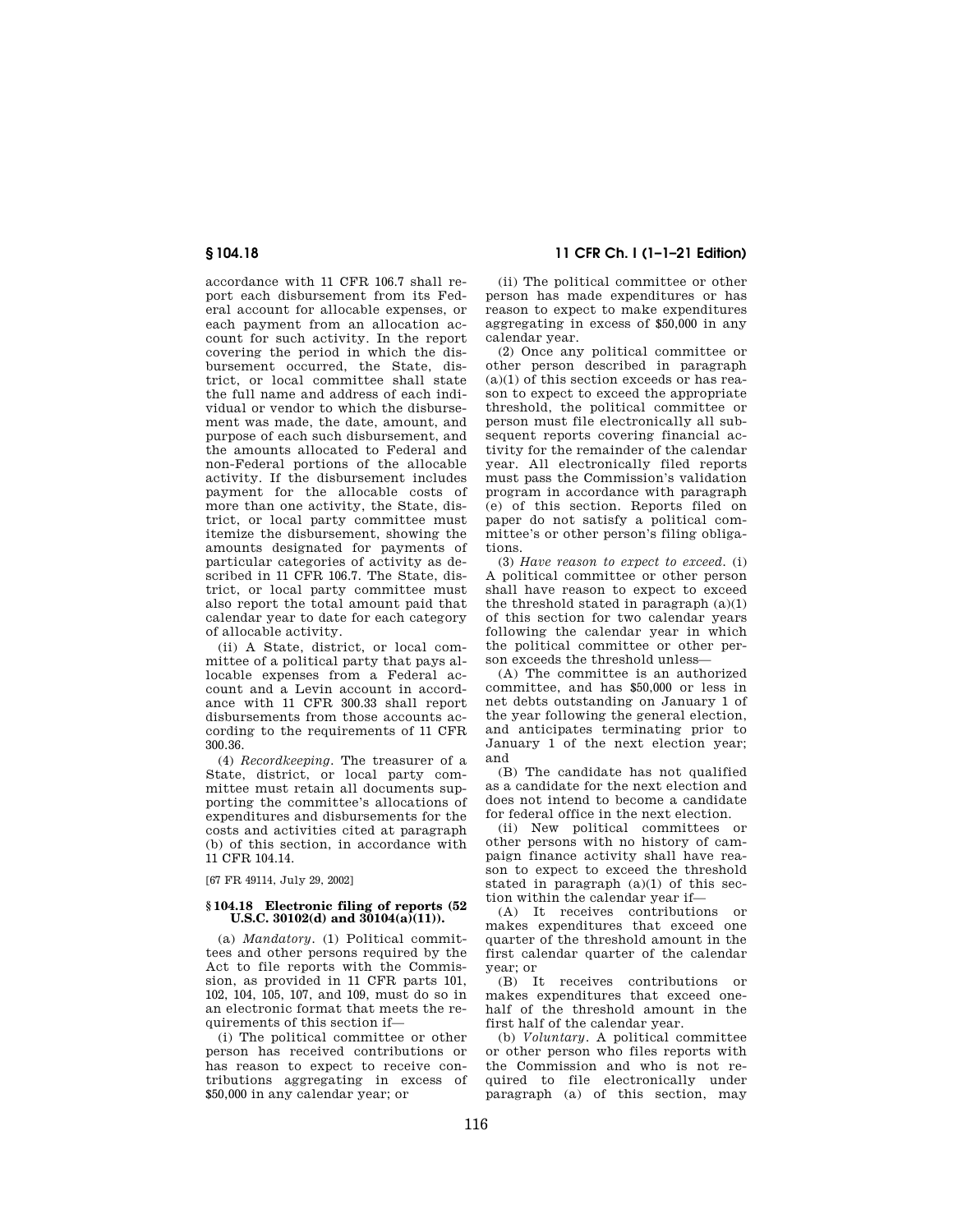choose to file its reports in an electronic format that meets the requirements of this section (internet forms included). If a political committee or other person chooses to file its reports electronically, all electronically filed reports must pass the Commission's validation program in accordance with paragraph (e) of this section. The committee or other person must continue to file in an electronic format all reports covering financial activity for that calendar year, unless the Commission determines that extraordinary and<br>unforeseeable circumstances have circumstances made it impracticable for the political committee or other person to continue filing electronically.

(c) *Definition of report.* For purposes of this section, *report* means any statement, designation or report required by the Act to be filed with the Commission.

(d) *Format specifications.* Reports filed electronically shall conform to the technical specifications described in the Federal Election Commission's Electronic Filing Specifications Requirements. The data contained in the computerized magnetic media provided to the Commission shall be organized in the order specified by the Electronic Filing Specifications Requirements.

(e) *Acceptance of reports filed in electronic format; validation program.* (1) Each political committee or other person who submits an electronic report shall check the report against the Commission's validation program before it is submitted, to ensure that the files submitted meet the Commission's format specifications and can be read by the Commission's computer system. Each report submitted in an electronic format under this section shall also be checked upon receipt against the Commission's validation program. The Commission's validation program and the Electronic Filing Specification Requirement are available on request and at no charge.

(2) A report that does not pass the validation program will not be accepted by the Commission and will not be considered filed. If a political committee or other person submits a report that does not pass the validation program, the Commission will notify the political committee or other person that the report has not been accepted.

(f) *Amended reports.* If a political committee or other person files an amendment to a report that was filed electronically, the political committee or other person shall also submit the amendment in an electronic format. The political committee or other person shall submit a complete version of the report as amended, rather than just those portions of the report that are being amended. In addition, amendments must be filed in accordance with the Electronic Filing Specification Requirements.

(g) *Signature requirements.* The political committee's treasurer, or any other person having the responsibility to file a designation, report or statement under this subchapter, shall verify the report in one of the following ways: by submitting a signed certification on paper that is submitted with the computerized media; or by submitting a digitized copy of the signed certification as a separate file in the electronic submission; or by submitting a signed certification on a Commission internet form. Each verification submitted under this section shall certify that the treasurer or other signatory has examined the report or statement and, to the best of the signatory's knowledge and belief, it is true, correct and complete. Any verification under this section shall be treated for all purposes (including penalties for perjury) in the same manner as a verification by signature on a report submitted in a paper format.

(h) *Schedules and forms with special requirements.* (1) The following are schedules and forms that require the filing of additional documents and that have special signature requirements:

(i) Schedules C-1 and C-P–1, Loans and Lines of Credit From Lending Institutions (see 11 CFR 104.3(d)); and

(ii) Form 8, Debt Settlement Plan (see 11 CFR 116.7(e)).

(2) If a person files a report electronically by submitting a diskette to the Commission and is required to file any of the schedules or forms listed in paragraph (h)(1) of this section, the person shall file a paper copy of the required schedule or form with the electronic submission, or a digitized version as a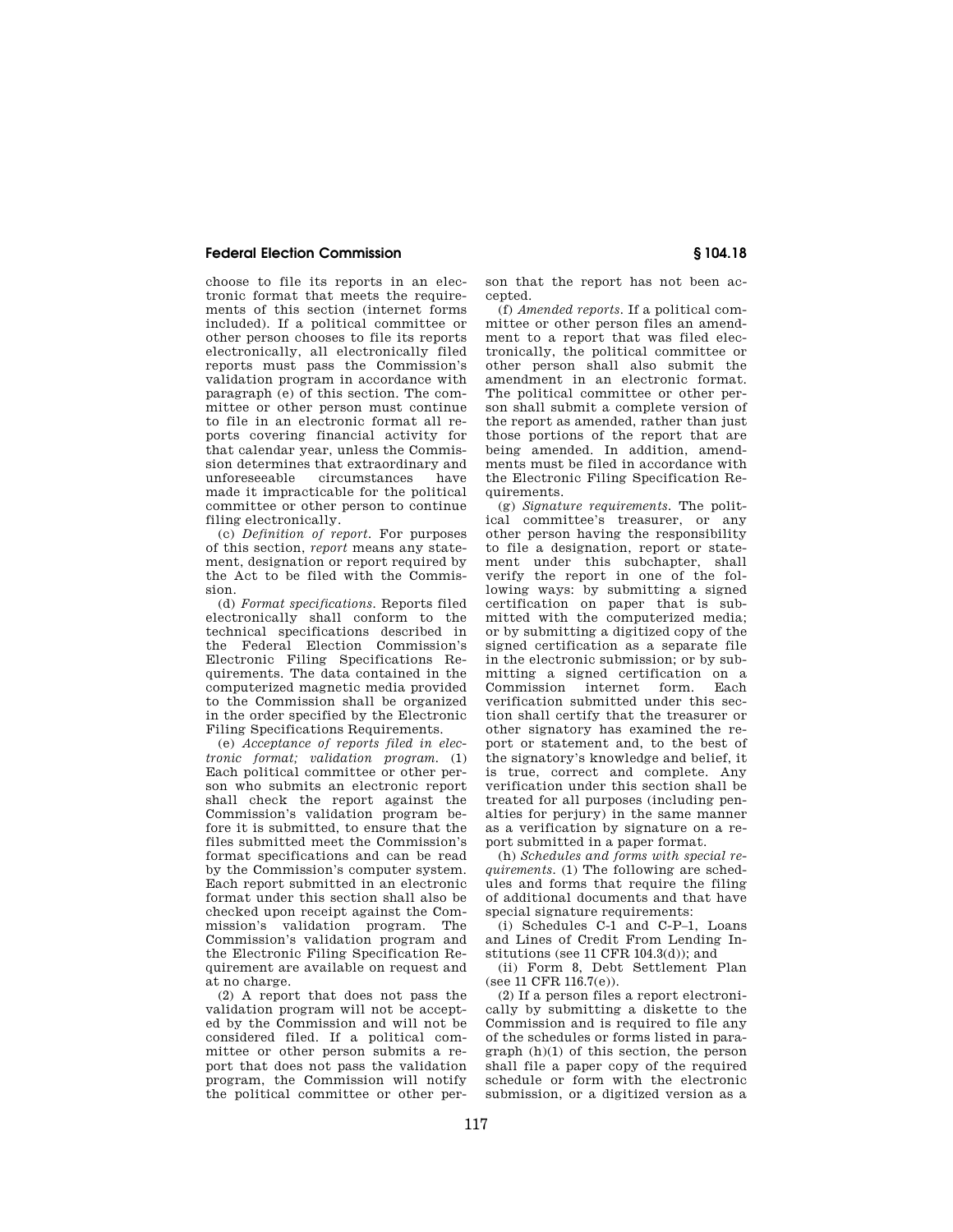separate file in the electronic submission, by the close of business on the prescribed filing date.

(3) If a person files a report electronically by uploading the data to the Commission's electronic filing system and is required to file any schedules or forms listed in paragraph (h)(1) of this section, the person shall file a paper copy or a digitized version of the required schedule or form by the close of business on the prescribed filing date.

(i) *Preservation of reports.* For any report filed in electronic format under this section, the treasurer or other person required to file any report under the Act shall retain a machine-readable copy of the report as the copy preserved under 11 CFR 104.14(b)(2). In addition, the treasurer or other person required to file any report under the Act shall retain the original signed version of any documents submitted in a digitized format under paragraphs (g) and (h) of this section.

[65 FR 38423, June 21, 2000, as amended at 67 FR 12840, Mar. 20, 2002; 81 FR 34863, June 1, 2016; 84 FR 18700, May 2, 2019]

### **§ 104.19 [Reserved]**

### **§ 104.20 Reporting electioneering communications (52 U.S.C. 30104 (f)).**

(a) *Definitions*—(1) *Disclosure date*  means:

(i) The first date on which an electioneering communication is publicly distributed provided that the person making the electioneering communication has made one or more disbursements, or has executed one or more contracts to make disbursements, for the direct costs of producing or airing one or more electioneering communications aggregating in excess of  $$10,000$ ; or

(ii) Any other date during the same calendar year on which an electioneering communication is publicly distributed provided that the person making the electioneering communication has made one or more disbursements or has executed one or more contracts to make disbursements, for the direct costs of producing or airing one or more electioneering communications aggregating in excess of \$10,000 since the most recent disclosure date during such calendar year.

**§ 104.19 11 CFR Ch. I (1–1–21 Edition)** 

(2) *Direct costs of producing or airing electioneering communications* means the following:

(i) Costs charged by a vendor, such as studio rental time, staff salaries, costs of video or audio recording media, and talent; or

(ii) The cost of airtime on broadcast, cable or satellite radio and television stations, studio time, material costs, and the charges for a broker to purchase the airtime.

(3) *Persons sharing or exercising direction or control* means officers, directors, executive directors or their equivalent, partners, and in the case of unincorporated organizations, owners, of the entity or person making the disbursement for the electioneering communication.

(4) *Identification* has the same meaning as in 11 CFR 100.12.

(5) *Publicly distributed* has the same meaning as in 11 CFR 100.29(b)(3).

(b) *Who must report and when.* Every person who has made an electioneering communication, as defined in 11 CFR 100.29, aggregating in excess of \$10,000 during any calendar year shall file a statement with the Commission by 11:59 p.m. Eastern Standard/Daylight Time on the day following the disclosure date. The statement shall be filed under penalty of perjury, shall contain the information set forth in paragraph (c) of this section, and shall be filed on FEC Form 9. Political committees that make communications that are described in 11 CFR 100.29(a) must report such communications as expenditures or independent expenditures under 11 CFR 104.3 and 104.4, and not under this section.

(c) *Contents of statement.* Statements of electioneering communications filed under paragraph (b) of this section shall disclose the following information:

(1) The identification of the person who made the disbursement, or who executed a contract to make a disbursement, and, if the person is not an individual, the person's principal place of business;

(2) The identification of any person sharing or exercising direction or control over the activities of the person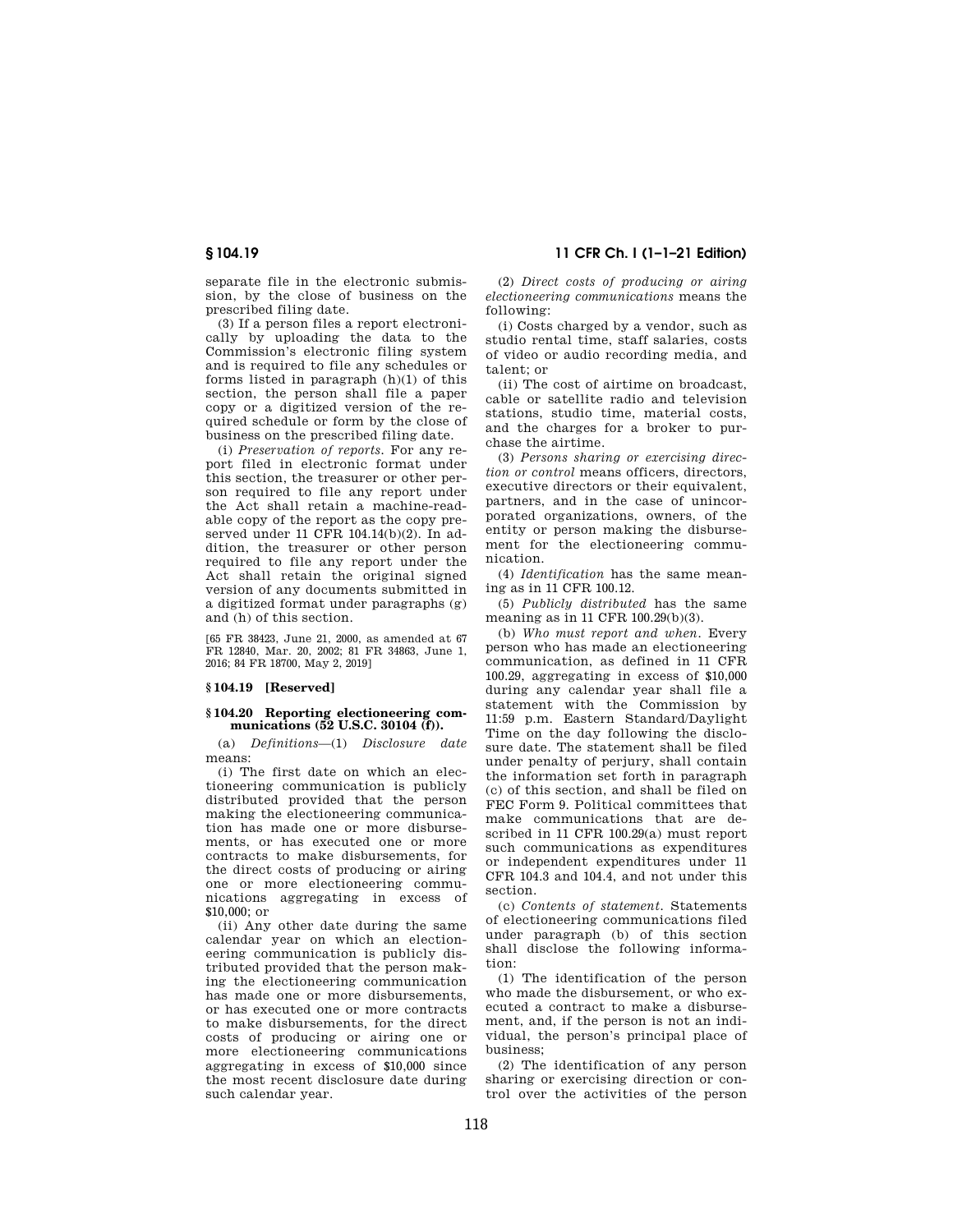who made the disbursement or who executed a contract to make a disbursement;

(3) The identification of the custodian of the books and accounts from which the disbursements were made;

(4) The amount of each disbursement, or amount obligated, of more than \$200 during the period covered by the statement, the date the disbursement was made, or the contract was executed, and the identification of the person to whom that disbursement was made;

(5) All clearly identified candidates referred to in the electioneering communication and the elections in which they are candidates; and

(6) The disclosure date, as defined in paragraph (a) of this section.

(7) If the election identified pursuant to paragraph  $(c)(5)$  of this section is a presidential primary election and the electioneering communication is publicly distributed or otherwise disseminated in six or more states but does not refer to any particular state, the electioneering communication shall be reported as a single communication, indicating the state with the next upcoming presidential primary among those states where the electioneering communication is distributed, and the states in which it constitutes an electioneering communication (as defined in 11 CFR 100.29(a)) shall be indicated in memo text.

(8) If the disbursements were paid exclusively from a segregated bank account consisting of funds provided solely by persons other than national banks, corporations organized by authority of any law of Congress, or foreign nationals as defined in 11 CFR  $110.20(a)(3)$ , the name and address of each donor who donated an amount aggregating \$1,000 or more to the segregated bank account, aggregating since the first day of the preceding calendar year.

(9) If the disbursements were not paid exclusively from a segregated bank account described in paragraph (c)(7) of this section and were not made by a corporation or labor organization, the name and address of each donor who donated an amount aggregating \$1,000 or more to the person making the disbursement, aggregating since the first day of the preceding calendar year.

(10) If the disbursements were made by a corporation or labor organization and were not paid exclusively from a segregated bank account described in paragraph (c)(7) of this section, the name and address of each person who made a donation aggregating \$1,000 or more to the corporation or labor organization, aggregating since the first day of the preceding calendar year, which was made for the purpose of furthering electioneering communications.

(d) *Recordkeeping.* All persons who make electioneering communications or who accept donations for the purpose of making electioneering communications must maintain records in accordance with 11 CFR 104.14.

(e) *State waivers.* Statements of electioneering communications that must be filed with the Commission must also be filed with the Secretary of State of the appropriate State if the State has not obtained a waiver under 11 CFR  $108.1(h)$ .

[68 FR 419, Jan. 3, 2003; 68 FR 5075, Jan. 31, 2003, as amended at 72 FR 72913, Dec. 26, 2007; 80 FR 62816, Oct. 21, 2014; 83 FR 66595, Dec. 27, 2018]

### **§ 104.21 Reporting by inaugural committees.**

(a) *Definitions*—(1) *Inaugural committee.* Inaugural committee means the committee appointed by the Presidentelect to be in charge of the Presidential inaugural ceremony and functions and activities connected with the inaugural ceremony.

(2) *Donation.* For purposes of this section, donation has the same meaning as in 11 CFR 300.2(e).

(b) *Initial letter-filing by inaugural committees.* (1) In order to be considered the inaugural committee under 36 U.S.C. Chapter 5, within 15 days of appointment by the President-elect, the appointed committee must file a signed letter with the Commission containing the following:

(i) The name and address of the inaugural committee;

(ii) The name of the chairperson, or the name and title of another officer who will serve as the point of contact; and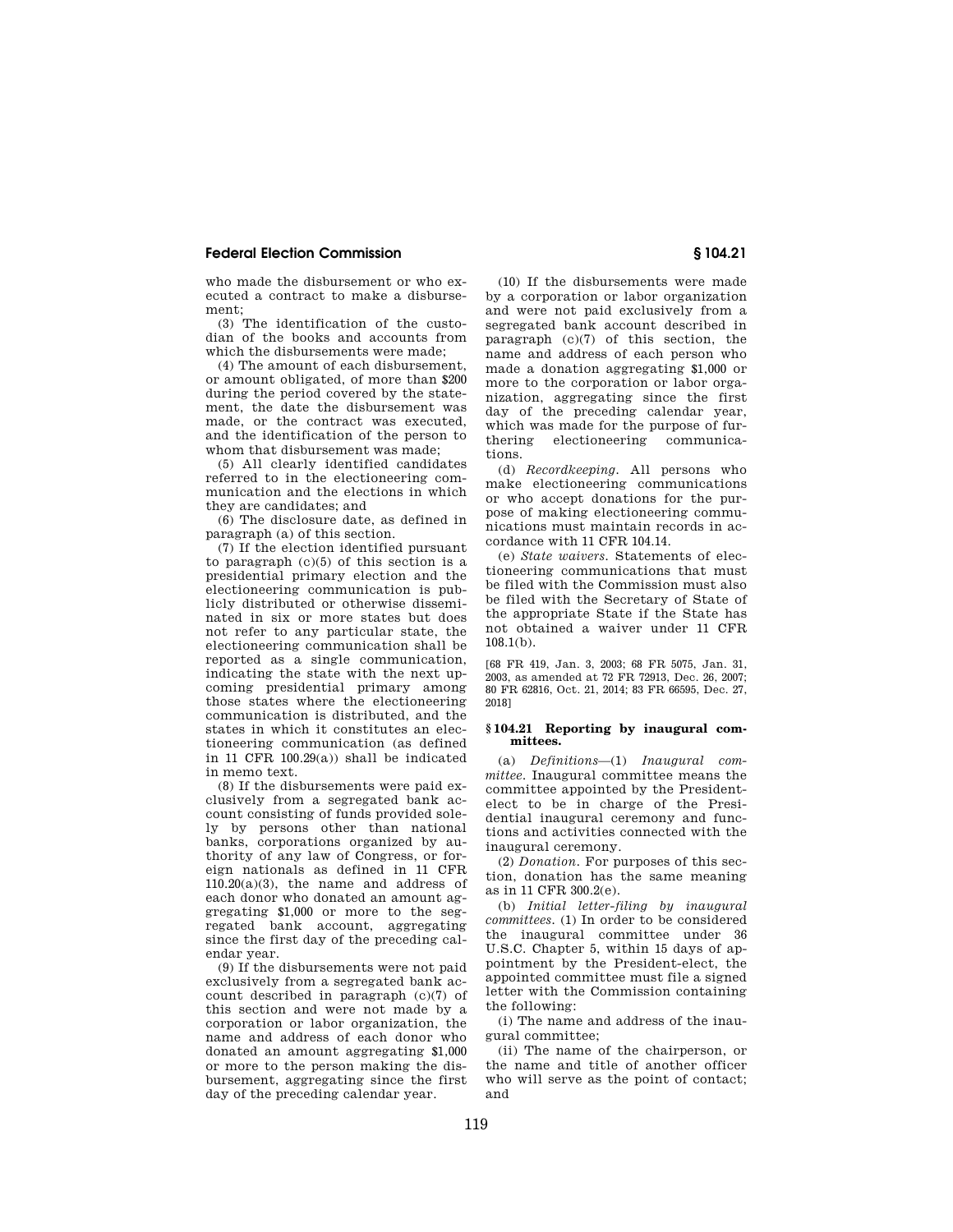(iii) A statement agreeing to comply with paragraphs (c) and (d) of this section and with 11 CFR 110.20(j).

(2) Upon receipt of the letter filed under this paragraph (b), the Commission will assign a FEC committee identification number to the inaugural committee. The inaugural committee must include this FEC committee identification number on all reports and supplements thereto required under paragraph (c) of this section, as well as on all communications with the Commission concerning the letter filed under this paragraph (b).

(c) *Reporting requirements for inaugural committees*—(1) *Who must report.*  The chairperson or other officer identified in the letter-filing required by paragraph (b) of this section must file a report and any supplements thereto as required by this paragraph (c). Such person must sign the report and any supplements thereto in accordance with 11 CFR 104.14(a). The signature on the report and any supplements thereto certifies that the contents are true, correct, and complete, to the best of knowledge of the chairperson or other officer identified in the letter-filing required by paragraph (b) of this section.

(2) *When to file.* A report, and any supplements thereto, must be timely filed in accordance with 11 CFR 100.19 as follows:

(i) *Report.* An inaugural committee must file a report with the Commission no later than the 90th day following the date on which the Presidential inaugural ceremony is held.

(ii) *Supplements to the report.* (A) An inaugural committee must file a supplement to its report if it accepts a reportable donation, or makes a refund during the 90 days following the end of the covering period of its original report or its most recent supplement.

(B) Any supplement must be filed no later than the 90th day following the filing date of an original report, or if a supplement has already been filed, the filing date of the most recent supplement.

(3) *Where to file.* All letters, reports, and any supplements thereto, as required under this section, shall be filed with the Federal Election Commission at the street address identified in the definition of ''Commission'' in §1.2.

**§ 104.21 11 CFR Ch. I (1–1–21 Edition)** 

(4) *How to file.* An inaugural committee must file its letter, report, and any supplements thereto, in original form; however, an inaugural committee may choose to file its reports in an electronic format that meets the requirements of 11 CFR 104.18.

(5) *Form.* An inaugural committee must file the report required by this paragraph on FEC Form 13.

(6) *Content of report.* Each report, and any supplements thereto, filed with the Commission under this section must contain the following:

(i) Covering period beginning and ending dates, as follows:

(A) The covering period of a report means the period of time beginning on the date of the inaugural committee's appointment by the President-elect and ending no earlier than 15 days before the day on which the inaugural committee files its report with the Commission.

(B) The covering period of a supplement to the report means the period of time beginning on the day after the ending date of the covering period of the original report, or the most recent supplement thereto, and ending no earlier than 15 days before the day on which the inaugural committee files such supplement with the Commission.

(ii) Cumulative totals from the date of the inaugural committee's appointment by the President-elect for all:

(A) Donations reported under paragraph (c)(6)(iii) of this section;

(B) Refunds reported under paragraph (c)(6)(iv) of this section; and

(C) Net reported donations;

(iii) Itemization of previously unreported donations of \$200 or more, and donations that aggregate \$200 or more, including:

(A) The full name of each person who made such a donation, including first name, middle name or initial, if available, and last name, in the case of an individual;

(B) The address of each such person; (C) The amount of each such donation; and

(D) The date of receipt of each such donation; and

(iv) Itemization of previously unreported refunds of previously, or contemporaneously, reported donations, including: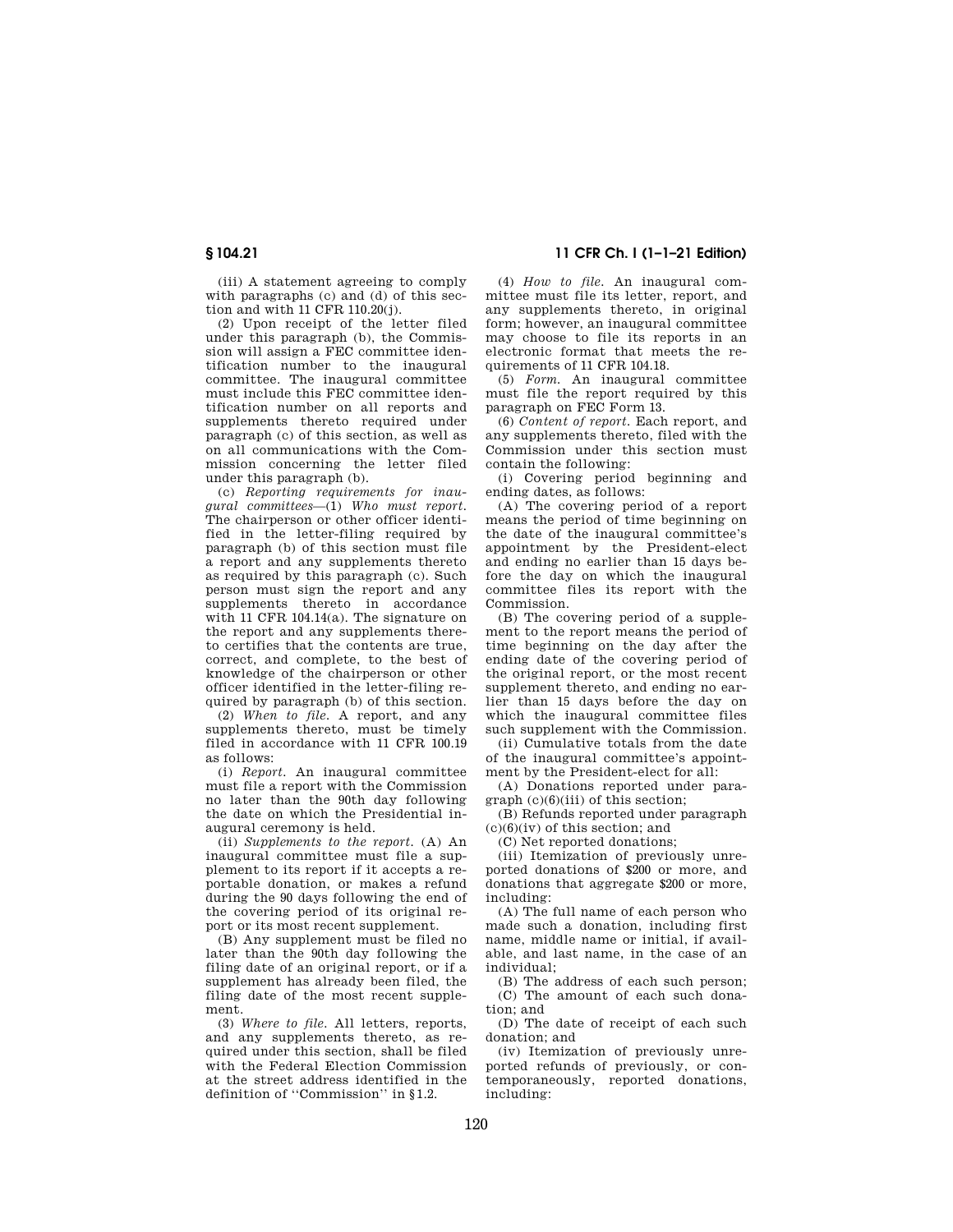(A) The full name of each person to whom such a refund was made, including first name, middle name or initial, if available, and last name, in the case of an individual;

(B) The address of each such person; (C) The amount of each such refund; and

(D) The date of each such refund.

(d) *Recordkeeping.* All inaugural committees must maintain records in accordance with 11 CFR 104.14.

[69 FR 59779, Oct. 6, 2004, as amended at 82 FR 60853, Dec. 26, 2017]

### **§ 104.22 Disclosure of bundling by Lobbyist/Registrants and Lobbyist/Registrant PACs (52 U.S.C. 30104(i)).**

(a) *Definitions.* (1) *Reporting Committee. Reporting committee* means:

(i) An authorized committee of a Federal candidate as defined at 11 CFR  $100.5(f)(1)$ ;

(ii) A leadership PAC as defined at 11 CFR 100.5(e)(6); or

(iii) A party committee as defined at 11 CFR 100.5(e)(4).

(2) *Lobbyist/Registrant. Lobbyist/registrant* means a person who, at the time a contribution is forwarded to, or is received by, a reporting committee, is:

(i) A current registrant under Section 4(a) of the Lobbying Disclosure Act of 1995 (2 U.S.C. 1603(a)); or

(ii) An individual who is named on a current registration or current report filed under Section  $4(b)(6)$  or  $5(b)(2)(C)$ of the Lobbying Disclosure Act of 1995  $(2 U.S.C. 1603(b)(6) or 1604(b)(2)(C)).$ 

(3) *Lobbyist/Registrant PAC. Lobbyist/ registrant PAC* means any political committee that a lobbyist/registrant ''established or controls,'' as defined in paragraph (a)(4) of this section.

(4) *Established or Controls.* (i) For purposes of this section only, a lobbyist/ registrant established or controls any political committee that the lobbyist/ registrant is required to disclose to the Secretary of the U. S. Senate or Clerk of the U.S. House of Representatives as being established or controlled by that lobbyist/registrant under Section 203 of the Honest Leadership and Open Government Act of 2007, amending the Lobbying Disclosure Act of 1995 (2 U.S.C. 1604(d)(1)(C)).

(ii) If, after consulting guidance from the offices of the Secretary of the Senate or Clerk of the U.S House of Representatives, or communicating with such offices, a political committee is unable to ascertain whether it is established or controlled by a lobbyist/registrant, a lobbyist/registrant will be deemed to have established or to control a political committee if:

(A) The political committee is a separate segregated fund with a current registrant under Section 4(a) of the Lobbying Disclosure Act (2 U.S.C. 1603(a)) as its connected organization; or

(B) The political committee meets either of the following criteria:

(*1*) A lobbyist/registrant had a primary role in the establishment of the political committee, excluding the provision of legal or compliance services or advice; or

(*2*) A lobbyist/registrant directs the governance or operations of the political committee, excluding the provision of legal or compliance services or advice.

(5) *Covered Period. Covered period*  means:

(i) *Semi-annually.* The semi-annual periods of January 1 through June 30, and July 1 through December 31; and the period described in paragraph  $(a)(5)(ii)$ , (iii) or (iv), below, that applies to the reporting committee.

(ii) *Quarterly.* For reporting committees that file campaign finance reports under 11 CFR 104.5 on a quarterly basis, the covered period also includes the quarters beginning on January 1, April 1, July 1, and October 1 of each calendar year and the applicable pre- and post-election reporting periods in election years; in a nonelection year, reporting committees not authorized by a candidate need only observe the semi-annual period described in paragraph (a)(5)(i) above; or

(iii) *Monthly.* For reporting committees that file monthly campaign finance reports under 11 CFR 104.5, the covered period also includes each month in the calendar year, except that in election years the pre- and post-general election reporting periods shall constitute the covered period in lieu of the monthly November and December reporting periods.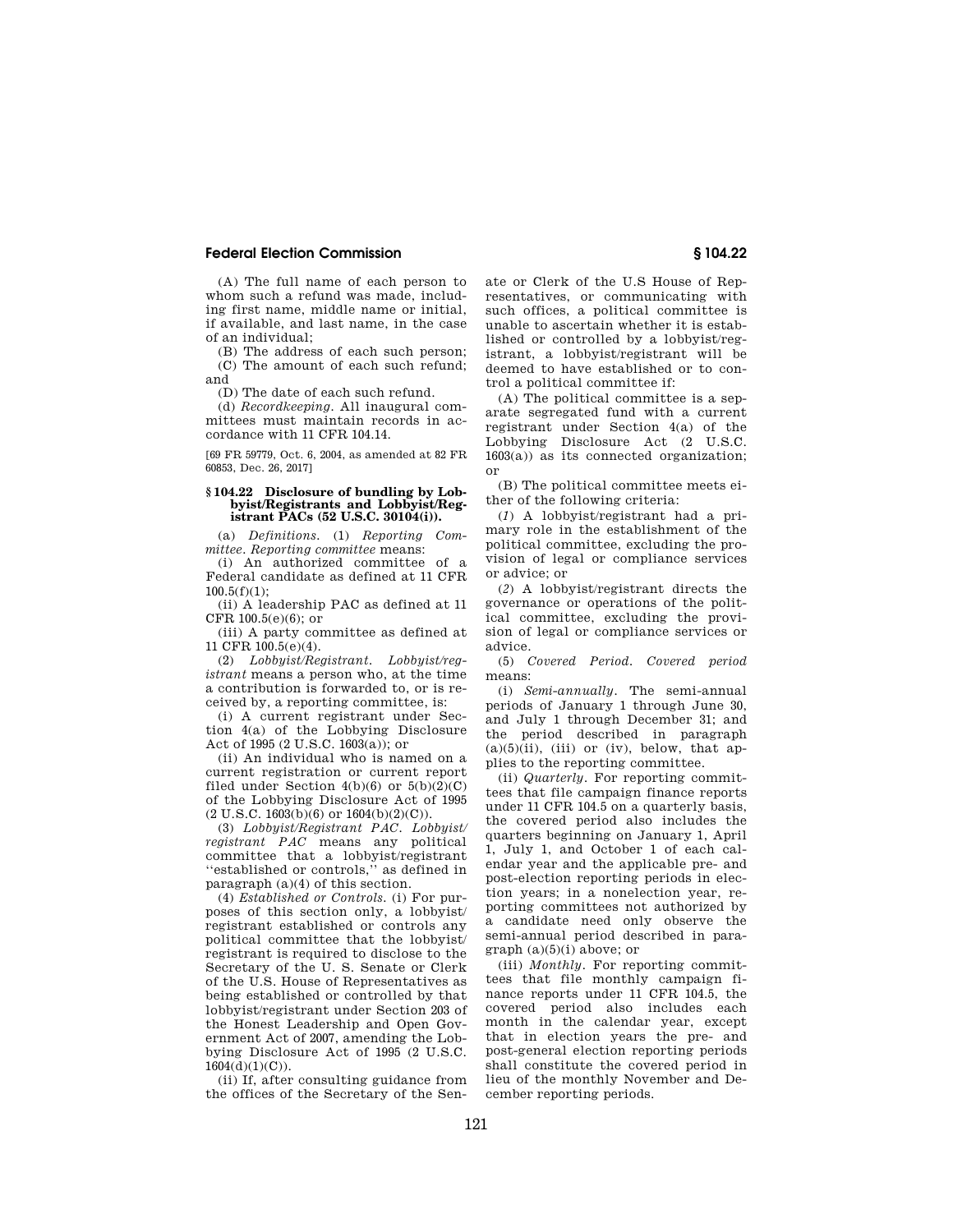(iv) *Alternative for monthly filers.* Any reporting committee that files monthly campaign finance reports under 11 CFR 104.5 may choose to file reports pursuant to the quarterly covered period in paragraph  $(a)(5)(ii)$  of this section instead of the monthly covered period in paragraph  $(a)(5)(iii)$  of this section. It shall do so by notifying the Commission in writing of its intention to do so at the time the reporting committee files a monthly report under paragraph  $(a)(5)(iii)$  of this section. The reporting committee will be required to file its next report under the new filing frequency. The reporting committee may change its filing frequency no more than once per calendar year.

(v) *Runoffs and Special Elections.* For special elections and runoff elections set by State law, the covered period shall be the same as the reporting periods set under 11 CFR 104.5(h).

(6) *Bundled Contribution. Bundled contribution* means any contribution that meets the definition set forth in either paragraph (i) or (ii) below:

(i) *Forwarded contribution* means a contribution delivered or transmitted, by physical or electronic means, to the reporting committee by a lobbyist/registrant or lobbyist/registrant PAC, or by any person that the reporting committee knows to be forwarding such contribution on behalf of a lobbyist/ registrant or lobbyist/registrant PAC.

(ii) *Received and credited contribution*  means a contribution received by the reporting committee from the contributor or contributors, and credited by the reporting committee or candidate involved to a lobbyist/registrant or lobbyist/registrant PAC through records, designations, or other means of recognizing that a certain amount of money has been raised by the lobbyist/registrant or lobbyist/registrant PAC.

(A) *Records, designations, or other means of recognizing. Records* means written evidence (including writings, charts, computer files, tables, spreadsheets, databases, or other data or data compilations stored in any medium from which information can be obtained) that the reporting committee or candidate involved attributes to a lobbyist/registrant or lobbyist/registrant PAC contributions raised by

**§ 104.22 11 CFR Ch. I (1–1–21 Edition)** 

that person or entity and received by the reporting committee.

*Designations or other means of recognizing bundled contributions* means benefits given by the reporting committee to persons for raising a certain amount of contributions, including but not limited to:

(1) Titles that the reporting committee assigns to persons who have raised a certain amount of contributions;

(2) Tracking identifiers that the reporting committee assigns and that are included on contributions or contributions-related materials (for example, contributor response devices, cover letters, or Internet Web site solicitation pages) for the purpose of maintaining information about the amounts of contributions that a person raises;

(3) Access (including offers or attendance) to events or activities given to the lobbyist/registrant or lobbyist/registrant PAC by the reporting committee as a result of raising a certain amount of contributions; and

(4) Mementos, such as photographs with the candidate or autographed copies of books authored by the candidate, given by the reporting committee to persons who have raised a certain amount of contributions.

(B) *The candidate involved. The candidate involved* means the candidate by whom the authorized committee is authorized; the candidate or individual holding Federal office who directly or indirectly established, finances, maintains or controls the leadership PAC; or the chairman of the committee in the case of a political party committee.

(iii) Bundled contributions do not include contributions made by the lobbyist/registrant PAC or from the personal funds of the lobbyist/registrant that forwards or is credited with raising the contributions or the personal funds of that person's spouse.

(b) *Reporting requirement for reporting committees*—(1) *FEC Form 3L.* Each reporting committee must file FEC Form 3L (Report of Contributions Bundled by Lobbyist/Registrants and Lobbyist/ Registrant PACs) if it has received two or more bundled contributions (*see*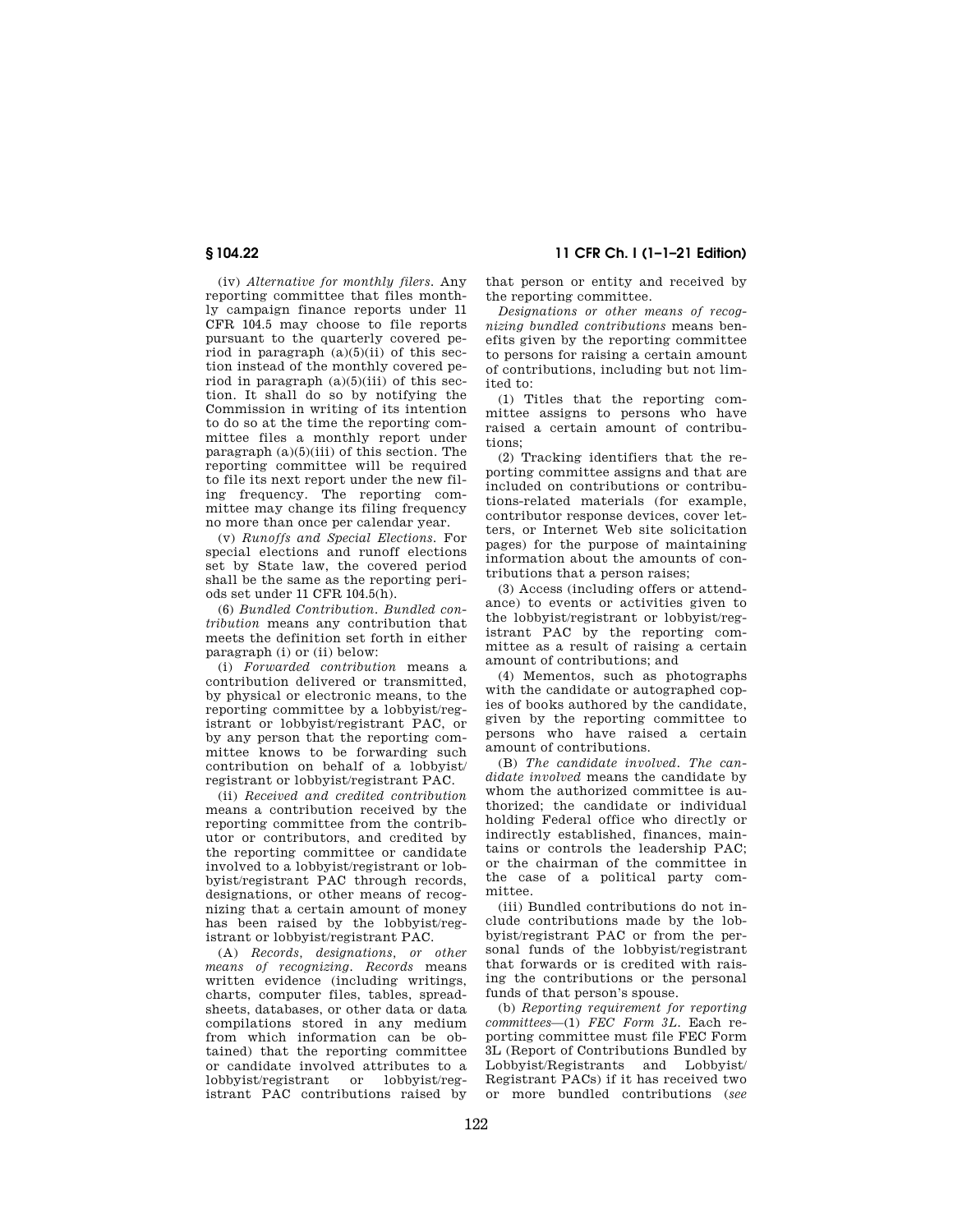paragraph (a)(6)) forwarded by or received and credited to a person reasonably known by the reporting committee to be a lobbyist/registrant or lobbyist/registrant PAC aggregating in excess of \$15,000 during the covered period. The form shall set forth:

(i) The name of each lobbyist/registrant or lobbyist/registrant PAC;

(ii) The address of each lobbyist/registrant or lobbyist/registrant PAC;

(iii) The employer of each lobbyist/ registrant; and

(iv) The aggregate amount of bundled contributions forwarded by or received and credited to each lobbyist/registrant or lobbyist/registrant PAC by the reporting committee during the covered period.

(2) *Determining whether a person is reasonably known to be a lobbyist/registrant or lobbyist/registrant PAC.* (i) In order to comply with paragraph (b)(1) of this section, a reporting committee must consult, in a manner reasonably calculated to find the name of each person who is a lobbyist/registrant or lobbyist/ registrant PAC, the Web sites maintained by the Clerk of the House of Representatives, the Secretary of the Senate, and the Federal Election Commission to determine whether, at the time a contribution was forwarded to, or received by, the reporting committee:

(A) The person was listed as a current registrant under Section 4(a) of the Lobbying Disclosure Act of 1995 (2 U.S.C. 1603(a));

(B) The person was an individual listed on a current registration filed under Section 4(b)(6) or a current report filed under Section  $5(b)(2)(C)$  of the Lobbying Disclosure Act of 1995 (2 U.S.C. 1603 or 1604);

(C) The person identified itself as a lobbyist/registrant PAC on its Statement of Organization, FEC Form 1, filed with the Commission; or

(D) The person was listed as a political committee established or controlled by a lobbyist or registrant on a report filed under Sec. 203(a) of the Honest Leadership and Open Government Act of 2007, amending the Lobbying Disclosure Act of 1995 (2 U.S.C. 1604).

(ii) A manner reasonably calculated to find the name of each person who is a lobbyist/registrant or lobbyist/registrant PAC may be demonstrated by the reporting committee producing a computer printout or screen capture from a Web browser indicating that the name of the person sought was not listed in the results of the Web site consultations performed in accordance with paragraph  $(b)(2)(i)$  of this section. Such a computer printout or screen capture shall constitute conclusive evidence that the reporting committee has consulted such Web sites and not found the name of the person sought, but shall not be the exclusive means by which the reporting committee may provide evidence that it has consulted such Web sites and not found the name of the person sought.

(iii) A reporting committee shall be subject to the reporting requirement under paragraph (b)(1) of this section if it had actual knowledge that, at the time a contribution was forwarded or received, the person whose name is sought was required to be listed on any registration or report described in paragraph  $(b)(2)(i)$  of this section.

(c) *Lobbyist/Registrant PAC reporting requirements.* Any political committee that is a lobbyist/registrant PAC as defined in paragraph  $(a)(3)$  of this section must identify itself as such on FEC Form 1 either upon registration with the Commission if it is a new political committee, or by amendment in accordance with 11 CFR  $102.2(a)(2)$  if it is a political committee registered with the Commission.

(d) *Where to file.* Reporting committees shall file with the Federal Election Commission.

(e) *When to file.* Reporting committees must file the forms required under this section with the first report that they file under 11 CFR 104.5 following the end of each covered period.

(f) *Recordkeeping.* In addition to any requirements to maintain records and accounts under 11 CFR 102.8, 102.9 and 110.6, each reporting committee must maintain for three years after the filing of the report to which the information relates a record of any bundled contributions (*see* 11 CFR 104.22(a)(6)) provided by a lobbyist/registrant or lobbyist/registrant PAC that aggregate